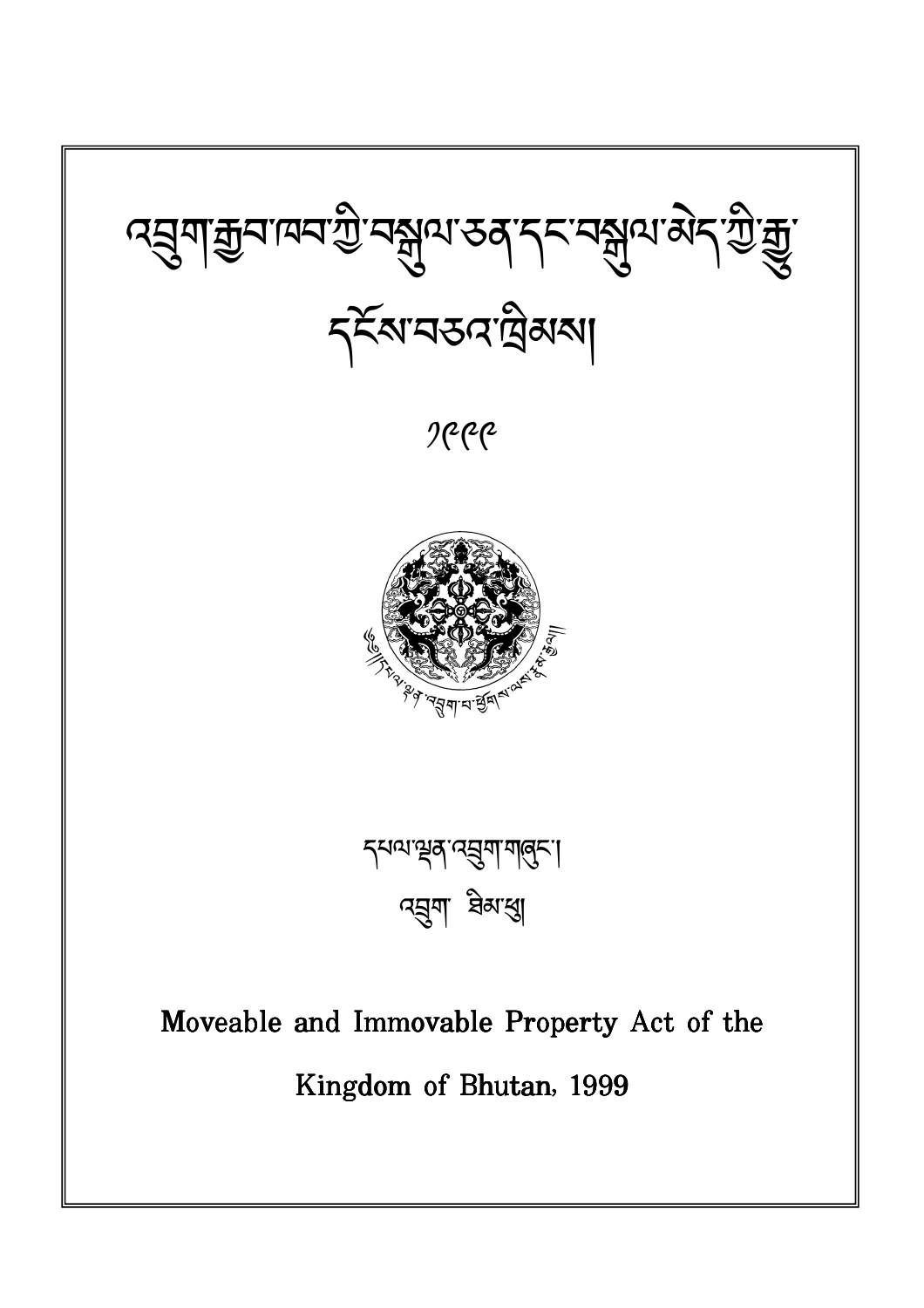# **TABLE OF CONTENTS**

# **PART I GENERAL PROVISIONS**

# PART IIVALIDITY OF AGREEMENTS

| Mortgage of immovable property belonging to Monastic Bodies not permitted 7 |  |
|-----------------------------------------------------------------------------|--|
|                                                                             |  |
|                                                                             |  |
|                                                                             |  |
|                                                                             |  |
|                                                                             |  |
|                                                                             |  |
|                                                                             |  |
|                                                                             |  |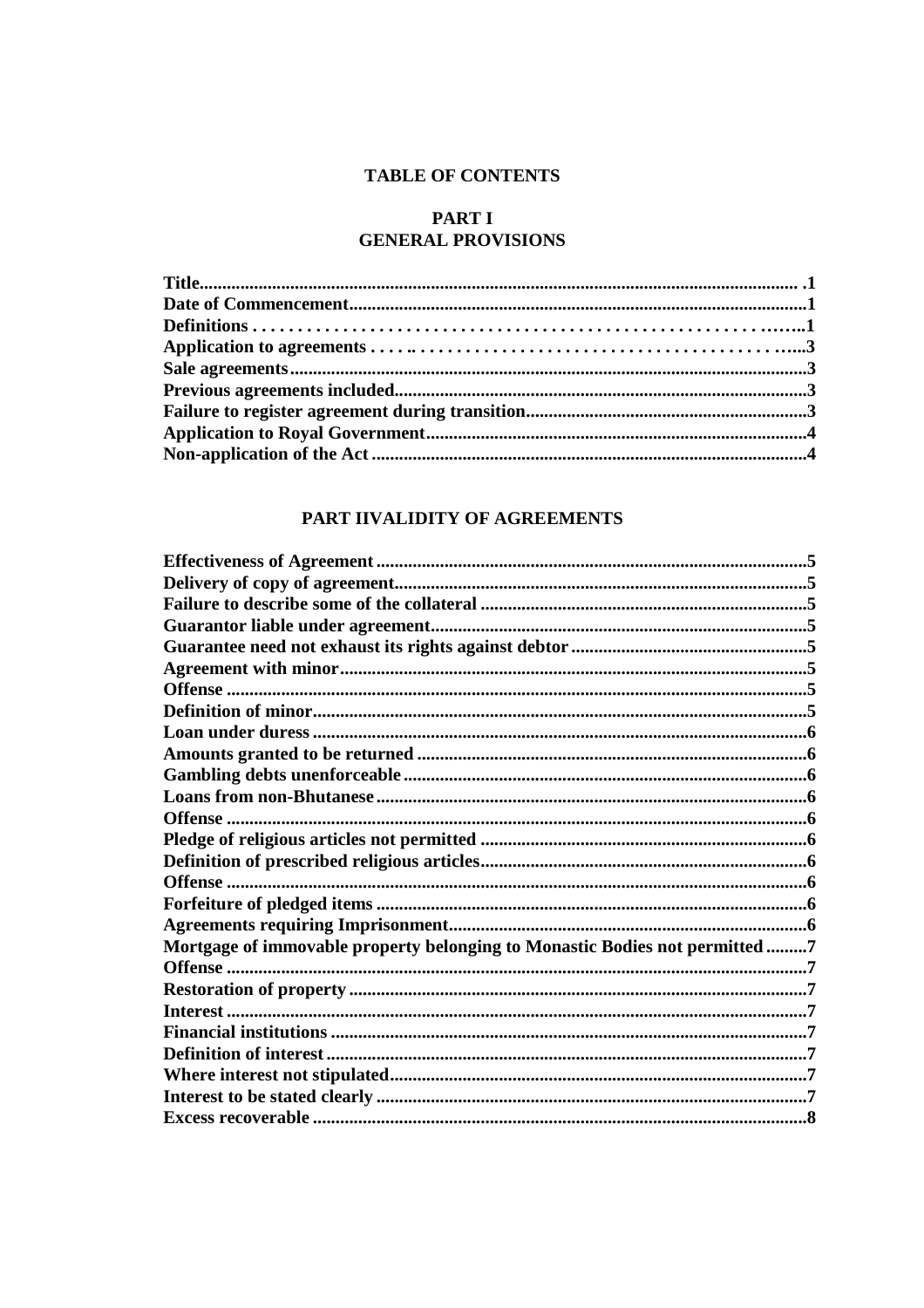# PART IIIATTACHMENT, PERFECTION AND PRIORITIES OF **SECURITY INTERESTS IN MOVEABLE PROPERTY**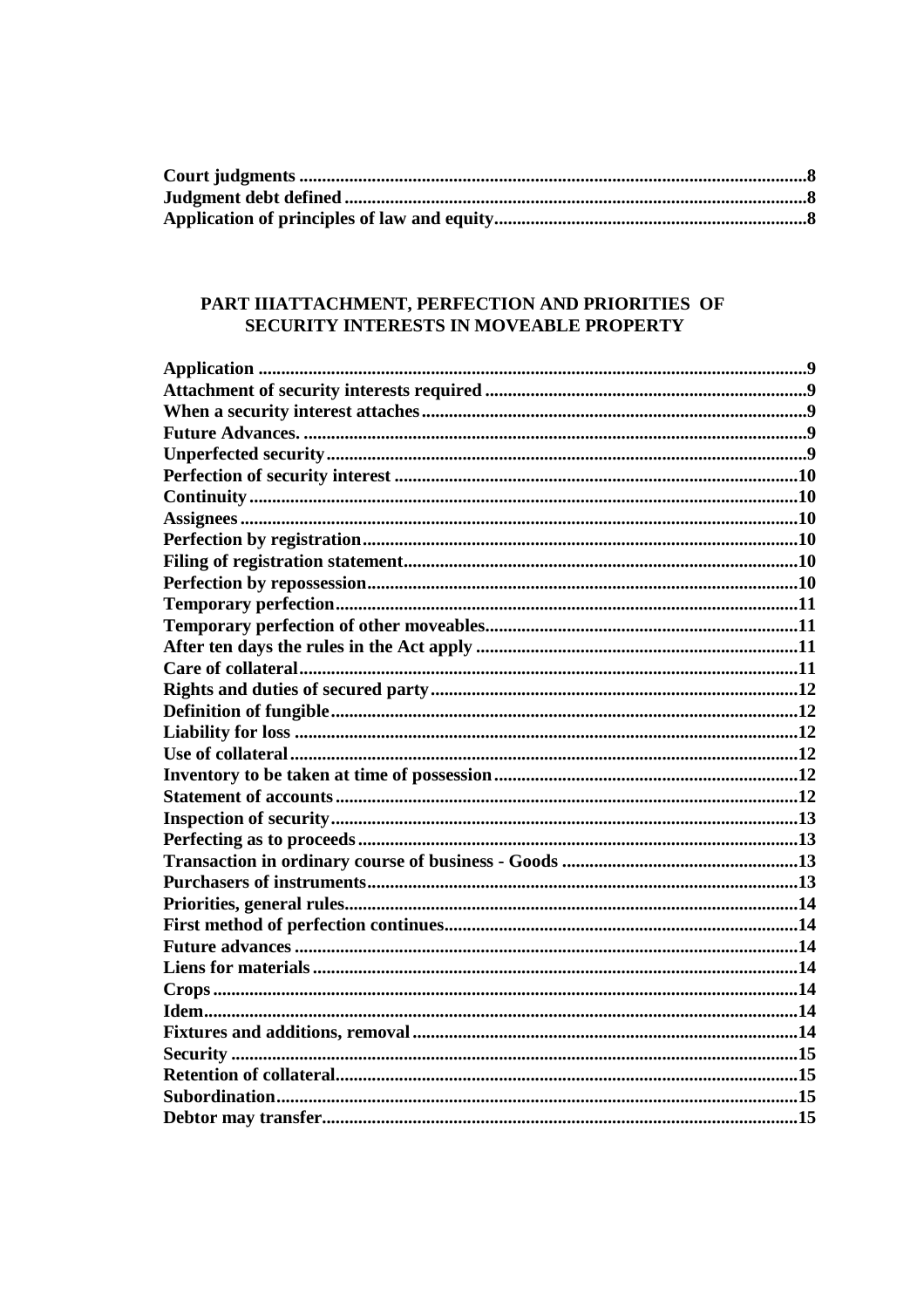# **PART IV**

# DEFAULT - RIGHTS AND REMEDIES IN RESPECT OF **MOVEABLE PROPERTY**

| Where agreement covers both moveable and immovable property16 |  |
|---------------------------------------------------------------|--|
|                                                               |  |
|                                                               |  |
|                                                               |  |
|                                                               |  |
|                                                               |  |
|                                                               |  |
|                                                               |  |
|                                                               |  |
|                                                               |  |
|                                                               |  |
|                                                               |  |
|                                                               |  |
|                                                               |  |
|                                                               |  |
|                                                               |  |
|                                                               |  |
|                                                               |  |
|                                                               |  |
|                                                               |  |
|                                                               |  |
|                                                               |  |
|                                                               |  |
|                                                               |  |
|                                                               |  |
|                                                               |  |
|                                                               |  |
|                                                               |  |
|                                                               |  |
|                                                               |  |
|                                                               |  |
|                                                               |  |
|                                                               |  |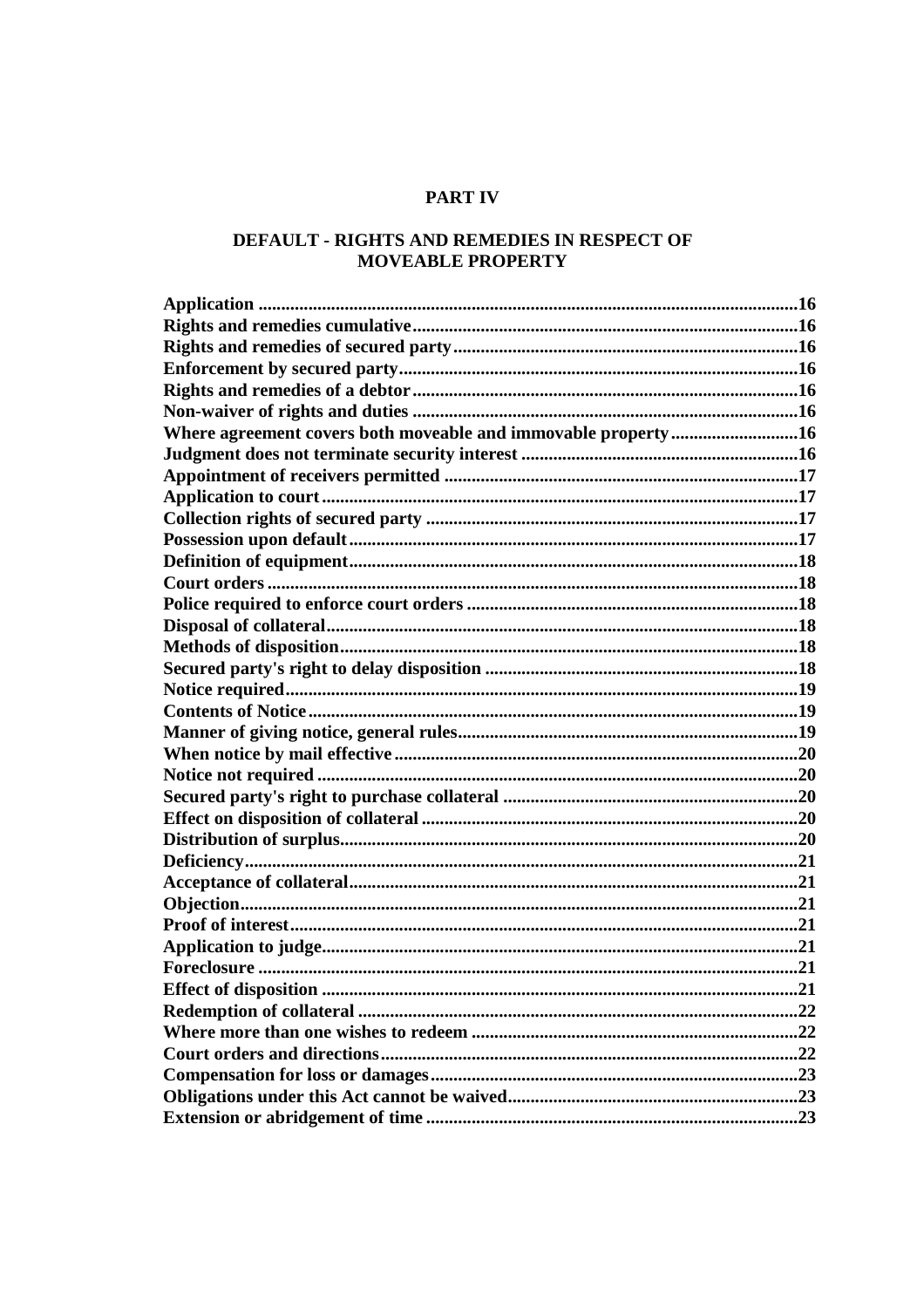# PART VMORTGAGES

| Limitations on right to seize and sell goods and moveable property 26          |     |
|--------------------------------------------------------------------------------|-----|
|                                                                                |     |
|                                                                                |     |
|                                                                                |     |
|                                                                                |     |
|                                                                                |     |
|                                                                                |     |
|                                                                                |     |
|                                                                                |     |
|                                                                                |     |
|                                                                                |     |
|                                                                                |     |
|                                                                                |     |
| Powers incident to mortgages which do not expressly contain a power of sale 28 |     |
|                                                                                |     |
|                                                                                |     |
|                                                                                |     |
|                                                                                |     |
| Application to Court allowed for exercise of sale without notice29             |     |
|                                                                                |     |
|                                                                                |     |
|                                                                                |     |
| Conveyance to the purchaser                                                    | .30 |
|                                                                                |     |
|                                                                                |     |
|                                                                                |     |
|                                                                                |     |
|                                                                                |     |
|                                                                                |     |
|                                                                                |     |
|                                                                                |     |
|                                                                                |     |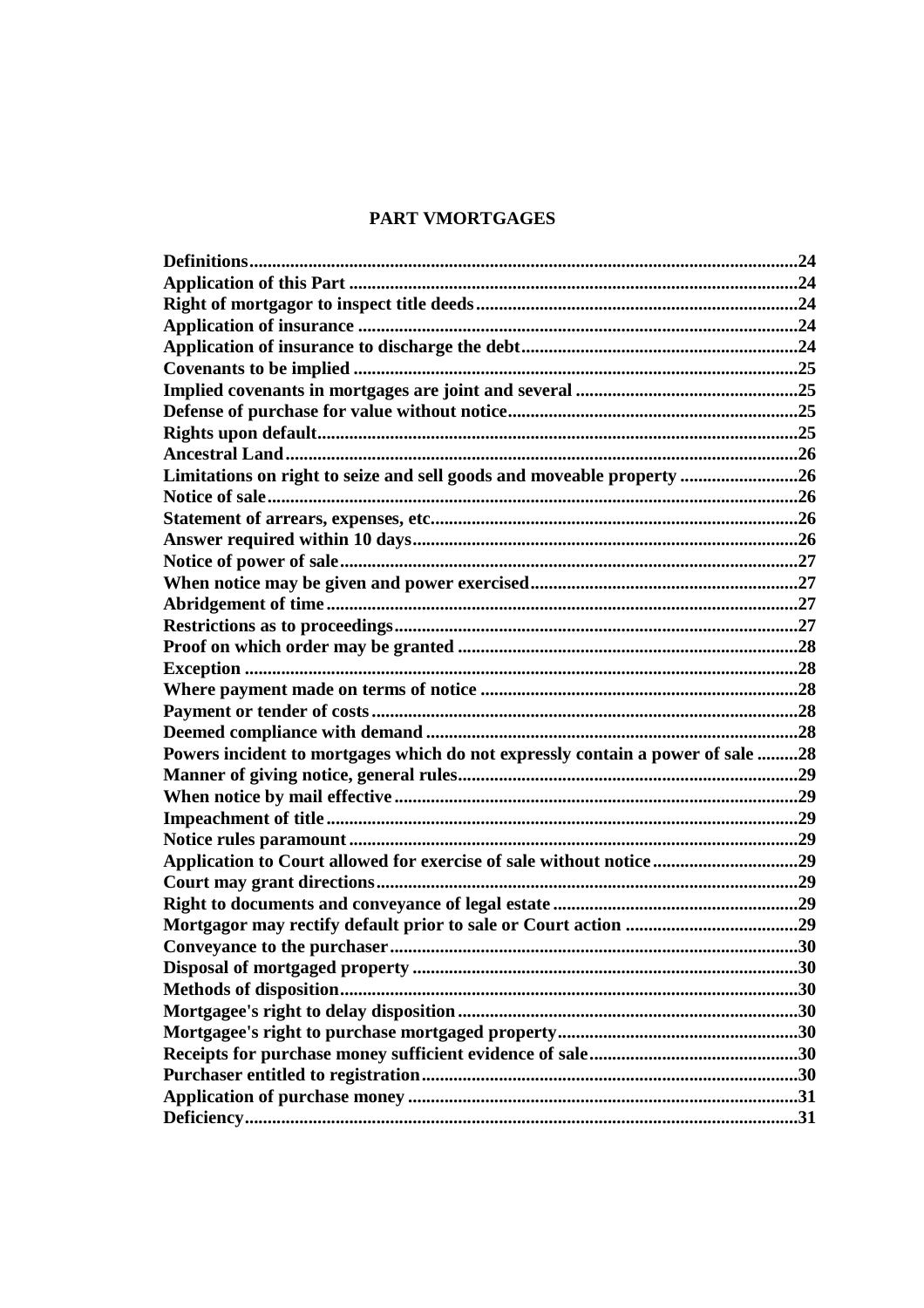|                                                                           | .31 |
|---------------------------------------------------------------------------|-----|
|                                                                           |     |
|                                                                           |     |
|                                                                           |     |
|                                                                           |     |
|                                                                           |     |
|                                                                           |     |
| Court required to assist a party enforce its rights of possession etc. 32 |     |
|                                                                           |     |
|                                                                           |     |
|                                                                           |     |
|                                                                           |     |
|                                                                           |     |
|                                                                           |     |
|                                                                           |     |
|                                                                           |     |
|                                                                           |     |
|                                                                           |     |
|                                                                           |     |

# PART VIREGISTRATION

|                                                                  | .35 |
|------------------------------------------------------------------|-----|
|                                                                  |     |
|                                                                  |     |
|                                                                  |     |
|                                                                  |     |
|                                                                  |     |
|                                                                  |     |
|                                                                  |     |
|                                                                  |     |
| Notice of security interest in moveable property may be          |     |
|                                                                  |     |
|                                                                  |     |
|                                                                  |     |
|                                                                  |     |
| Registering agency liable for registration without permission 36 |     |
|                                                                  |     |
|                                                                  |     |
|                                                                  |     |
|                                                                  |     |
|                                                                  |     |
|                                                                  |     |
|                                                                  |     |
|                                                                  |     |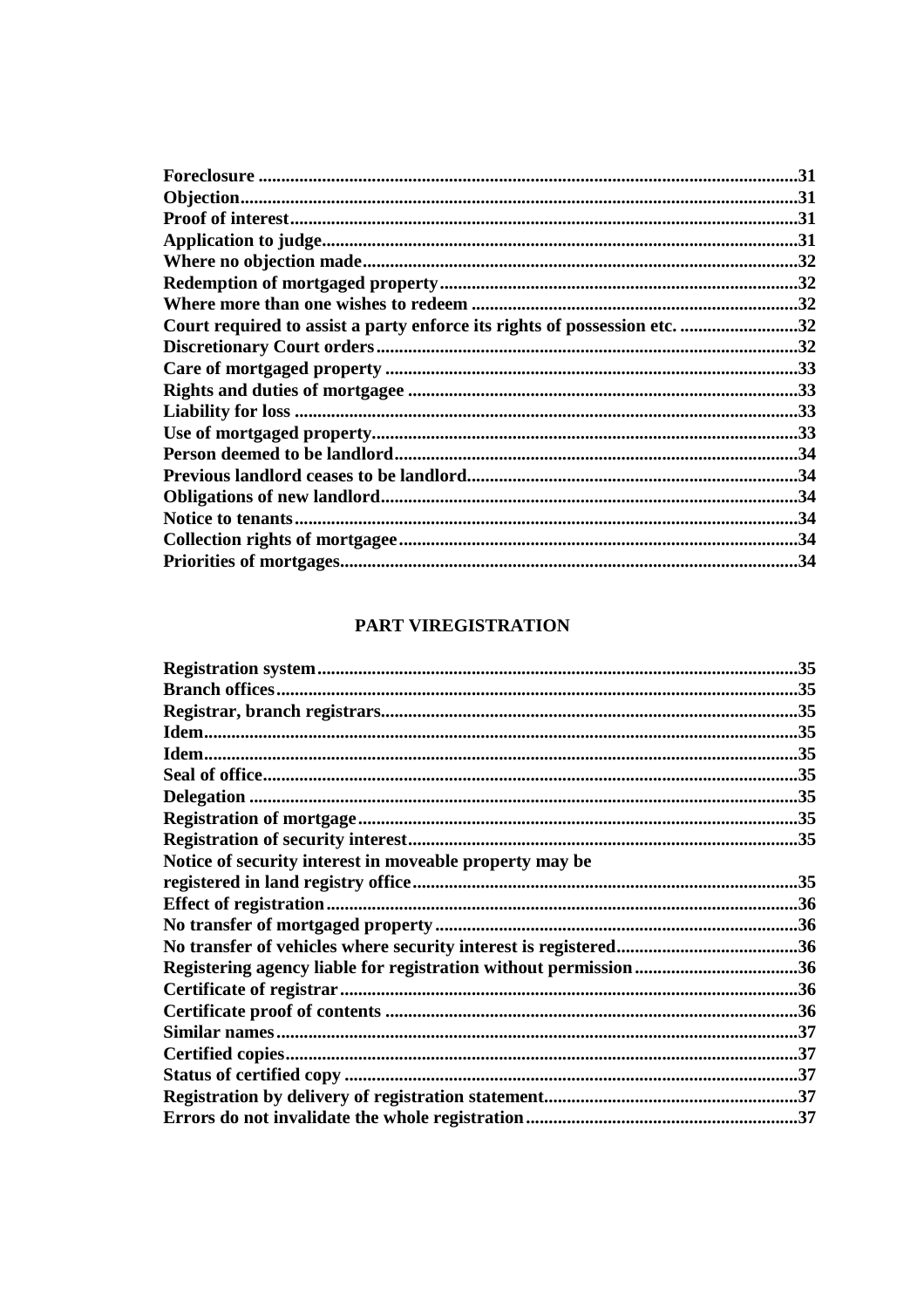| Removal of information from registration system by registrar without notice 38 |  |
|--------------------------------------------------------------------------------|--|
|                                                                                |  |
|                                                                                |  |

## **PART VII**

# **MISCELLANEOUS PROVISIONS**

| Agreements which require debtor to work for secured party or mortgagor void41<br>Divorce<br>42<br>Rights of secured party or mortgagee not prejudiced by imprisonment,<br>absconding, or death but right of redemption extends to family members42 | .39 |
|----------------------------------------------------------------------------------------------------------------------------------------------------------------------------------------------------------------------------------------------------|-----|
|                                                                                                                                                                                                                                                    |     |
|                                                                                                                                                                                                                                                    |     |
|                                                                                                                                                                                                                                                    |     |
|                                                                                                                                                                                                                                                    |     |
|                                                                                                                                                                                                                                                    |     |
|                                                                                                                                                                                                                                                    |     |
|                                                                                                                                                                                                                                                    |     |
|                                                                                                                                                                                                                                                    |     |
|                                                                                                                                                                                                                                                    |     |
|                                                                                                                                                                                                                                                    |     |
|                                                                                                                                                                                                                                                    |     |
|                                                                                                                                                                                                                                                    |     |
|                                                                                                                                                                                                                                                    |     |
|                                                                                                                                                                                                                                                    |     |
|                                                                                                                                                                                                                                                    |     |
|                                                                                                                                                                                                                                                    |     |
|                                                                                                                                                                                                                                                    |     |
|                                                                                                                                                                                                                                                    |     |
|                                                                                                                                                                                                                                                    |     |
|                                                                                                                                                                                                                                                    |     |
|                                                                                                                                                                                                                                                    |     |
|                                                                                                                                                                                                                                                    |     |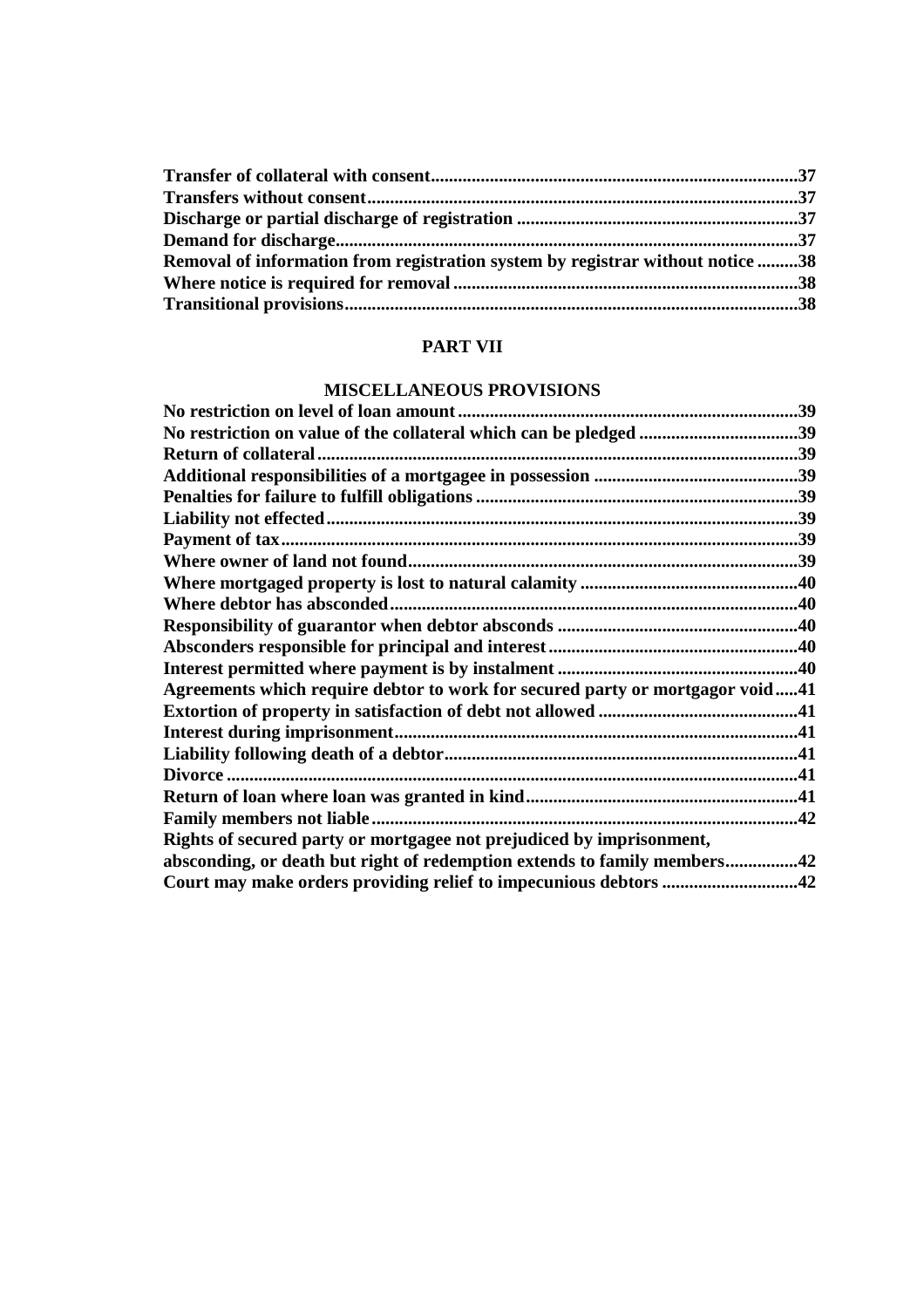# **MOVEABLE AND IMMOVABLE PROPERTY ACT OF THE KINGDOM OF BHUTAN**

**(An Act relating to loans, mortgages and other security interests in moveable and immovable property**)

*Be it enacted by the National Assembly of the Kingdom of Bhutan in the year 1999, corresponding with the Bhutanese Calendar year of the Female Earth Hare, as follows:-*

# **PART I**

#### **GENERAL PROVISIONS**

- **1 Short Title:-** This Act may be cited as the Moveable and Immovable Property Act of the Kingdom of Bhutan 1999.
- **2 Commencement, extent, and repeal:-** This Act shall come into force with effect from the 15th. day of 6th. month of Female Earth Hare Year of the Bhutanese Calendar corresponding to July 28, 1999.It shall extend to the whole Kingdom of Bhutan. Chapters 1,2,3 and 4 of the Law of Bhutan (NGA) Loan Act of 1981, are repealed by this Act.
- **3 Definitions:-** In this Act, unless the context otherwise requires,
	- (a) **"collateral"** means moveable property that is subject to a security interest;
	- (b) **"debtor"** means a person who owes payment or other performance of the obligation secured, whether or not the person owns or has rights in the collateral, and includes,
		- (i) an assignor of an account, and
		- (ii) a person who receives the debtor's interest in the collateral following a transfer, or a successor to a debtor's interest in collateral;
	- (c) **"default"** means the failure to pay or otherwise perform the obligation secured when due, or the occurrence of any event following which the security becomes enforceable under the terms of the security agreement;
	- (d) **"document of title"** means any written document that purports to be issued by or addressed to a person who holds moveable property on behalf of another and purports to cover goods in the person's possession which are identified or which are fungible portions of an identified mass, and that in the ordinary course of business the document is treated as establishing that the person in possession of it is entitled to receive, hold and dispose of the document and the goods it covers;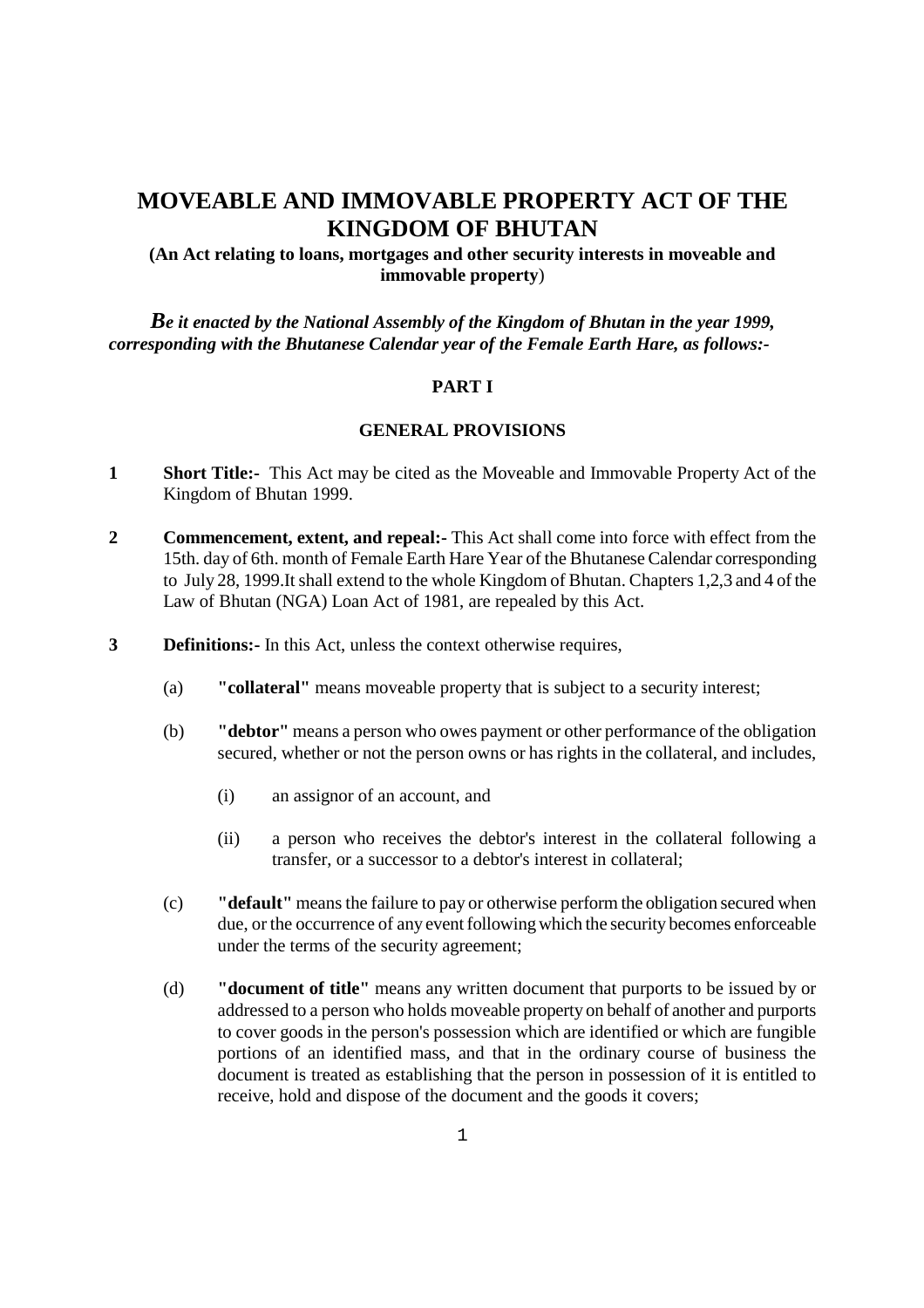- (e) **"goods"** means tangible moveable property including fixtures, growing crops, the unborn young of animals, timber to be cut, and minerals and hydrocarbons to be extracted but does not include documents of title, instruments, money and securities;
- (f) **"instrument"** means,
	- (i) a bill, note, cheque, or any other writing that evidences a right to the payment of money and is of a type that, in the ordinary course of business, is transferred by delivery with any necessary endorsement or assignment, or
	- (ii) a letter of credit and an advice of credit if the letter or advice states that it must be surrendered upon claiming payment thereunder;

but does not include a writing that constitutes part of a document of title or a security;

- (g) **"intangible"** means all moveable property that is not goods, documents of title, instruments, money or securities;
- (h) **"money"** means a medium of exchange authorized or adopted by the Royal Government as part of the currency of Bhutan or by a foreign government as part of its currency;
- (i) **"moveable property"** means documents of title, goods, instruments, intangibles, money and securities and includes fixtures and additions but does not include building materials that have been affixed to immovable property;
- (j) **"prescribed"** means prescribed by regulations;
- (k) **"proceeds"** means identifiable or traceable moveable property in any form which is derived directly or indirectly from any dealing with collateral or the proceeds of collateral, and includes any payment representing indemnity or compensation for loss of or damage to the collateral or proceeds of collateral;
- (l) **"purchase"** includes taking by sale, lease, negotiation, mortgage, pledge, lien, or any other consensual transaction creating an interest in personal property;
- (m) **"purchaser"** means a person who takes by purchase;
- (n) **"registration change statement"** means the information prescribed for a registration change statement in the prescribed form or format;
- (o) **"registration statement"** means the information prescribed for a registration statement in the prescribed form or format;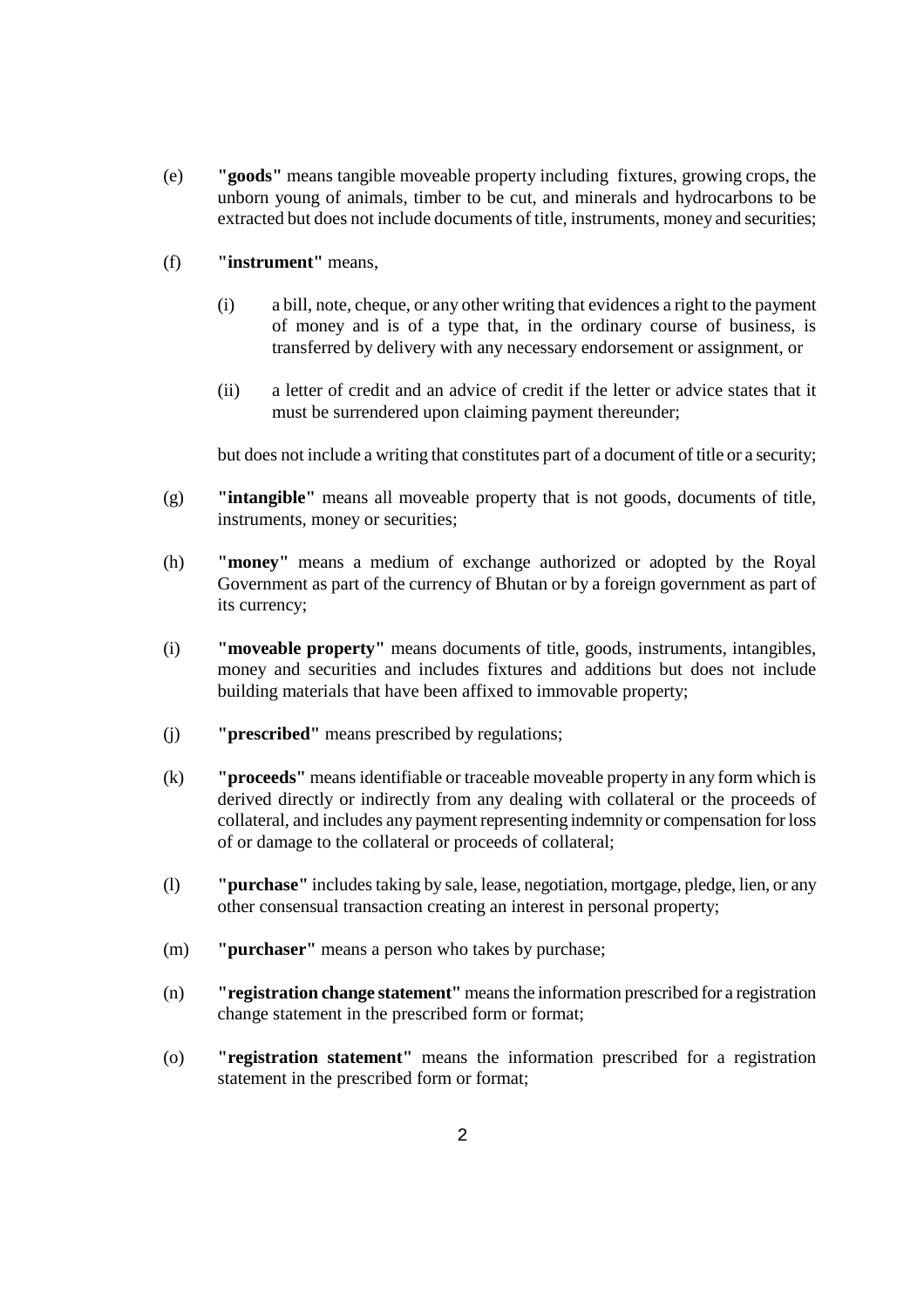- (p) **"regulations"** means the regulations made under this Act;
- (q) **"secured party"** means a person who holds a security interest for the person's own benefit or for the benefit of any other person and for the purposes of Sections 32, 46 to 49, 54 and 55 includes a receiver;
- (r) **"security interest"** means an interest in moveable property that secures payment or performance of an obligation;
- (s) **"value"** means any consideration sufficient to support a simple contract and includes a pre-existing debt or liability.
- (t) **"lease"** means an agreement to occupy and use land, space, structure, or equipment for a definite term in consideration of a payment usually in the form of rent.
- **4 (1) Application to agreements :** Subject to section 5, this Act applies to,
	- (a) every transaction that in substance creates a security interest. This application is without regard to the form of the transaction and without regard to the person who has title to the collateral and includes, without limiting the foregoing,
		- (i) a debenture, floating charge, pledge, hypothecation;
		- (ii) an assignment, lease or consignment that secures payment or performance of an obligation;
	- (b) a transfer of an account even though the transfer may not secure payment or performance of an obligation;
	- (c) every mortgage of immovable property; and
	- (d) every loan agreement.

**(2) Sale agreements: -** A sale agreement does not establish a security interest unless expressly provided in the agreement.

**(3) Previous agreements included: -** Except as otherwise provided in this Act, this Act applies to every transaction that in substance creates a security interest or mortgage whether made before the coming into force of this Act or after, and such agreements continue to have force and effect and the perfection or continuation of the security interest represented by such agreement are governed by this Act.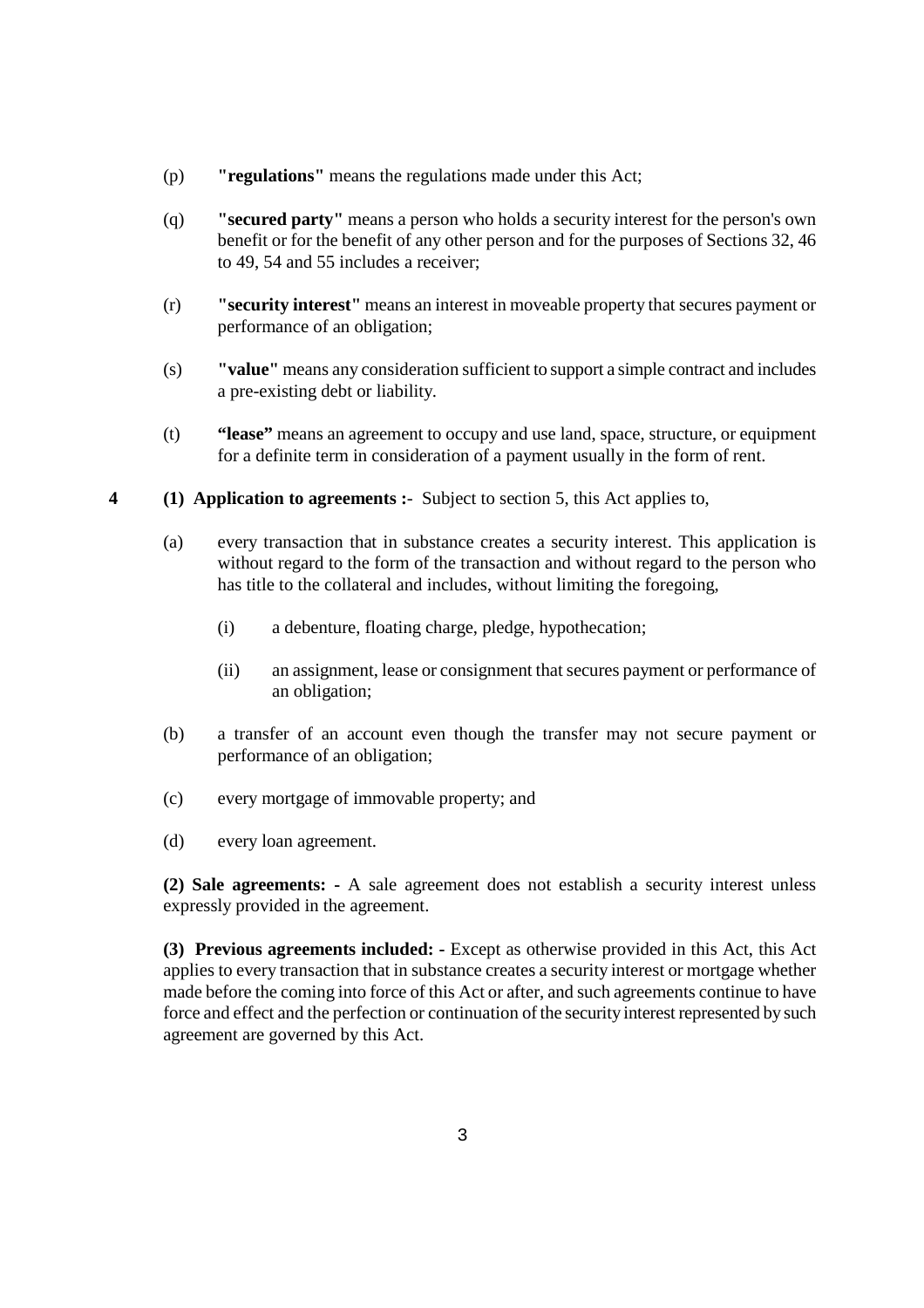**(4) Failure to register agreement during transition: -** Where a secured party fails to register a security interest or mortgage which existed prior to this Act within six months following the date on which this Act came into force, the security interest or mortgage created by the security agreement or mortgage agreement shall be lower in priority to the interest of any person without knowledge of the security interest or mortgage who has subsequently acquired rights in the collateral or immoveable property and has relied upon a search in the name of the transferee made in the central file of the registration system established under this Act

**5** Non-application of the Act:- This Act does not apply to a lien given by statute or rule of law, except as provided in Subsection 26(1)(a)(i) or Section 39.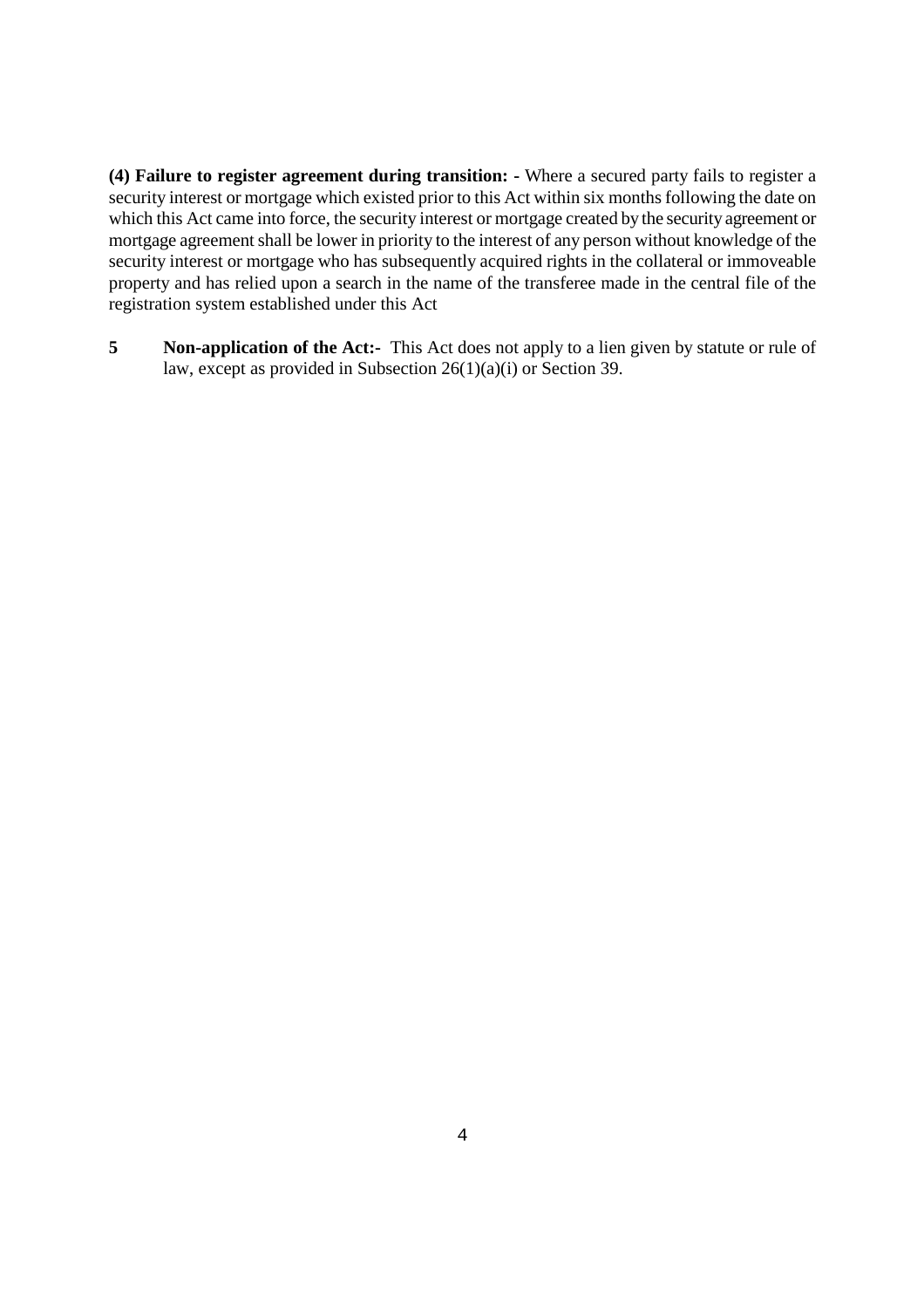### **PART II**

#### **VALIDITY OF AGREEMENTS**

- **6 Effectiveness of Agreement:-** Except as otherwise provided by this or any other Act, a security, loan or mortgage agreement is effective according to its terms between the parties to it and against third parties.
- **7. Delivery of copy of agreement:-** Where a security agreement, loan agreement or mortgage is in writing, the secured party shall deliver a copy of the agreement to the debtor within thirty days after the execution of the agreement, and, if the secured party fails to do so after a request by the debtor, the Court, on the application of the debtor, may order the delivery of such a copy to the debtor.
- **8. Failure to describe some of the collateral:-** The failure to describe some of the collateral in a security agreement, or land in a mortgage agreement, does not affect the effectiveness of the security or mortgage agreement with respect to the collateral that is described.
- **9. (1) Guarantor liable under agreement:-** Unless otherwise agreed in the guarantee agreement, a person who acts as a guarantor of a security, loan or mortgage agreement is liable for any obligations under such agreement. The guarantee may enforce its rights under the security, loan or mortgage agreement against the guarantor in the same manner and to the same extent as it may against the debtor or mortgagor.

**(2) Guarantee need not exhaust its rights against debtor.-** Unless otherwise agreed, upon default under a security, loan or mortgage agreement a secured party or mortgagee may, in its discretion, proceed against the primary obligor or against the guarantor and need not first proceed against the primary obligor.

**10. (1) Agreement with minor:-** No agreement in respect of a loan to or from a minor, or in respect of the sale, mortgage, lease or other disposition of the property of a minor is effective or enforceable, unless approval has been granted by the Court prior to the execution of such agreement.

**(2) Offense:-** A person entering into an agreement in respect of a loan to or from a minor, or in respect of the sale, mortgage, lease or other disposition or encumbrance of the property of a minor without the prior approval of the Court in accordance with Subsection (1) is guilty of an offence and subject to a fine not exceeding one half of the amount involved in the transaction.

**(3) Definition of minor:-** For the purposes of this Act, a minor shall be as defined in the laws for the time being in force.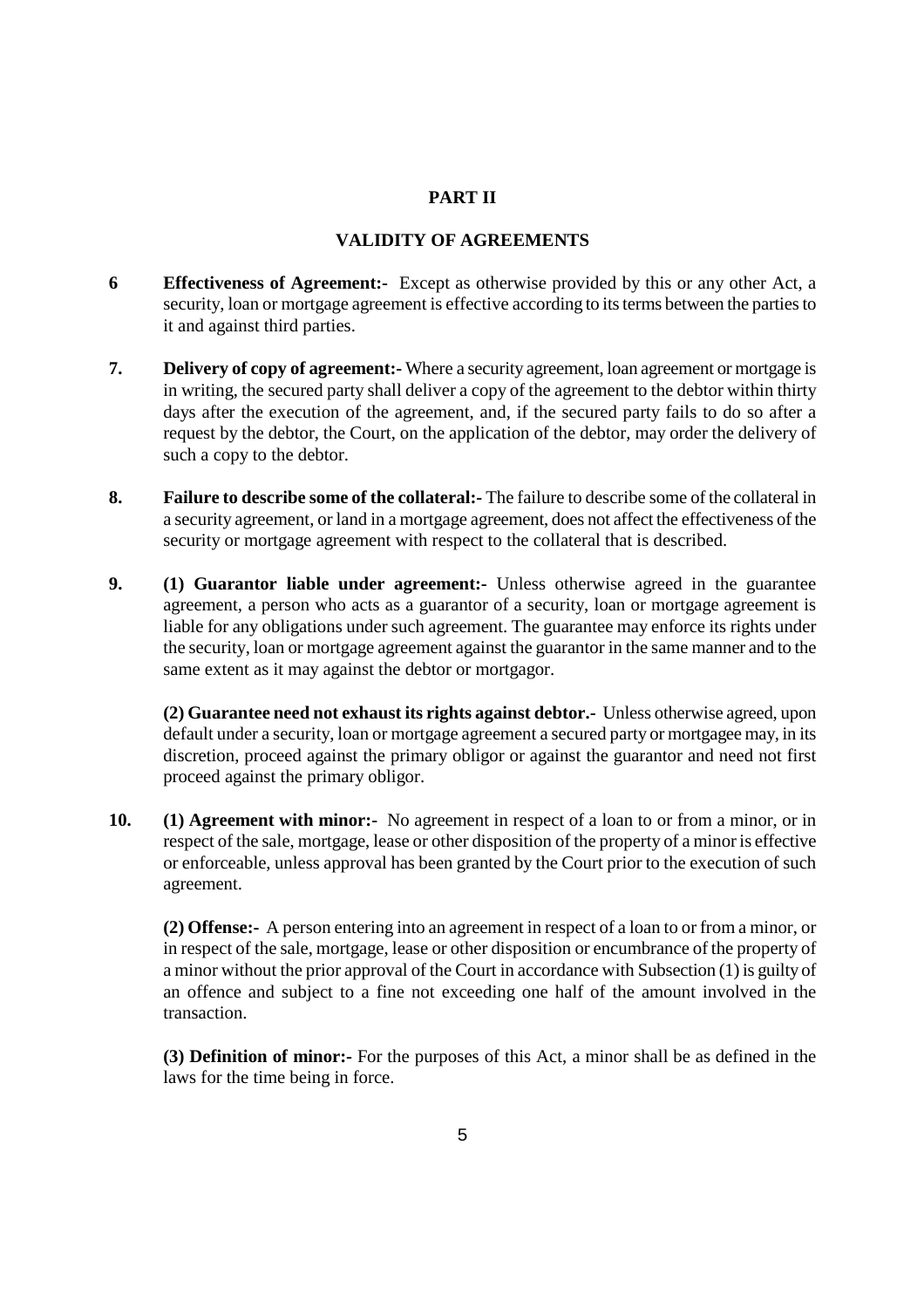**11. (1) Loan under duress:-** A loan agreement is not effective or enforceable where such agreement is entered into under duress by one of the parties. A claim of duress must be made to the Court within fifteen days following the day on which the agreement was executed.

**(2) Amounts granted to be returned:-** Amounts received under a loan granted under duress shall be returned to the grantor of the loan. The extorter of such amounts shall be liable to a fine equal to the amount involved in the transaction.

- **12. Gambling debts unenforceable:-** No agreement in respect of a debt made in the course of gambling is effective or enforceable.
- **13. (1) Loans from non-Bhutanese:-** Immovable property may not be pledged as collateral for a loan from a non-Bhutanese person, unless prior to the execution of such loan or mortgage agreement approval has been granted by the Royal Government.

**(2) Offense:-** Where immovable property is pledged as collateral for a loan from a non-Bhutanese without the prior approval of the Royal Government in accordance with Subsection (1), the loan shall be repaid to the lender upon written notice from the Royal Government. If the borrower fails to do so within 90 days, the property so pledged shall be forfeited to the Royal Government which shall sell the property and apply the proceeds to the amounts outstanding under the loan.

**14. (1) Pledge of religious articles not permitted:-** Prescribed religious articles may not be pledged as collateral for a loan.

**(2) Definition of prescribed religious articles:-** Prescribed religious articles shall be as prescribed by the Cultural Properties Division of the Royal Government.

**(3) Offense:-** Both parties entering into an agreement for the pledge of prescribed religious articles in respect of a loan are guilty of an offence and each will be subject to a fine not exceeding one half the amount involved in the transaction.

**(4) Forfeiture of pledged items:-** Prescribed religious articles pledged as collateral in contravention of Subsection (1) shall be forfeited to the Royal Government.

- **15. Agreements requiring Imprisonment:-** The provisions of any agreement in respect of a loan, sale, mortgage, lease or other disposition of immovable or movable property which stipulate that upon default, a person's property is to be subject to physical harm, or that a person is to be imprisoned is not effective or enforceable.
- **16. (1) Mortgage of immovable property belonging to Monastic Bodies not permitted:-** An agreement in respect of the mortgage or other encumbrance of immovable property belonging to monastic bodies is not effective or enforceable unless prior to the execution of such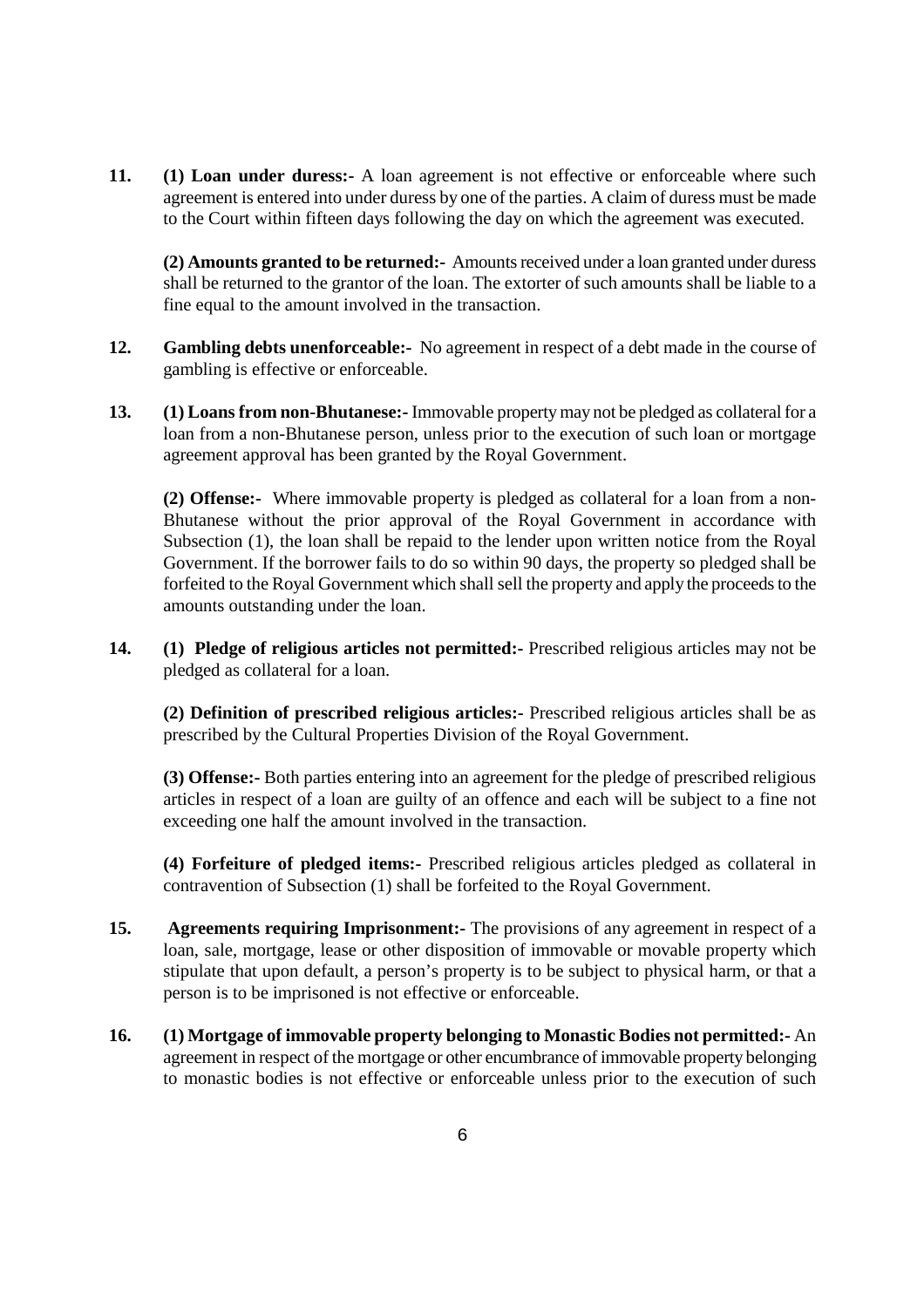agreement, approval has been granted by the Dratshang Lhentshog.

**(2) Offense:-** Both parties entering into an agreement in respect of the mortgage or other encumbrance of monastic property in contravention of Subsection (1) is guilty of an offence and each will be subject to a fine not exceeding one half of the amount involved in the transaction.

**(3) Restoration of property:-** Where immovable property belonging to a monastic body has been made subject to a mortgage or other encumbrance otherwise than in accordance with Subsection (1) it shall be restored to the registered owner of the property.

**17. (1) Interest:-** Except as otherwise provided by this Act, or any other Act of the Kingdom of Bhutan, any person may stipulate for, allow and exact, in any contract or agreement, any rate of interest or discount that is agreed upon by the parties to the transaction; provided, however, that no lender other than a registered financial institution which has been duly licenced to engage in the extension of credit, may charge interest greater than 15 percent per annum expressed as a simple annual rate.

**(2) Definition of interest:-** For purposes of this Act, interest shall mean the amount by which

(a) the total sum that the borrower is required to pay if the payments required are made as they become due, including all such sums regardless of the purpose or reason for the payment or the time of payment,

exceeds,

- (b) the sum actually received in cash by the borrower (plus insurance fees or other costs prescribed by regulation, if any, actually paid by the lender.)
- **18. Where interest not stipulated.-** Whenever no evidence is produced to the satisfaction of the court of the rate of interest being fixed, then no interest shall be chargeable or recoverable.
- **19. Interest to be stated clearly.-** Whenever interest is, by the terms of any written agreement or written contract, made payable at a rate or percentage expressed per day, week, month, or at any rate or percentage for any period which is less than a year, the contract must also contain an express statement of the yearly rate to which the stated rate is equivalent. If the yearly rate is not stated, then the rate of interest will be the stated nominal rate for the period and no compounding will be permitted.
- **20. Excess recoverable.-** If any sum is paid on account of any interest not chargeable, payable or recoverable under Sections 17, 18 or 19, the sum so paid may be recovered back or deducted from any principal or interest payable under the contract.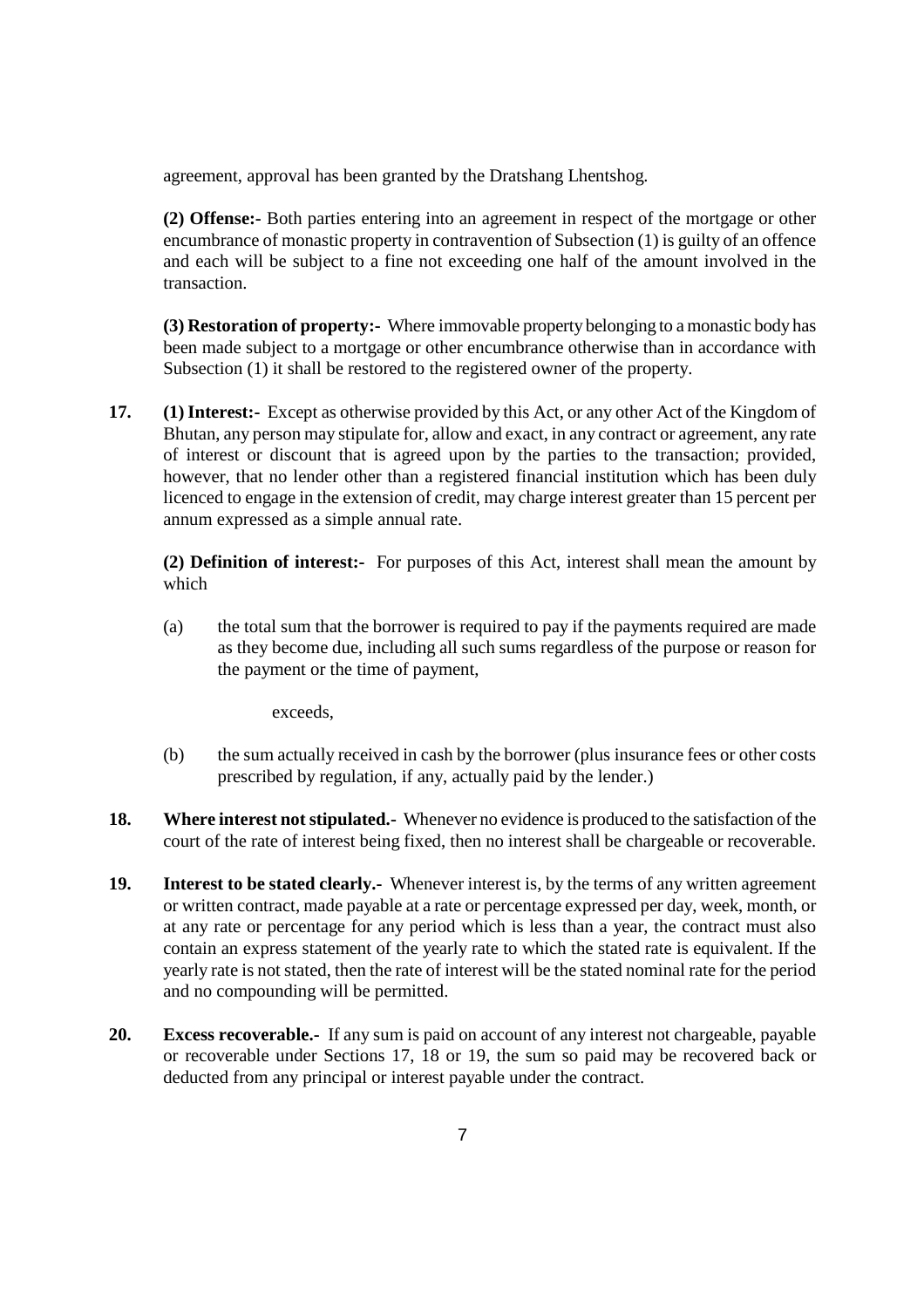21. (1) Court judgments.- Interest on an obligation under a loan, security or mortgage agreement continues to accrue at the rate specified in the agreement until such time as a judgment has been delivered and satisfied.

**(2) Judgment debt defined.-** For purposes of this Act, any sum, costs, charges or expenses made payable by or under any judgment, decree, rule or order of any Court whatever in any civil proceeding shall be deemed to be a judgment debt and subject to the same rate of interest as specified in the agreement upon which judgement was granted.

**22. Application of principles of law and equity.-** Except in so far as they are inconsistent with the express provisions of this Act, the principles of Bhutanese Customary and Common law, including the law relating to capacity to contract, principal and agent, fraud, misrepresentation, duress, coercion, mistake and other validating or invalidating rules of law, shall supplement this Act and shall continue to apply.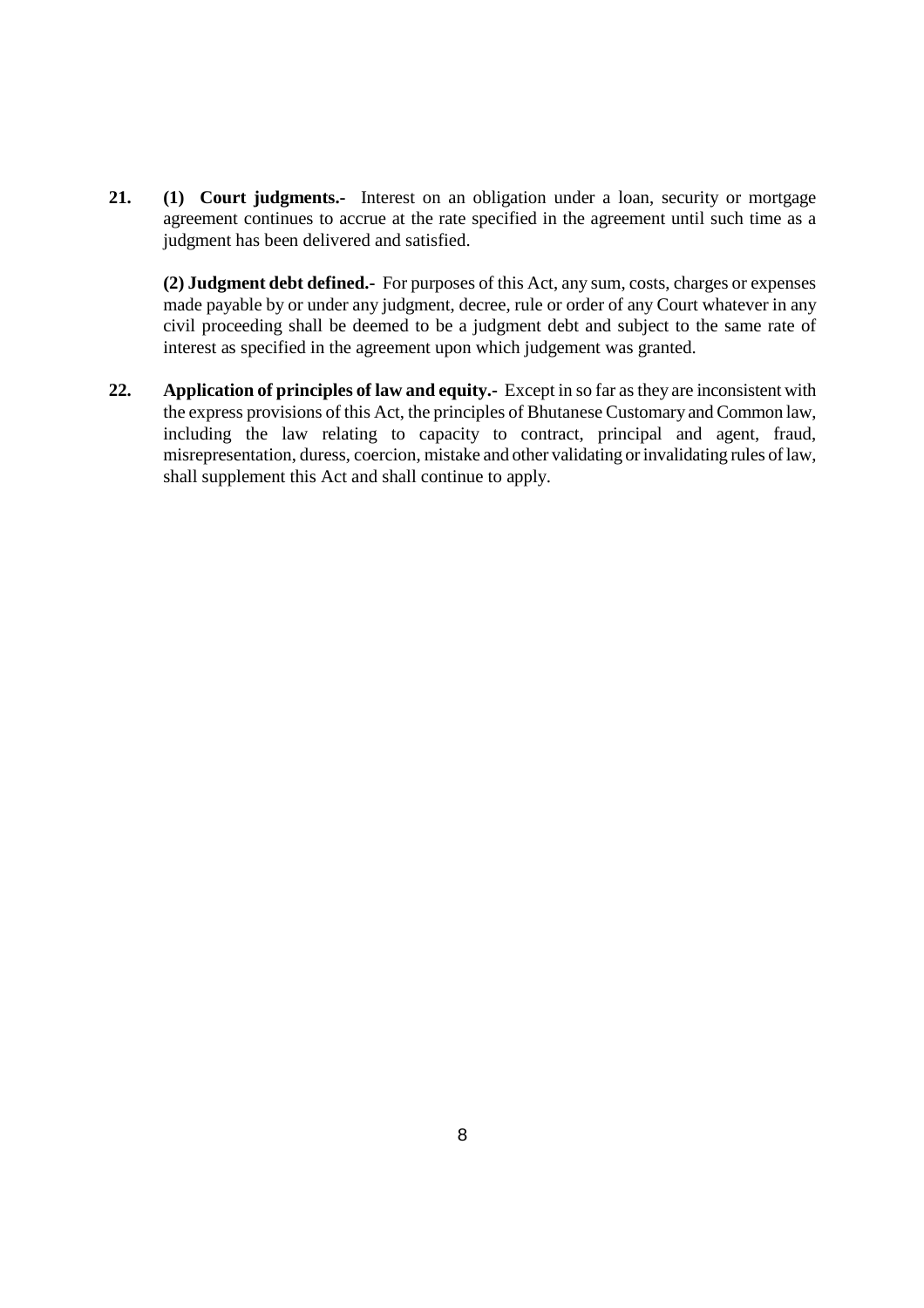### **PART III**

# **ATTACHMENT, PERFECTION AND PRIORITIES OF SECURITY INTERESTS IN MOVEABLE PROPERTY**

- **23. Application.-** This Part applies only to security interests in moveable property and does not apply to the creation or assignment of an interest in immovable property, including a mortgage, charge or lease of immovable property, other than,
	- (a) an interest in a fixture or addition, or
	- (b) an assignment of a right to payment under a mortgage, charge or lease where the assignment does not convey or transfer the assignor's interest in the immovable property.
- **24. (1) Attachment of security interests required**.- A security interest, though effective as between the parties to the agreement under Part II of this Act, is not enforceable against a third party unless it has attached.
	- **(2) When a security interest attaches.-** A security interest attaches when,
	- (a) the secured party or a person on behalf of the secured party other than the debtor obtains possession of the collateral; or when the debtor signs a security agreement that contains a description of the collateral sufficient to enable it to be identified;
	- (b) value is given; and
	- (c) the debtor has rights in the collateral,

unless the parties have agreed to postpone the time for attachment, in which case the security interest attaches at the agreed time.

- **25. Future Advances**.- A security agreement may secure advances of money, credit or other value to be made in the future.
- **26. Unperfected security.-** Notwithstanding that a security interest has attached under Section 24, a security interest in collateral, which is not perfected,
	- (a) has lower priority than the interest of a person,
		- (i) who has a perfected security interest in the same collateral, or who has priority or a lien given under any other Act or by a rule of law; or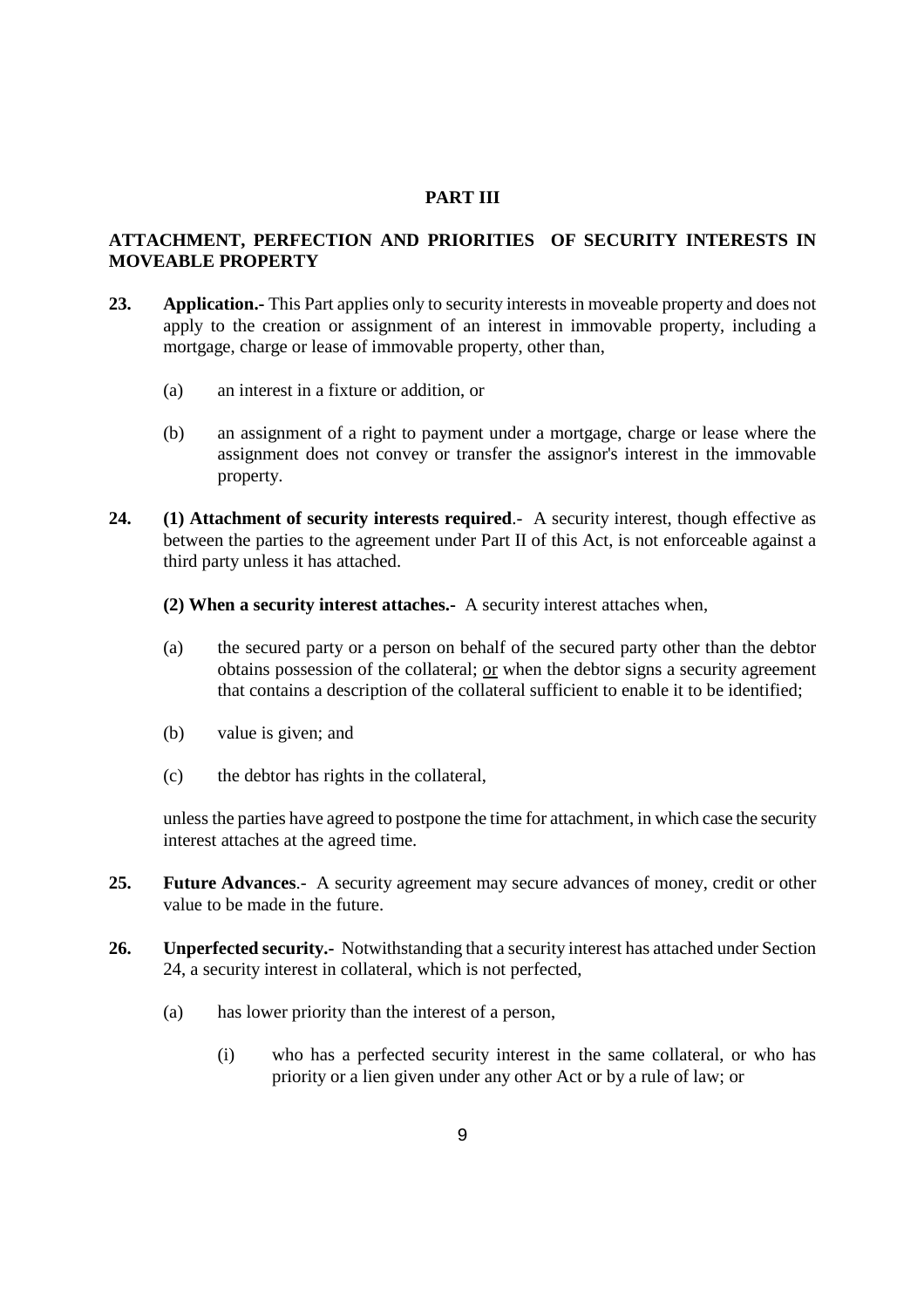- (ii) who assumes control of the collateral through execution of court order.
- (b) is not effective against a person who represents the creditors of the debtor;
- (c) in documents of title, securities, instruments or goods is not effective against a purchaser of the same who gives value and receives delivery without knowledge of the security interest, provided the purpose of the transfer is not solely for securing payment or performance of an obligation.
- **27. Perfection of security interest.-** A security interest is perfected when,
	- (a) it has attached; and
	- (b) all steps required for perfection
		- (i) by registration under Section 29, or
		- (ii) by possession or repossession under Section 31, or
		- (iii) by the rules governing temporary perfection under Section 32, have been completed, regardless of the order of occurrence.
- **28. (1) Continuity.-** If a security interest is originally perfected in any way permitted under this Act and is again perfected in some other way permitted under this Act, the security interest shall be deemed to be perfected continuously for the purposes of this Act, provided that there was no period between the first and second perfection when the interest was unperfected.

**(2) Assignees.-** Where a security interest is assigned or transferred, the person who receives the security interest assumes the perfection status the transferor had at the time of the transfer.

- **29. Perfection by registration.-** Registration perfects a security interest in any type of collateral.
- **30. Filing of registration statement.-** In order to perfect a security interest by registration under this Act, a registration statement shall be registered in accordance with the provisions of this Act and the regulations.
- **31. Perfection by repossession.-** Possession or repossession of the collateral by the secured party, or on the secured party's behalf by a person other than the debtor perfects a security interest in,
	- (a) goods;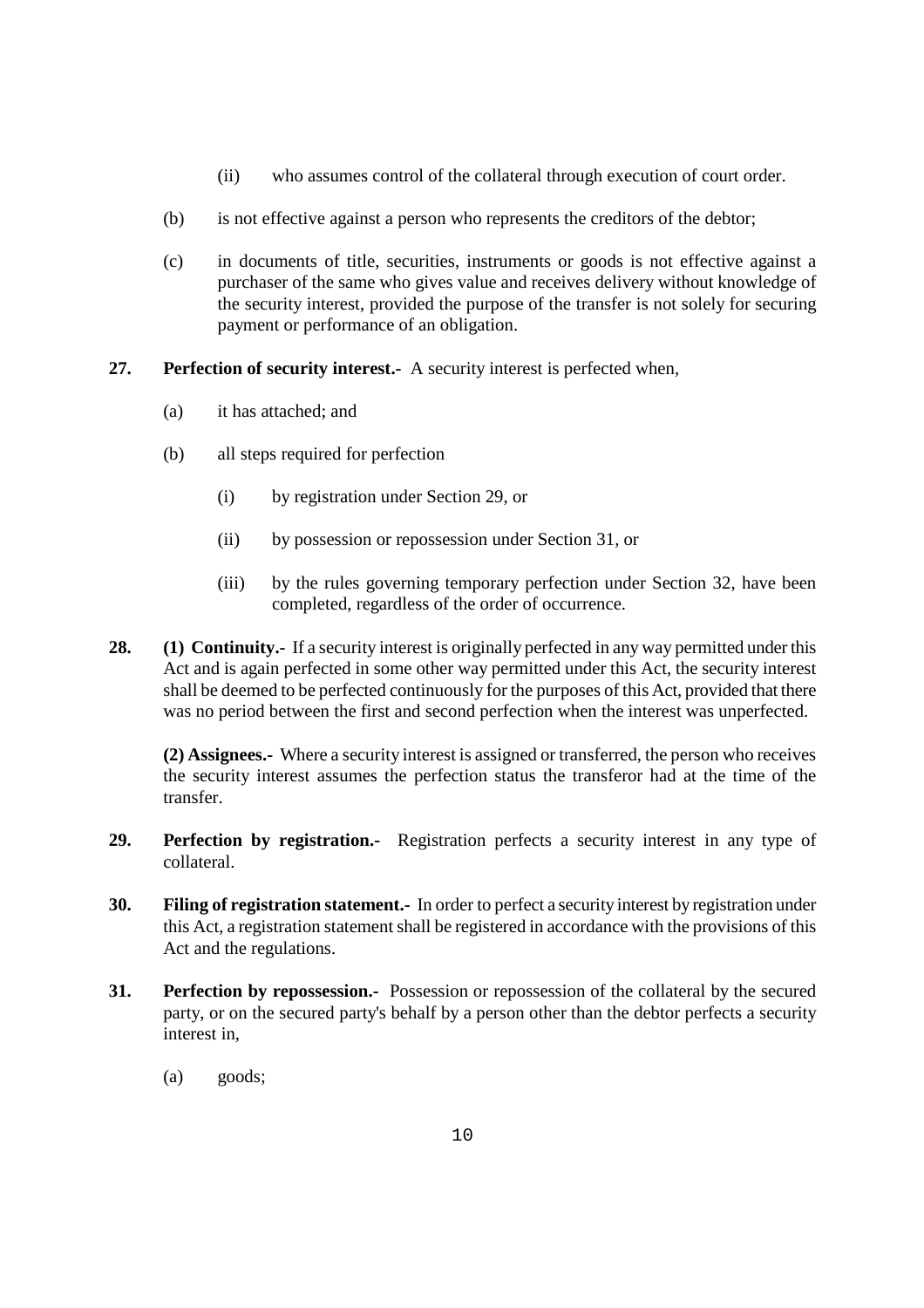- (b) instruments;
- (c) securities;
- (d) negotiable documents of title; and
- (e) money

but only while it is actually held as collateral.

**32. (1) Temporary perfection.-** Where a person takes a security interest in an instrument, security or negotiable document of title, and the security interest is documented in a written security agreement, then such security interest shall be deemed to be perfected for the first ten days after the agreement is signed.

**(2) Temporary perfection of other moveables.-** A security interest perfected by possession in moveable property that a secured party delivers to the debtor remains perfected for the first ten days after the collateral comes under the control of the debtor, provided the property is delivered for,

- (a) ultimate sale or exchange,
- (b) presentation, collection or renewal,
- (c) registration of transfer,
- (d) loading, unloading, storing, shipping or transshipping, or
- (e) manufacturing, processing, packaging or otherwise dealing with goods in a manner preliminary to their sale or exchange.

**(3) After ten days the rules in the Act apply.-** Beyond the period of ten days referred to in Subsection (1) or (2), a security interest under this section becomes subject to the provisions of this Act for perfecting a security interest.

**33. (1) Care of collateral.-** Where a secured party has perfected his security interest in moveable property by possession or repossession, the secured party shall use reasonable care in the custody and preservation of collateral in his possession. In the case of an instrument, reasonable care includes taking necessary steps to preserve rights against prior parties unless otherwise agreed.

**(2) Rights and duties of secured party.-** Unless otherwise agreed, where collateral is in the secured party's possession,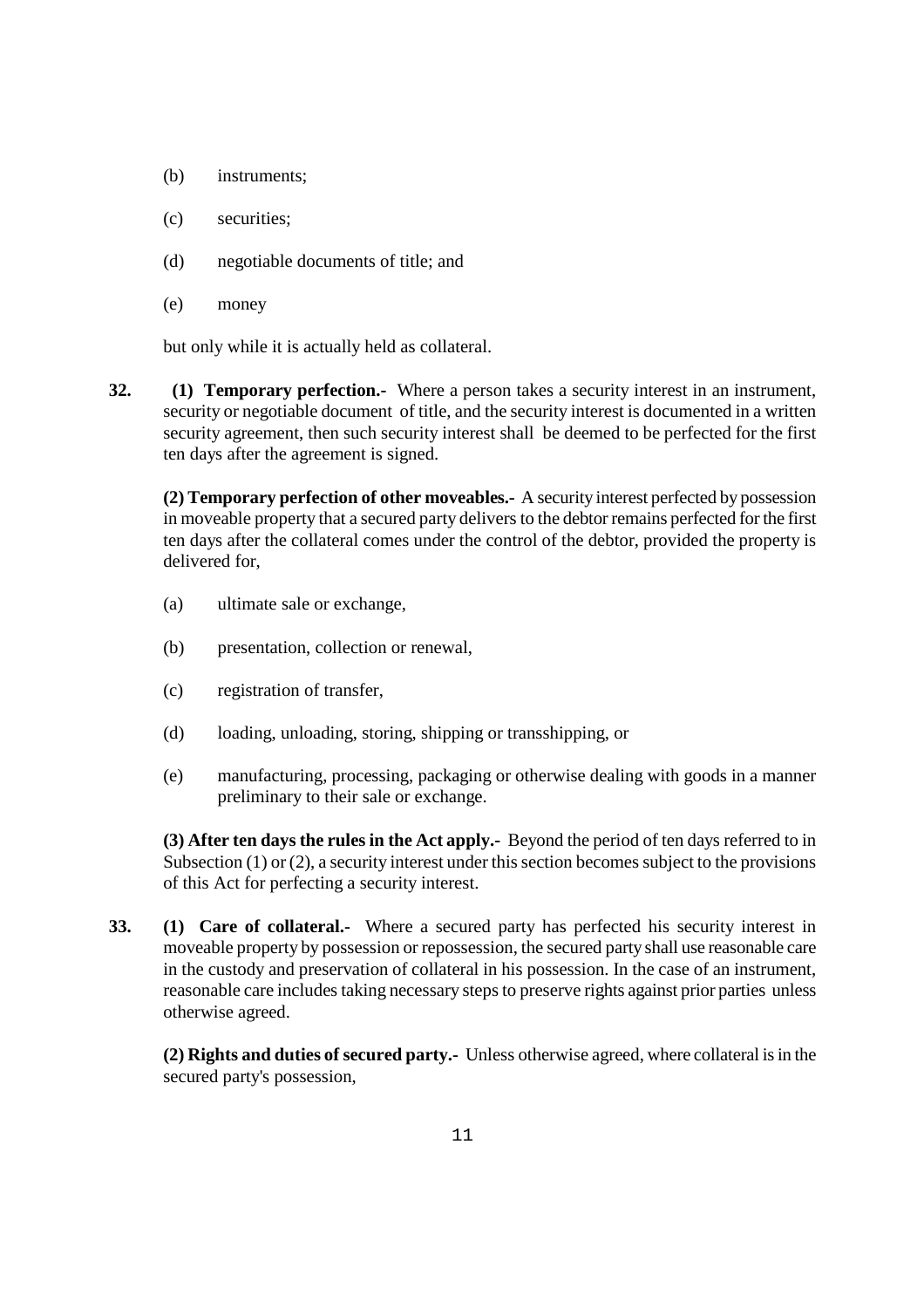- (a) reasonable expenses, including the cost of insurance and payment of taxes and other charges incurred in obtaining and maintaining possession of the collateral and in its preservation, are chargeable to the debtor and are secured by the collateral;
- (b) the risk of loss or damage, except where caused by the negligence of the secured party, is on the debtor to the extent of any deficiency in any insurance coverage;
- (c) the secured party may hold as additional security any increase or profits, except money, received from the collateral, and money so received, unless remitted to the debtor, shall be applied forthwith upon its receipt in reduction of the obligation secured; and
- (d) the secured party shall keep the collateral identifiable, but fungible collateral may be commingled mixed with like fungibles.

**(3) Definition of fungible.-** For the purposes of Subsection 2(d) fungible goods and fungible securities are goods or securities, as the case may be, of which any unit is, by nature or business practice, the equivalent of any other like unit, and includes unlike units to the extent that they are treated as equivalents under a security agreement.

**(4) Liability for loss.-** A secured party is liable for any loss or damage caused by his failure to meet any obligations imposed by Subsection (1) or (2), but does not lose the security interest in the collateral.

- **(5) Use of collateral.-** A secured party may use the collateral,
- (a) in the manner and to the extent provided in the security agreement;
- (b) for the purpose of preserving the collateral or its value; or
- (c) pursuant to an order of the Court upon application by the secured party.

**(6) Inventory to be taken at time of possession.-** At the time a secured party takes possession of collateral, a list or itemized inventory of all property and its condition must be prepared by the secured party and signed by both parties. Failure to sign leads to a rebuttable presumption that the inventory is accurate.

- **34. (1) Statement of accounts.** A debtor, or a person who has an interest in the collateral or who is the authorized representative of such a person, may require by a written notice, that the secured party to furnish to the person at the address specified in the notice, the following:
	- (a) a statement in writing setting out, or approving or correcting the amount of the indebtedness, and the terms of payment as of the date specified in the notice; or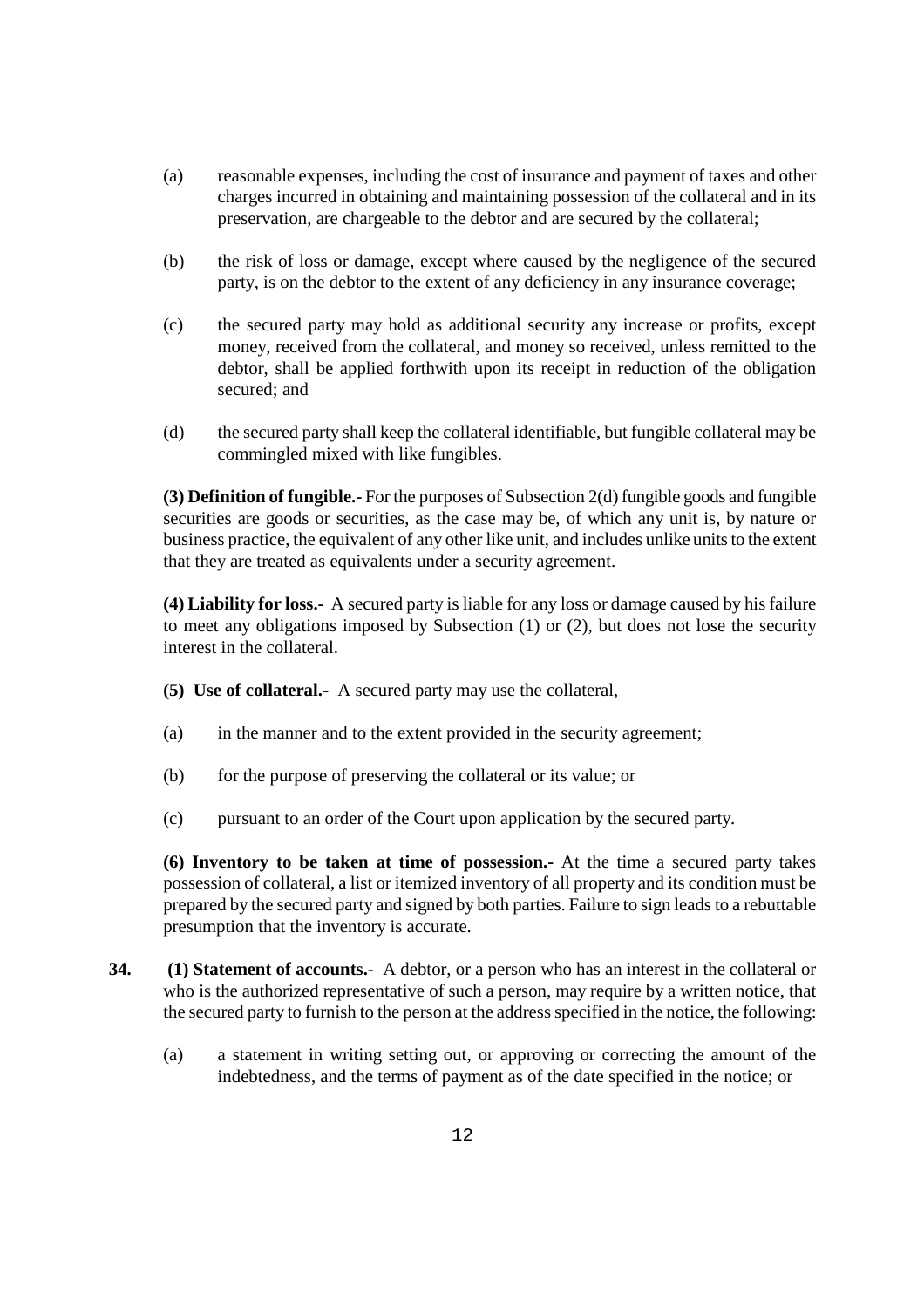- (b) a statement in writing, approving or correcting as of the date specified in the notice, a statement of the collateral or a part of the collateral as specified in a list attached to the notice; or
- (c) a true copy of the security agreement.

**(2) Inspection of security.-** The secured party, on the request of a person entitled to receive a true copy of the security agreement under Subsection 1(c), the secured party must permit the person, or the person's authorized representative to inspect the security agreement or a true copy of the agreement during normal business hours.

#### **35. Perfecting as to proceeds.-**

**(1)** Where collateral gives rise to proceeds, the security interest also covers the proceeds.

**(2)** Where the security interest was perfected by registration when the proceeds arose, the security interest in the proceeds remains continuously perfected so long as the registration remains effective.

**(3)** Where the security interest is perfected with respect to the proceeds by any other method permitted under this Act, the security interest in the proceeds remains perfected so long as the conditions of such perfection are satisfied.

- **36. Transaction in ordinary course of business Goods.-** A person who buys goods from a seller who sells the goods in the ordinary course of business takes them free from any security interest in the goods given by the seller to another person, even though the security interest of the other person is perfected, unless the buyer also knew that the sale constituted a breach of the security agreement.
- **37. Purchasers of instruments.-** A purchaser of collateral that is an instrument, negotiable document of title, or a security, has priority over any security interest in the collateral perfected by registration or temporarily perfected under Section 32 if the purchaser,
	- (a) gave value for the interest purchased;
	- (b) purchased the instrument or negotiable document of title without knowledge that it was subject to a security interest; and
	- (c) has taken possession of the instrument or negotiable document of title.
- **38. (1) Priorities, general rules.-** If no other provision of this Act is applicable, the following priority rules apply where more than one security interest exists in the same collateral: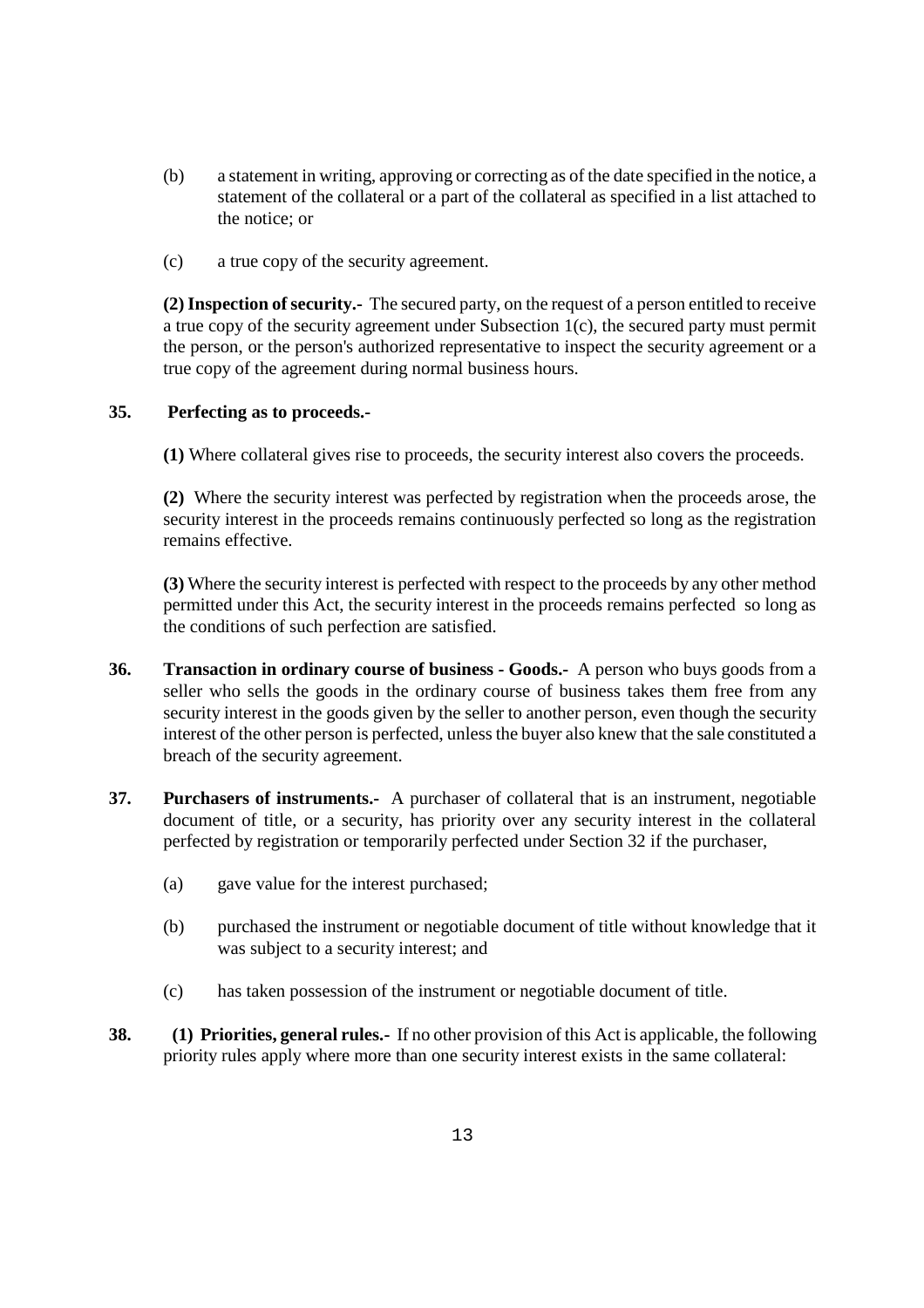- (a) Where priority is to be determined between security interests perfected by registration, priority shall be determined by the order of registration regardless of the order of perfection.
- (b) Where priority is to be determined between a security interest perfected by registration and a security interest perfected otherwise than by registration, the security interest which was first perfected has priority over the other security interest.

**(2) First method of perfection continues.-** For the purpose of Subsection (1), a continuously perfected security interest shall be treated at all times as if perfected by the method in which it was first perfected.

**(3) Future advances.-** Where subsequent advances of money, credit or other value are made while a security interest is perfected, the security interest has the same priority with respect to each subsequent advance as it has with respect to the first advance.

- **39. Liens for materials.-** Where a person in the ordinary course of business furnishes materials or services with respect to goods that are subject to a security interest, any lien that the person has in respect of the materials or services has priority over a perfected security interest.
- **40. (1) Crops.-** Where a creditor provides funds to a debtor to enable the debtor to produce crops, and the creditor has perfected its security interest in the crops or the proceeds from their disposition, then the security interest has priority over other security interests which the debtor may have granted in the same crops.

**(2) Idem.-** Where more than one perfected security interest is given priority by Subsection (1), each ranks equally according to the ratio that the amount advanced with respect to each bears to the total amount advanced.

**41. (1) Fixtures and additions, removal.-** If a secured party has an interest in a fixture or goods that are installed or affixed to other goods and that interest has priority over the claim of any person having an interest in the immovable or moveable property to which the goods are attached, the secured party may remove the fixture or the installed or affixed goods if, unless otherwise agreed, the secured party reimburses any encumbrancer or owner of the whole property who is not the debtor for the cost of repairing any physical injury caused by their removal.The right to remove fixtures and additions may only be exercised on default and remains subject to the provisions of this Act respecting default.

**(2) Security.-** A person entitled to reimbursement under Subsection (1) may refuse permission to remove the fixtures or additions until the secured party has given adequate security for the reimbursement.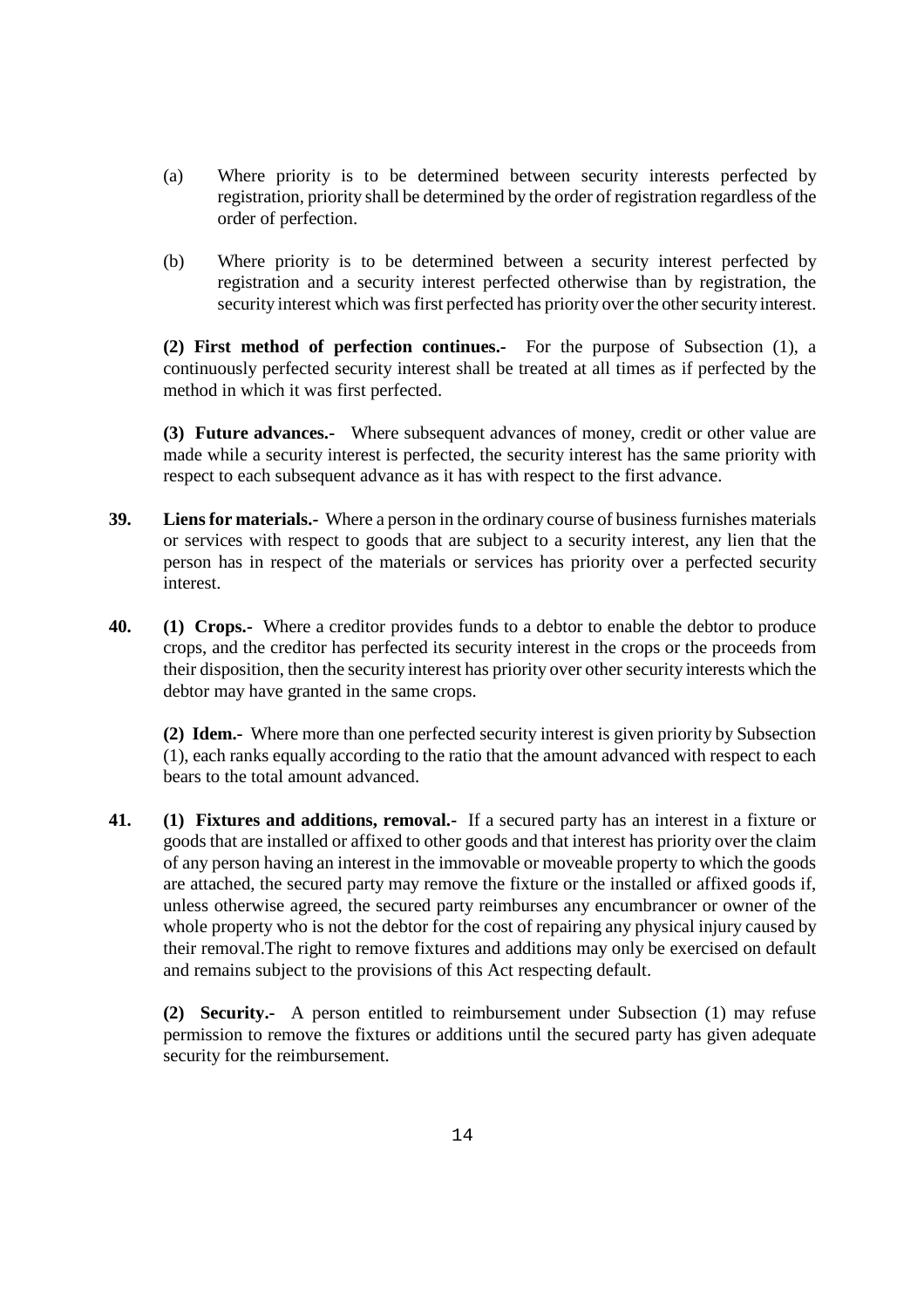**(3) Retention of collateral.-** A person having an interest in the whole property, and whose interest is lower in priority to another security interest in the fixtures or additions, may retain the fixtures or additions if, before the fixtures and additions have been removed by the secured party, the person pays to the secured party the amount owing in respect of the security interest in the fixtures and additions.

- **42. Subordination.-** A secured party may, in the security agreement or otherwise, subordinate its security interest to any other security interest and such subordination is effective according to its terms.
- **43** Debtor may transfer.- The rights of a debtor in collateral may be transferred but such a transfer does not prejudice the rights of the secured party under the security agreement or otherwise.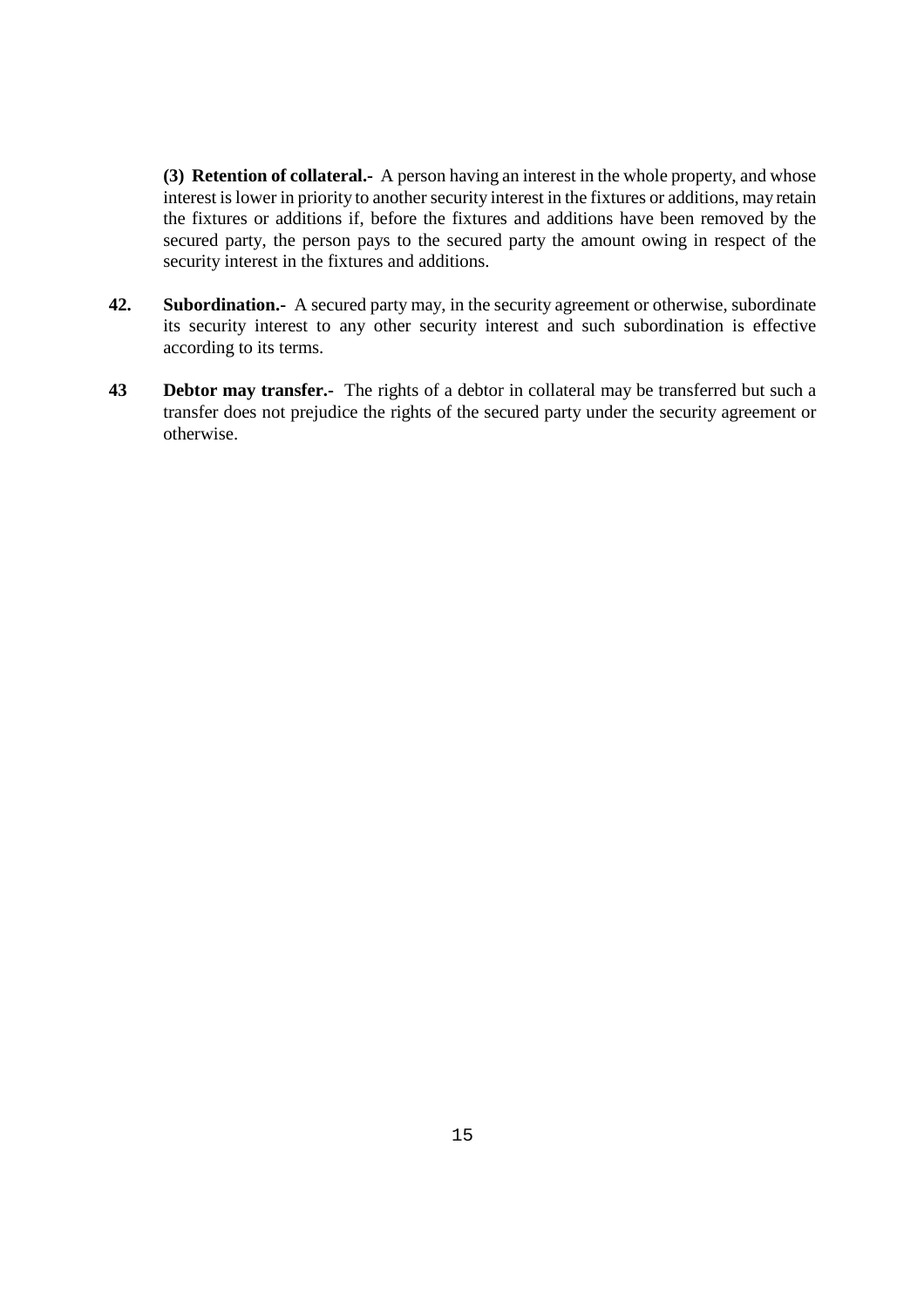#### **PART IV**

## **DEFAULT - RIGHTS AND REMEDIES IN RESPECT OF MOVABLE PROPERTY**

- **44. Application.-** This Part applies only to security interests in moveable property.
- **45. Rights and remedies cumulative.-** The rights and remedies mentioned in this Part are cumulative.
- **46. (1) Rights and remedies of secured party.-** Where the debtor is in default under a security agreement, the secured party has the rights and remedies provided in the security agreement and the rights and remedies provided in this Part. When in possession of the collateral, the rights, remedies and duties provided in Section 33.

**(2) Enforcement by secured party.-** The secured party may enforce a security interest by any manner allowed in this Part, or by any other method permitted by law including by way of Court order. If the collateral is or includes documents of title, the secured party may proceed either as to the documents of title or as to the goods to which they apply, and any method of enforcement that is permitted with respect to the documents of title is also permitted, with necessary modifications, with respect to the goods covered by the documents of title.

**(3) Rights and remedies of a debtor.-** Where the debtor is in default under a security agreement, the debtor has the rights and remedies provided in the security agreement and the rights and remedies provided in this Part and in Section 33.

**(4) Non-waiver of rights and duties.-** Despite Subsection (1), the provisions of Section 33 and Sections 51 to 54, to the extent that they give rights to the debtor and impose duties upon the secured party, shall not be waived or varied except as provided by this Act.

**(5) Where agreement covers both moveable and immovable property.-** Where a security agreement covers both immovable and moveable property, the secured party may proceed under this Part as to the moveable property, or may proceed as to both the immovable and the moveable property in accordance with the secured party's rights, remedies and duties in respect of the immovable property, with all necessary modifications, as if the moveable property were immovable property, in which case this Part does not apply.

**(6) Judgment does not terminate security interest.-** A security agreement is not terminated merely because the claim has been reduced to judgement by the secured party or because the secured party has levied execution under such judgment on the collateral.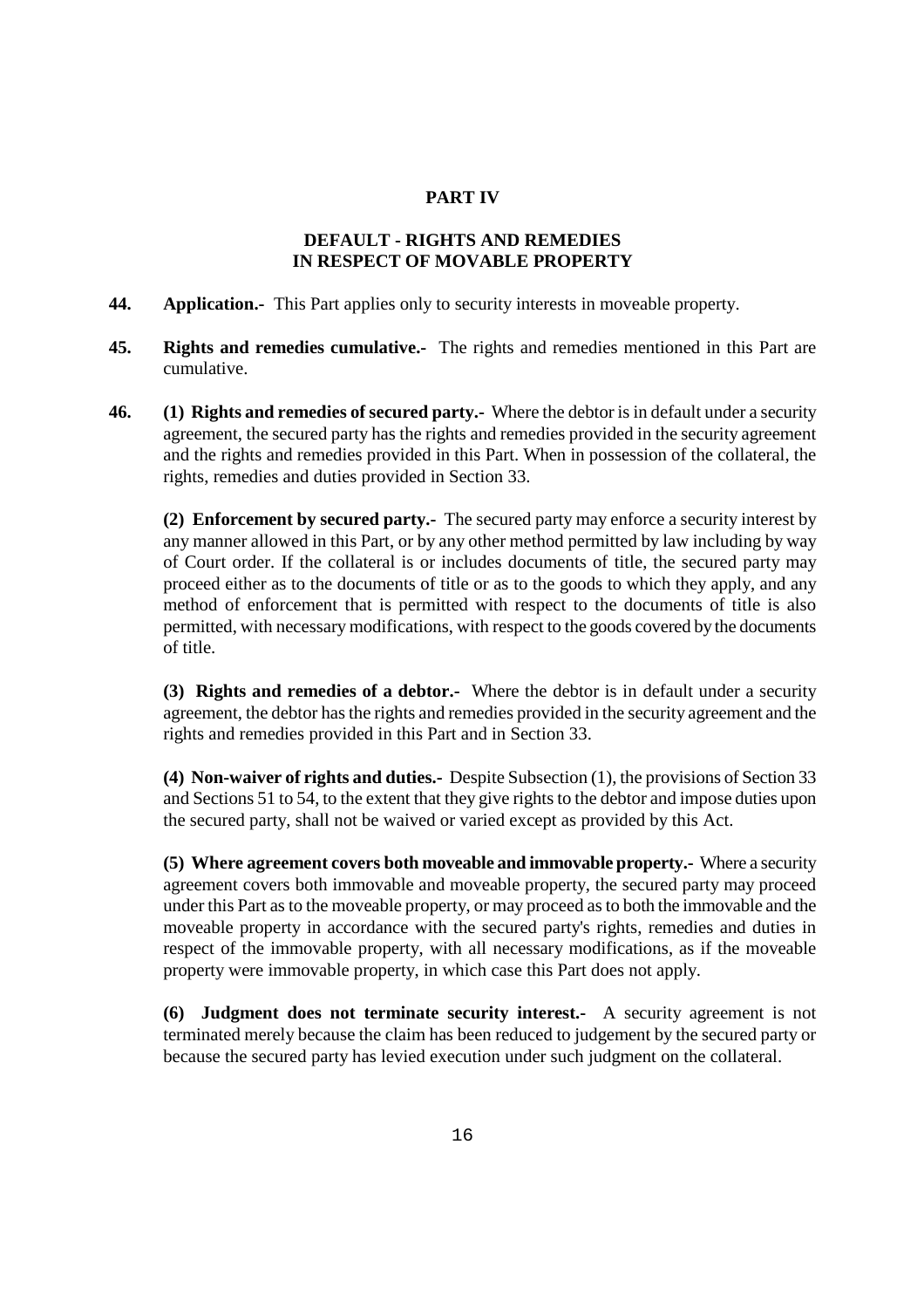## **47. (1) Appointment of receivers permitted.-**

- (a) The parties to a security agreement may provide that the secured party may appoint a receiver and, except as provided by this Act, determining the rights and duties of the receiver by agreement; or
- (b) A court of competent jurisdiction may appoint a receiver and determine the rights and duties of the receiver by order.

**(2) Application to court.-** Upon application of the secured party, debtor or any other person with an interest in the collateral, and after notice to any other person that the Court directs, the Court may,

- (a) remove, replace or discharge the receiver or receiver and manager;
- (b) give directions on any matter relating to the duties of the receiver;
- (c) approve the accounts and fix the remuneration of the receiver;
- (d) make any order with respect to the receiver that it thinks fit in the exercise of its general jurisdiction over a receiver.
- **48. Collection rights of secured party.-** Where so agreed and in any event upon default under a security agreement, a secured party is entitled,
	- (a) to notify any person obligated on an account or on an instrument to make payment to the secured party whether or not the assignor was previously making collections on the collateral prior to such notice; and
	- (b) to take control of any proceeds to which the secured party is entitled under Section 35.
- **49. (1) Possession upon default.-** Upon default under a security agreement,
	- (a) the secured party has, unless otherwise agreed, the right to take possession of the collateral without first obtaining a Court order, provided the taking of possession does not involve violent confrontation or breach of the peace;
	- (b) if the collateral is equipment and the security interest has been perfected by registration, the secured party may in a reasonable manner, render such equipment unusable without removal of the equipment from the debtor's premises, and upon rendering the equipment unusable the secured party shall be deemed to have taken possession of such equipment; and
	- (c) the secured party may dispose the collateral on the debtor's premises in accordance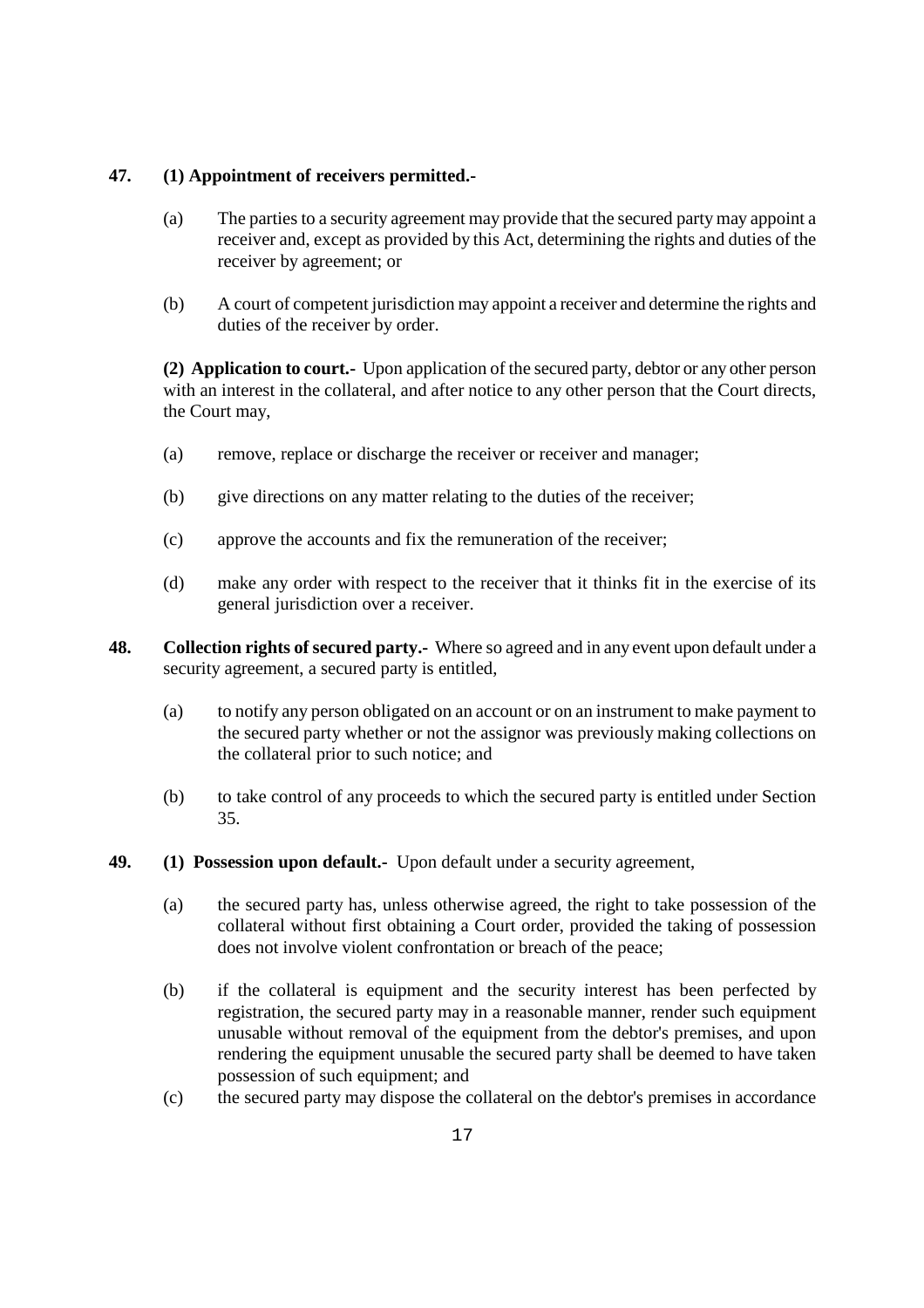with Section 51.

**(2) Definition of equipment.-** For purposes of this Section equipment means goods that are not inventory, or goods that are not used or acquired for use primarily for personal, family or household purposes.

- **50. (1) Court orders.-** Where a secured party is unable to collect payments under Section 48, obtain possession under Section 49, or to enforce any other rights provided in the security agreement or this Part for any reason whatsoever, then upon application of the secured party to the Court and upon the secured party establishing that there has been a default under the security agreement which default entitles the secured party to the rights and remedies provided in the security agreement or this Part, then the Court shall issue an order enabling the secured party to proceed with respect to the moveable property in accordance with the secured party's rights, remedies and duties.
- **50. (2) Police required to enforce court orders.-** Upon presentation, the Royal Bhutan Police must enforce orders of the Court under this Act.
- **51. (1) Disposal of collateral.-** Upon default under a security agreement, the secured party may dispose off any of the collateral in its condition either before or after any commercially reasonable repair, processing or preparation for disposition, and the proceeds of the disposition shall be applied consecutively to,
	- (a) the reasonable expenses of the secured party, including the cost of insurance and payment of taxes and other charges incurred in retaking, holding, repairing, processing and preparing for disposition and disposing of the collateral and, to the extent provided for in the security agreement, any other reasonable expenses incurred by the secured party; and
	- (b) the satisfaction of the obligation secured by the security interest of the party making the disposition,

and the surplus, if any, shall be dealt with in accordance with Section 52.

**(2) Methods of disposition.-** Collateral may be disposed of in whole or in part, and any such disposition may be by public sale, private sale, lease or otherwise and, subject to Subsection (4), may be made at any time and place and on any terms so long as every aspect of the disposition is commercially reasonable.

**(3) Secured party's right to delay disposition.-** The secured party may delay disposition of all or part of the collateral for such period of time as is commercially reasonable.

**(4) Notice required.-** Subject to Subsection (6), the secured party shall give not less than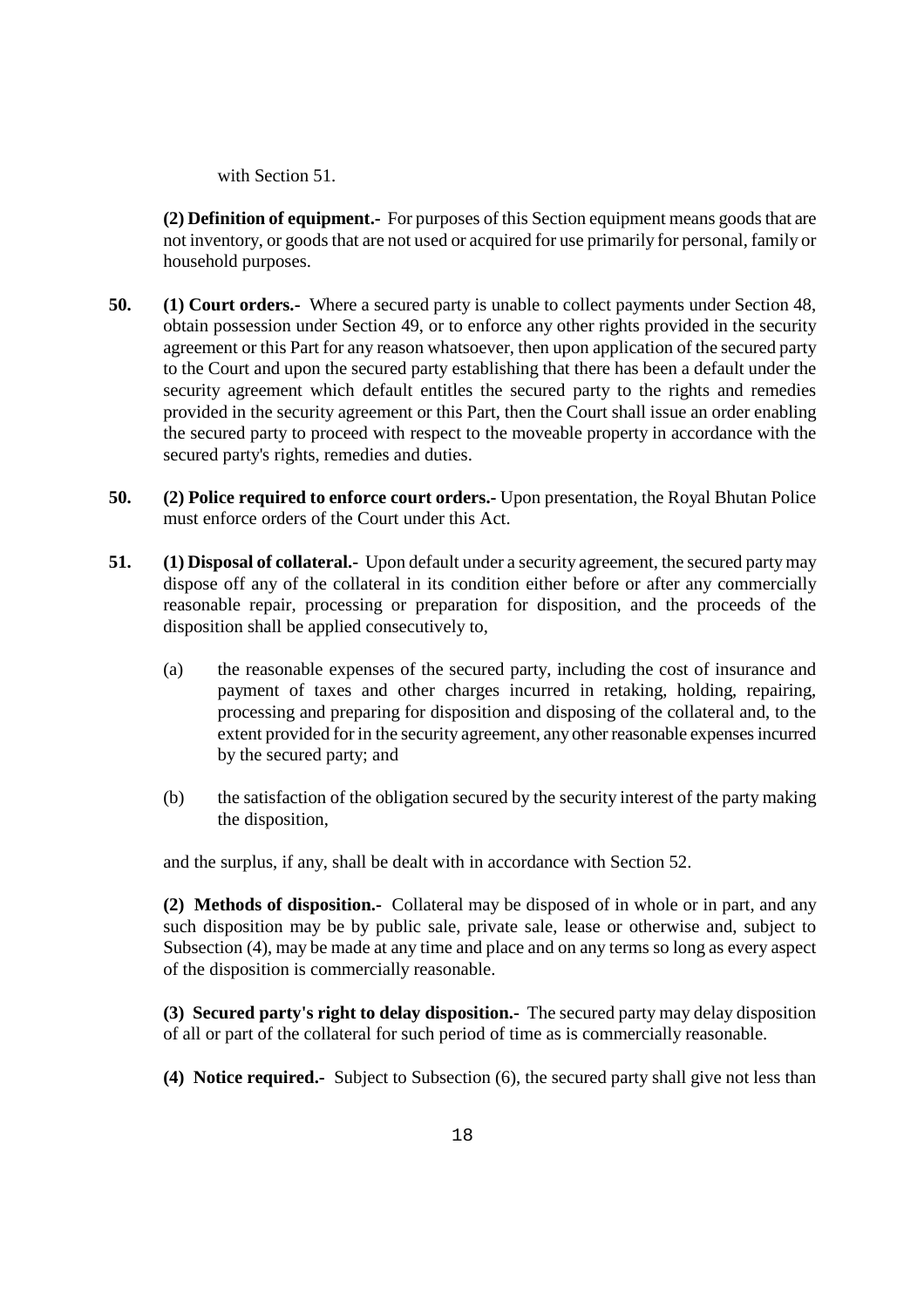thirty days notice in writing of the matters described in Subsection (5) to,

- (a) the debtor who owes payment or performance of the obligation secured;
- (b) every person who is known by the secured party, before the date that the notice is served on the debtor, to be an owner of the collateral or a person who may owe payment or performance of the obligation secured;
- (c) every person with a security interest in the collateral who has delivered a written notice to the secured party of their interest in the collateral before the date that the notice is served on the debtor.
- (d) every person with an interest in the collateral who has delivered a written notice to the secured party of their interest in the collateral before the date that the notice is served on the debtor.
- **(5) Contents of Notice.-** The notice mentioned in Subsection (4) shall set out,
- (a) a brief description of the collateral;
- (b) the amount required to satisfy the obligation secured by the security interest;
- (c) the amount of the applicable expenses referred to in Subsection (1) (a) or, in a case where the amount of such expenses has not been determined, a reasonable estimate of such expenses;
- (d) a statement that upon payment of the amounts due under Subsection 1 (b) and (c), any person entitled to receive notice may redeem the collateral;
- (e) a statement that unless the amounts due are paid the collateral will be disposed off and the debtor may be liable for any deficiency; and
- (f) the date, time and place of any public sale, or the date after which any private disposition of the collateral is to be made.

**(6) Manner of giving notice, general rules.-** A notice under this section shall be given by personal service or by registered mail addressed to the person to whom it is to be given at the person's usual or last known place of address, or the address that is shown on the registered instrument under which the person acquired an interest in the property.

**(7) When notice by mail effective.-** A notice under this section shall, if given by registered mail, be mailed in Bhutan and such notice shall be deemed to have been given on the fifteenth day following the day on which it was mailed.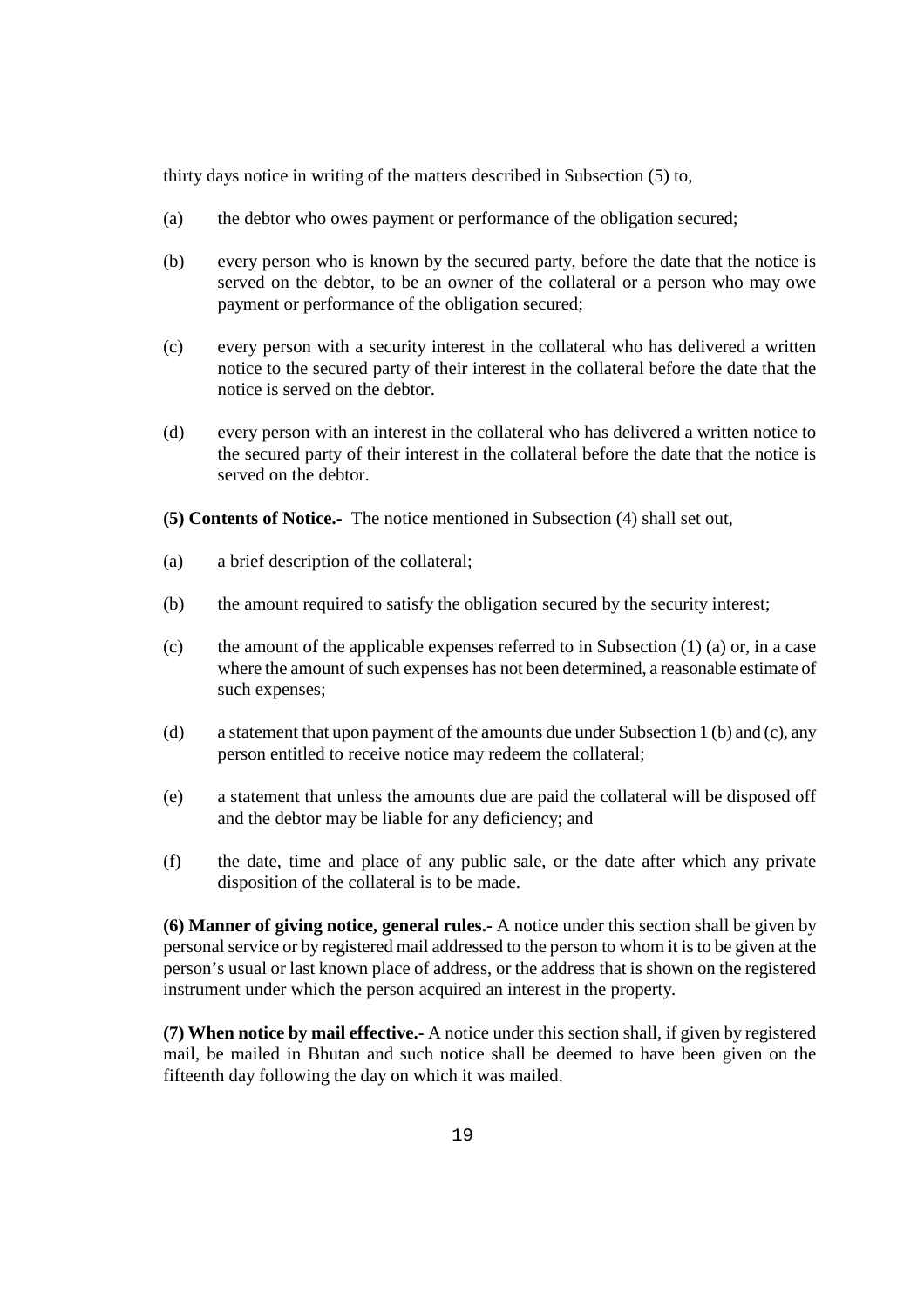- **(8) Notice not required.-** The notice mentioned in Subsection (4) is not required where,
- (a) the collateral is perishable;
- (b) the secured party believes on reasonable grounds that the collateral will decline rapidly in value;
- (c) the collateral is of a type customarily sold on a recognized market;
- (d) the cost of care and storage of the collateral is disproportionately large relative to its value;
- (e) for any reason not otherwise provided for in this subsection, the Court, on an application made without notice to any other person, is satisfied that a notice is not required;
- (f) after default, every person entitled to receive a notice of disposition under Subsection (4) consents in writing to the immediate disposition of the collateral; or
- (g) a receiver disposes off the collateral in the course of the debtor's business.

**(9) Secured party's right to purchase collateral.-** The secured party may buy the collateral, or any part of the collateral only at a public sale unless the Court, on application, orders otherwise, or the debtor otherwise agrees.

**(10) Effect on disposition of collateral.-** Where collateral is disposed off in accordance with this section, the disposition discharges the security interest of the secured party making the disposition and, if the disposition is made to a buyer who buys in good faith for value, discharges also any security interest of lower priority and terminates the debtor's interest in the collateral.

- **52. (1) Distribution of surplus.-** Where the secured party has dealt with the collateral under Section 48, or has disposed of it, the secured party shall account for and, subject to Subsection (4), pay over any surplus consecutively as follows,
	- (a) if no written claim of interest in proceeds is received by the secured party prior to disbursement, the secured party may pay proceeds over to the debtor;
	- (b) if written claims of interest in the proceeds are received by the secured party prior to disbursement, the secured party may pay the proceeds into court and the surplus shall not be paid out except upon application under Section 55 by a person claiming entitlement thereto.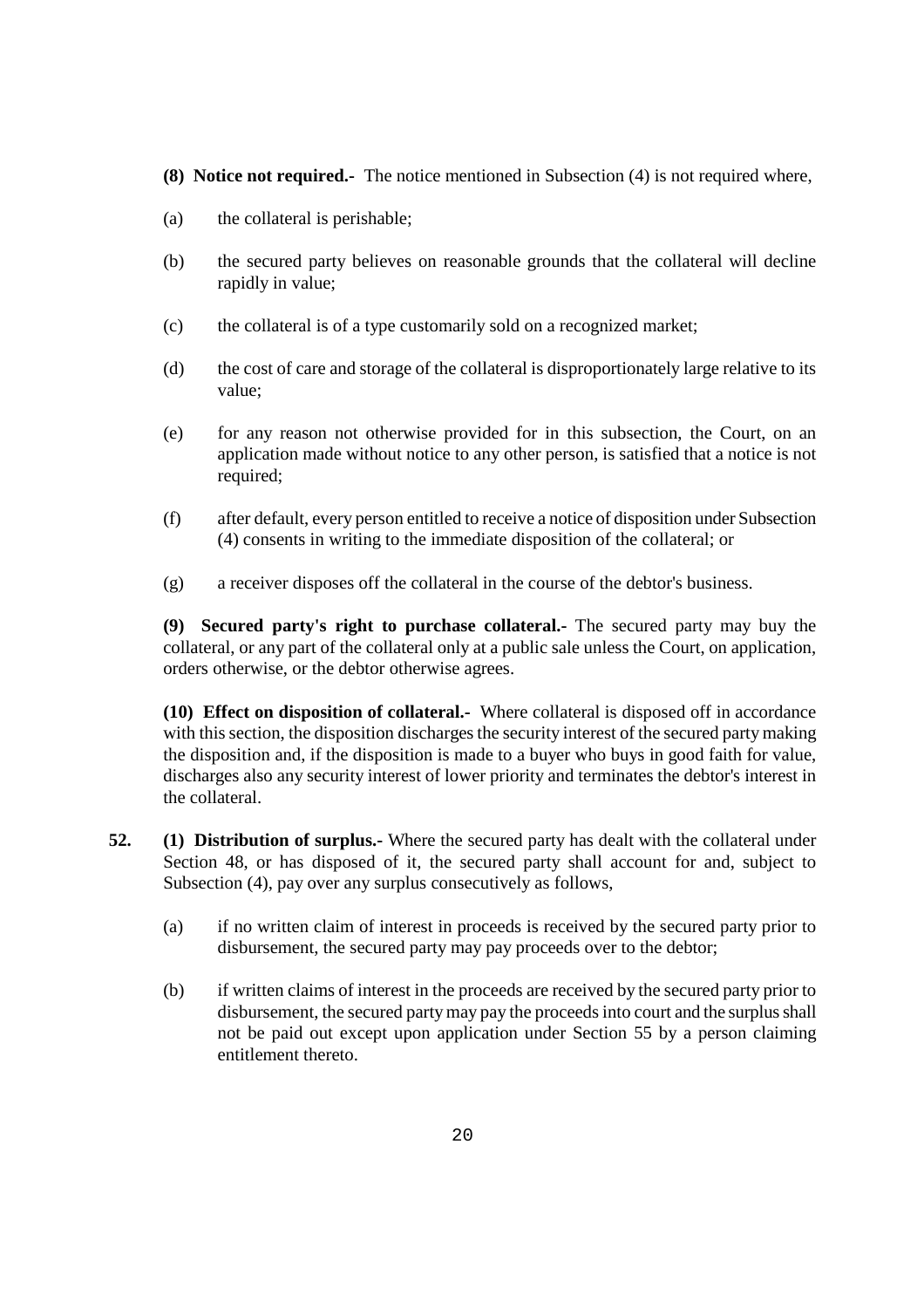**(2) Deficiency.-** Unless otherwise agreed in the security agreement, or unless otherwise provided under this or any other Act, the debtor is liable for any deficiency.

**53. (1) Acceptance of collateral.-** After default, a secured party may propose to accept the collateral in satisfaction of the obligation secured. If the secured party decides to do so it must serve notice of the proposal on the persons mentioned in Subsection 51(4).

**(2) Objection.-** If any person whose interest in the collateral would be adversely affected by the secured party's proposal, and who is entitled to notification under Subsection (1) delivers to the secured party a written objection within thirty days after service of the notice, the secured party shall dispose of the collateral in accordance with Section 51.

**(3) Proof of interest.-** The secured party may require any person who has made an objection to the proposal to furnish proof of that person's interest in the collateral and, unless the person furnishes the proof within ten days after demand by the secured party, the secured party may proceed as if no objection had been made.

**(4) Application to judge.-** Upon application to the Court by the secured party, and after notice to every person who has made an objection to the proposal, the Court may order that an objection to the proposal of the secured party is ineffective because,

- (a) the person made the objection for a purpose other than the protection of the person's interest in the collateral or in the proceeds of a disposition of the collateral; or
- (b) the fair market value of the collateral is less than the total amount owing to the secured party and the estimated expenses recoverable under Subsection 51(1)(a).

**(5) Foreclosure.-** If no effective objection is made, the secured party is at the expiration of the thirty day period mentioned in Subsection (2), deemed to have irrevocably elected to accept the collateral in full satisfaction of the obligation secured. The secured party is entitled to the collateral free from all rights and interests in the collateral of any person entitled to notification under Subsection (1) whose interest is lower in priority to that of the secured party and who was served with such notice.

**(6) Effect of disposition.-** When a secured party disposes of the collateral after expiration of the period mentioned in Subsection (5) and the buyer

- (a) buys in good faith for value;
- (b) who takes possession of the collateral or, in the case of an intangible, receives assignment of it,

the buyer acquires the collateral free from any interest of the secured party and the debtor and free from every interest which is lower in priority to that of the secured party.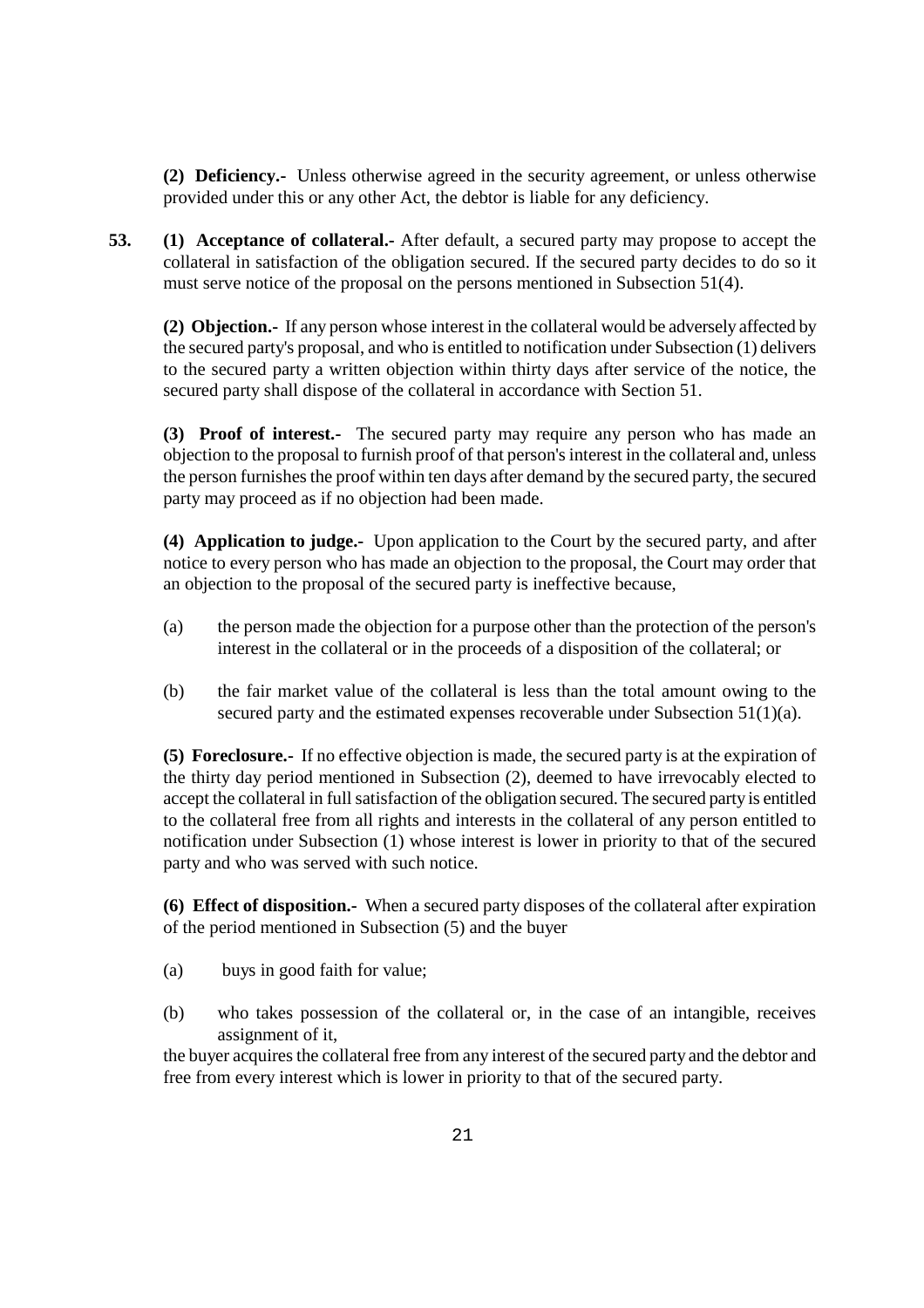### **54. (1) Redemption of collateral.-** At any time before the secured party has

- (a) disposed off the collateral or contracted for such disposition under Section 51 , or
- (b) before the secured party shall be deemed to have irrevocably elected to accept the collateral under Subsection 53 (5),

any person entitled to receive notice under Subsection 51(4) may, unless the person has otherwise agreed in writing after default, redeem the collateral by tendering fulfillment of all obligations secured by the collateral together with a sum equal to the reasonable expenses referred to in Section 51(1)(a) incurred by the secured party.

**(2) Where more than one wishes to redeem.-** Where more than one person elects to redeem under Subsection (1), the priority of their rights to redeem shall be the same as the priority of their respective interests in the collateral.

- **55. (1) Court orders and directions.-** Upon application to the Court by the debtor, a creditor of the debtor, a secured party, a person who may owe payment or performance of the obligation secured, or any person who has an interest in collateral which may be affected by an order under Section 50 (1), the Court may,
	- (a) make any order, including binding declarations of rights and injunctive relief, that is necessary to ensure compliance;
	- (b) give directions to any party regarding the exercise of the party's rights or the discharge of the party's obligations;
	- (c) make any order necessary to determine questions of priority or entitlement in, or to the collateral or its proceeds;
	- (d) relieve any party from compliance with the requirements of the Act, but only on terms that are just for all parties concerned;
	- (e) make any order necessary to ensure protection of the interests of any person in the collateral, but only on terms that are just for all parties concerned; and
	- (f) make an order requiring a secured party to make good any default in connection with the secured party's custody, management or disposition of the collateral of the debtor, or to relieve the secured party from any default on such terms as the Court considers just, and to confirm any act of the secured party.

**(2) Compensation for loss or damages.-** Where a person fails to discharge any duties or obligations imposed upon the person by Part IV, Section 33 or Subsection 41(1) or (2), the person to whom the duty or obligation is owed has a right to recover compensation equal to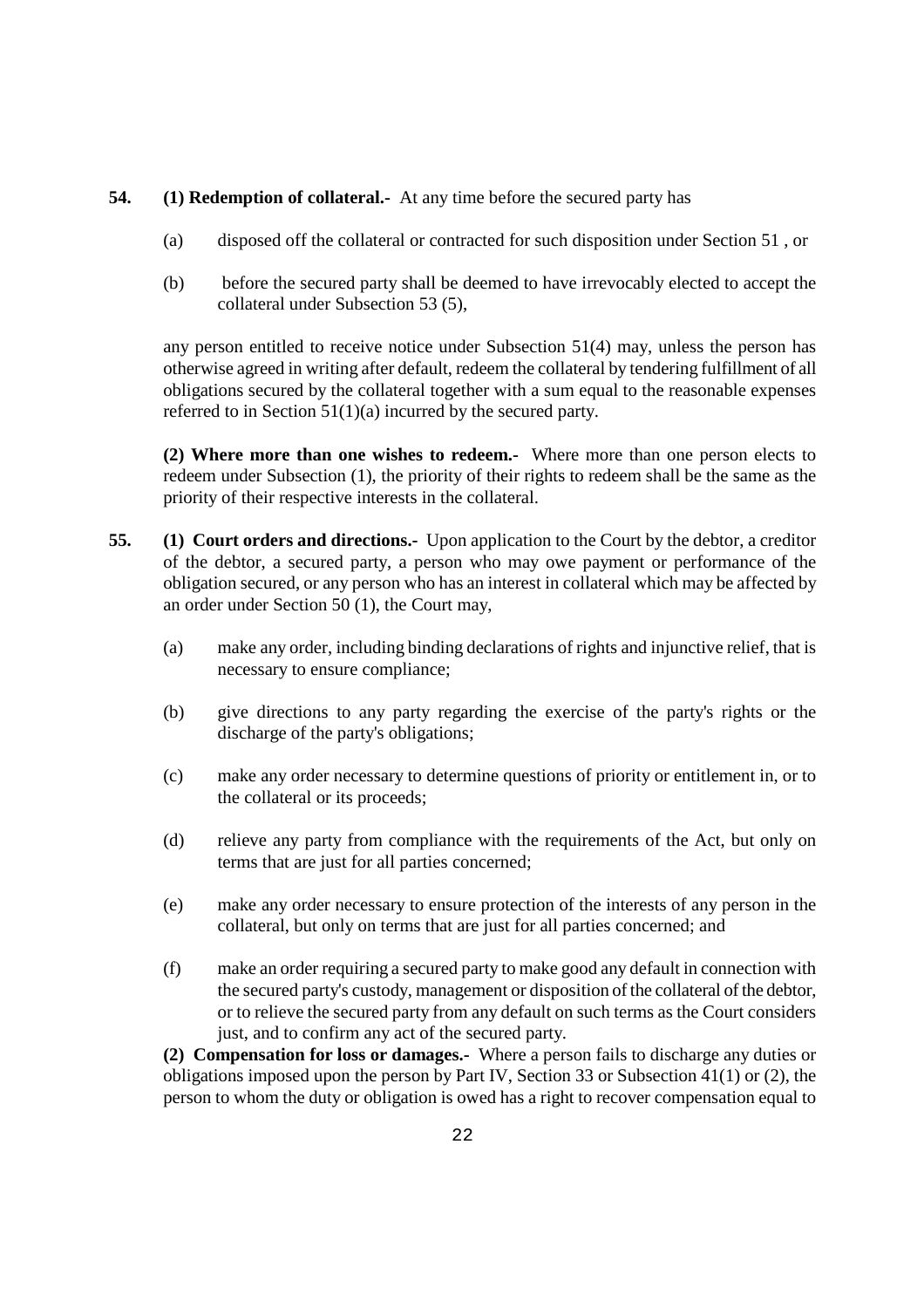the actual loss or damage suffered because of the failure.

**(3) Obligations under this Act cannot be waived.-** Except as otherwise provided in this Act, any provisions in any security agreement which attempts to exclude any duty or obligation imposed under this Act, or to exclude or limit liability for failure to discharge duties or obligations imposed by this Act is void.

**56. Extension or abridgement of time.-** Where in this Act a time is prescribed within which, or before which any act or thing must be done, the Court, on an application without notice to any other person, may extend or abridge the time for compliance on terms that the Court considers just, but the Court may not extend or abridge times stipulated in Parts III, VI and in this Part.

**PART V** 

# **MORTGAGES**

**57. Definitions.-** In this Part,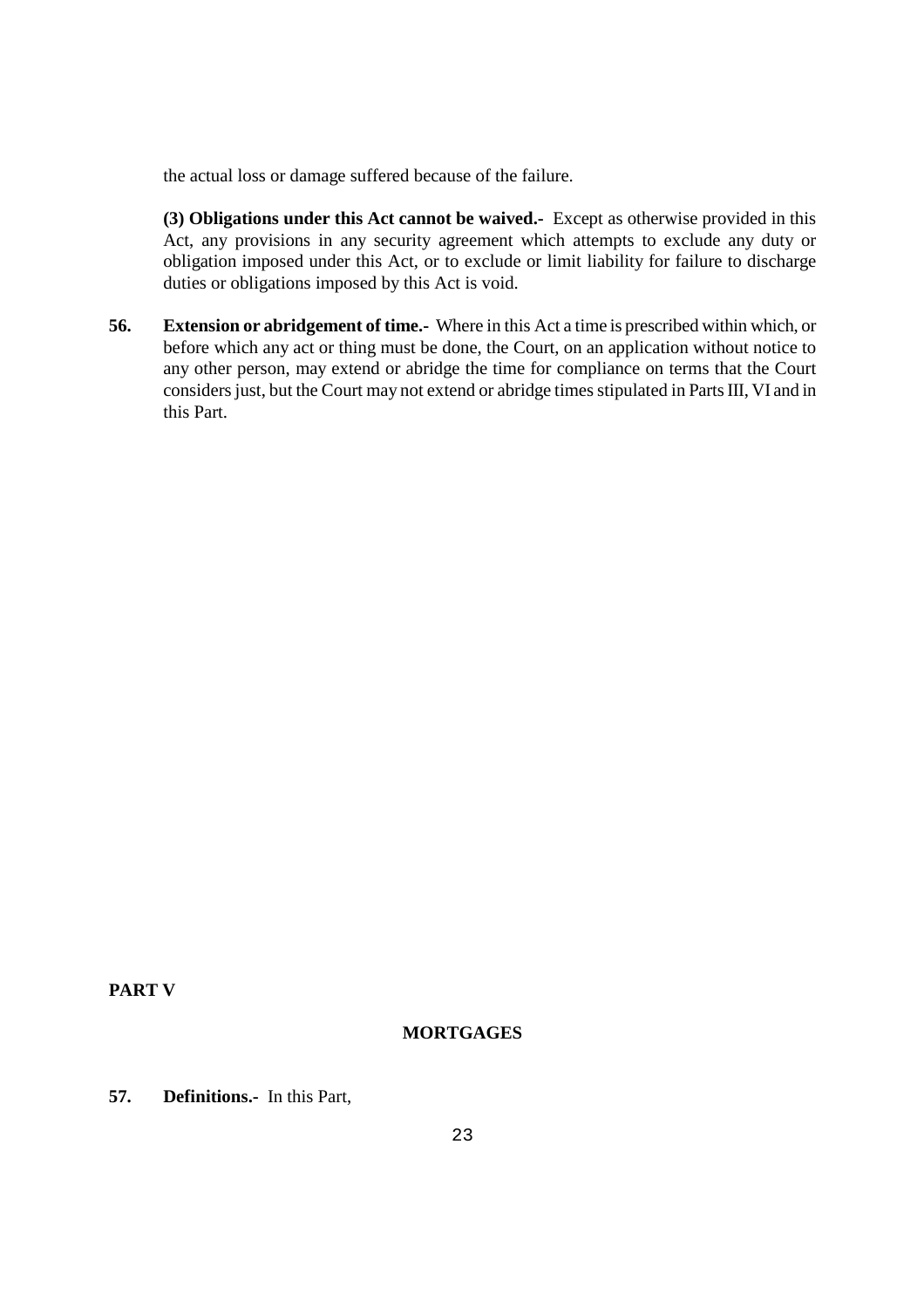- (a) **"conveyance"** includes assignment, lease, settlement and other assurance and covenant to surrender made by deed on a sale, mortgage, or settlement of any property or on any other dealing with or for any property, and "convey" has a corresponding meaning;
- (b) **"land"** includes houses and buildings, whether used as a dwelling or not, and also an undivided share in land;
- (c) **"mortgage"** means any charge on any immovable property for securing money or money's worth;
- (d) **"mortgage money"** means money or money's worth secured by a mortgage;
- (e) **"mortgagor"** includes any person deriving title under the original mortgagor or entitled to redeem a mortgage, according to the person's estate, interest or right in the mortgaged property; and
- (f) **"mortgagee"** includes any person deriving title under the original mortgagee.
- **58. Application of this Part.-** This Part applies only to charges on immovable property, including land.
- **59. Right of mortgagor to inspect title deeds.-** Despite any stipulation to the contrary, a mortgagor, prior to foreclosure or sale, is entitled on request, to inspect and make copies of or extracts from the documents relating to the mortgaged property in the custody or power of the mortgagee. The right to inspect and make copies or extracts must be exercised at reasonable times and at the expense of the mortgagor.
- **60. (1) Application of insurance.-** A mortgagee may require that all money payable to a mortgagor on an insurance of the mortgaged property, shall, if the mortgagee so requires, be applied by the mortgagor in making good the loss or damage in respect of which the money is received.

**(2) Application of insurance to discharge the debt.-** Without prejudice to any obligation to the contrary imposed by law or by agreement, a mortgagee may require that all money received on an insurance of the mortgaged property be applied in or towards the discharge of the money due under the mortgagee's mortgage.

**61. Covenants to be implied.-** Where one or more persons conveys by way of mortgage, each such person shall be deemed to covenant as set out in (a) to (f) below, and such covenants shall be deemed to be included and implied to the person to whom the conveyance is made. Where the conveyance is to more than one person, such covenants shall be deemed to have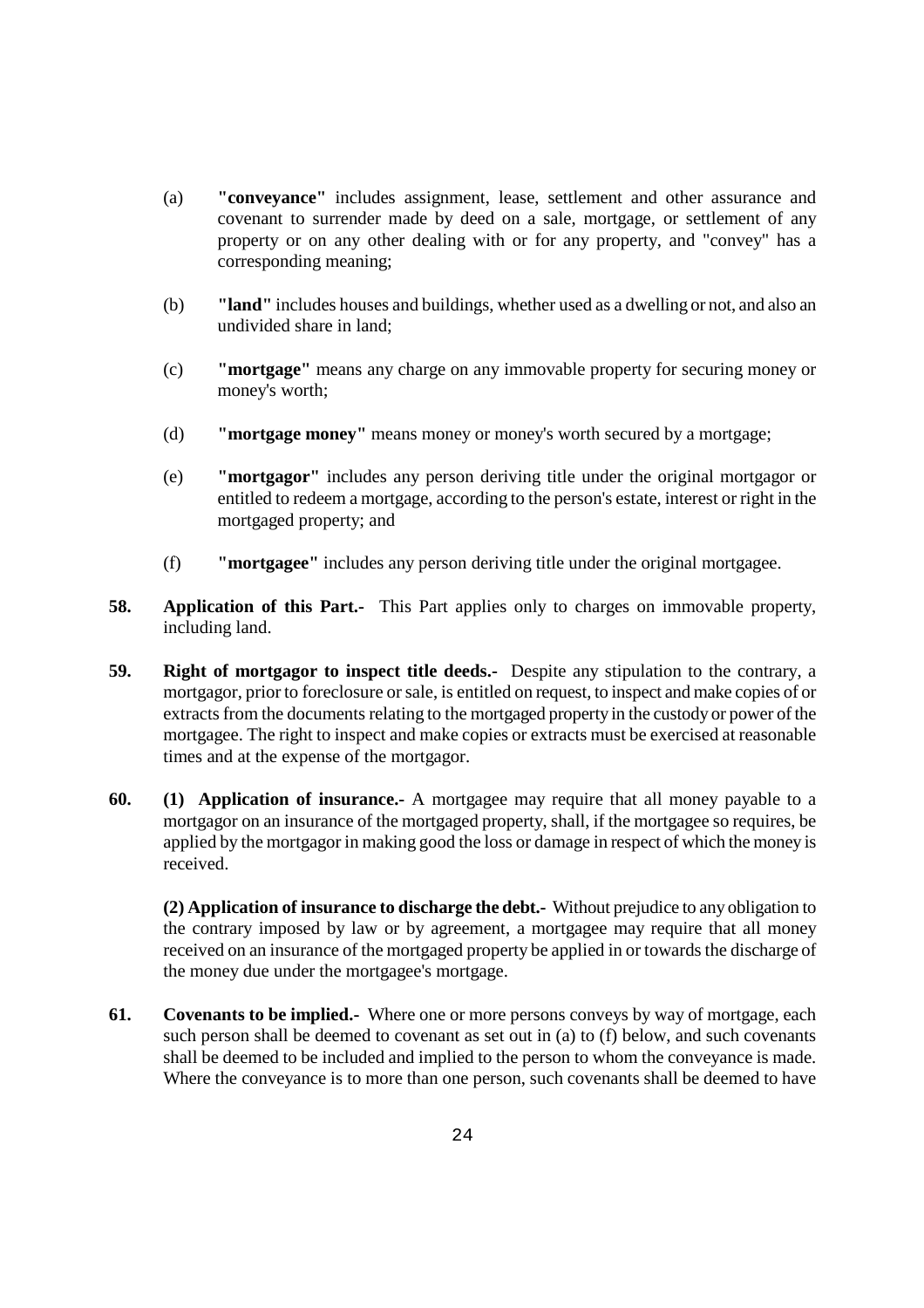included and implied to each of the persons to whom the conveyance is made:

- (a) for payment of the mortgage money and interest, and observance in other respects of the terms and conditions of the mortgage;
- (b) for good title;
- (c) for the right to convey;
- (d) that on default, the mortgagee shall have quiet possession of the land, free from all encumbrances,
- (e) that the mortgagor will execute such further documents regarding the lands being conveyed as may be required, and
- (f) that the mortgagor has done no act to encumber the land mortgaged.
- **62. Implied covenants in mortgages are joint and several.-** In a mortgage, where more than one person are expressed to convey as mortgagors, the implied covenants on their part shall be deemed to be joint and several covenants by them. Where there are more than one mortgagees the implied covenant with them shall be deemed to be a covenant with them jointly, unless the amount is expressed to be secured to them in shares or distinct sums. If it is expressed in distinct shares and sums then the implied covenant with them shall be deemed to be a covenant with each severally in respect of the share, or distinct sum secured to each mortgagee.
- **63. Defence of purchase for value without notice.-** Where a person purchases a mortgage in good faith, the purchaser may, to the extent of the mortgage, and except as against the mortgagor, rely on the defence of purchase for value without notice in the same manner as a purchaser of the mortgaged property might do.
- **64. (1) Rights upon default.-** Subject to the provisions of the mortgage agreement and this Act, where default has been made in making any payment of principal or interest due under a mortgage or in the observance of any covenant in a mortgage the rights of mortgagee include but are not limited to
	- (a) the rights provided under the covenants implied under Section 61;
	- (b) the right to distress moveable property and goods situated on the mortgaged property for interest in arrears;
	- (c) the right to exercise a power of sale; and
	- (d) the right to foreclose on the property.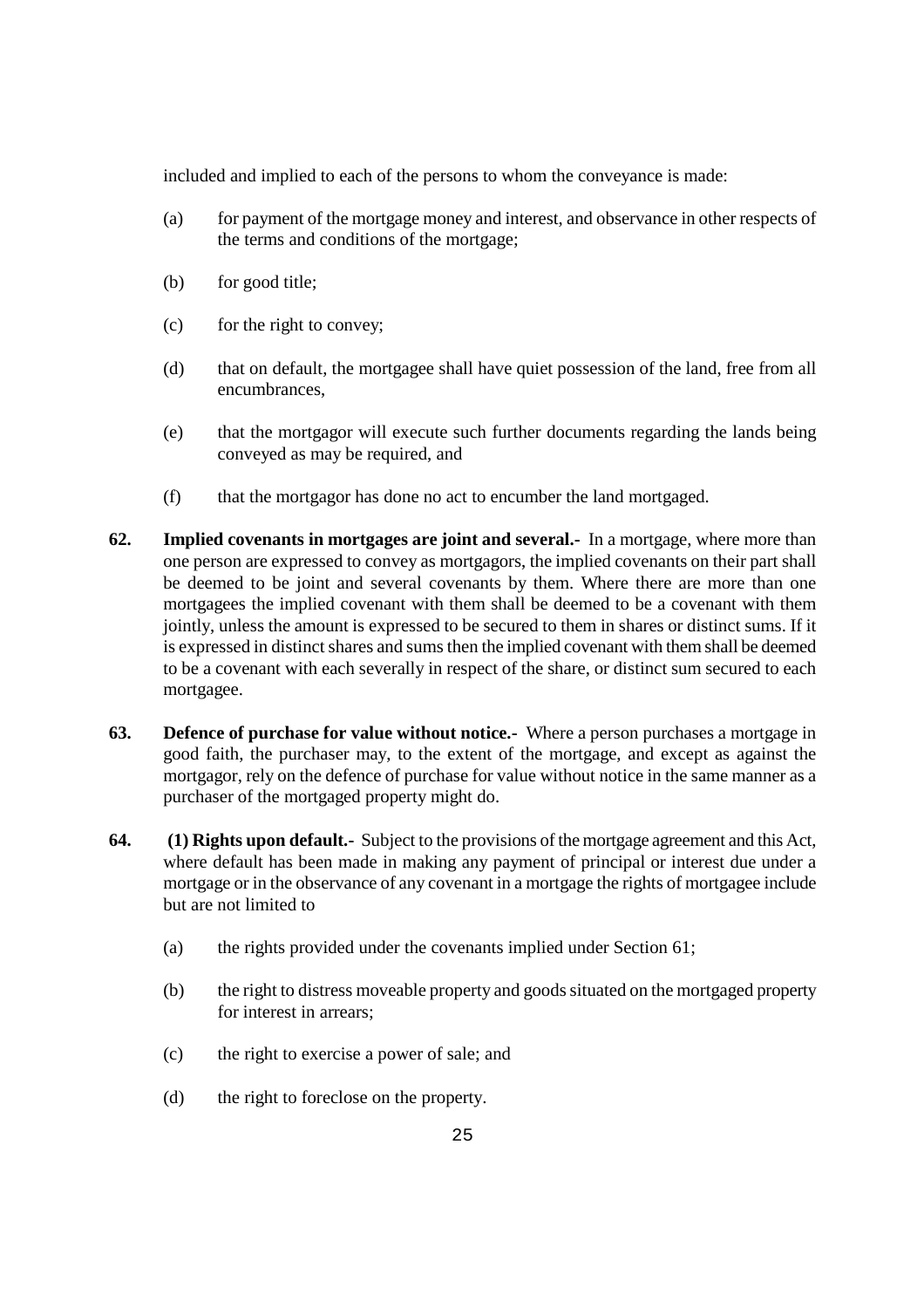**(2) Agricultural Land.-** Despite any agreement to the contrary, where the mortgaged property is agricultural land and the balance of such lands remaining in the possession of the mortgagor is less than five acres, and default has been made in making any payment of principal or interest due under the mortgage agreement, or in the observance of any covenant in a mortgage agreement, no rights of a mortgagee under the mortgage agreement or this Part are enforceable without prior permission of the Court.

#### **65. Limitations on right to seize and sell goods and moveable property.-**

- (a) Despite any stipulation in the mortgage to the contrary, the right of a mortgagee to seize and sell moveable property situated on the mortgaged property for interest in arrears is limited to those goods of the mortgagor which are not prescribed as exempt from seizure under execution.
- (b) Where the right to seize and sell for arrears of interest or for rent under the provisions of any mortgage is relied on against the creditors of a mortgagor, or a person in possession of a mortgaged premises, such right is restricted to one year's arrears of the interest or rent, as the case may be.
- **66. Notice of sale.-** Goods and moveable property sold by a mortgagee shall not be sold except after such public notice as is prescribed by the regulations.
- **67. (1) Statement of arrears, expenses, etc. -** The mortgagor may, by a notice in writing, require the mortgagee to furnish the mortgagor with a statement in writing,
	- (a) of the amount of the principal or interest with respect to which the mortgagor is in default; or
	- (b) of the nature of the default or the non-observance of the covenant,

and of the amount of any expenses necessarily incurred by the mortgagee.

**(2) Answer required within 10 days.-** The mortgagee shall answer a notice given under Subsection (1) within ten days after receiving it. If without reasonable excuse the mortgagee fails to do so, or if the answer is incomplete or incorrect, any rights that the mortgagee may have to enforce the mortgage shall be suspended until the mortgagee has complied with Subsection  $(1)$ .

- **68. Notice of power of sale.-** A mortgagee shall not exercise a power of sale unless a notice of exercising the power of sale in the prescribed form has been given by the mortgagee to the following,
	- (a) persons having an interest in the mortgaged property prior to that of the mortgagee;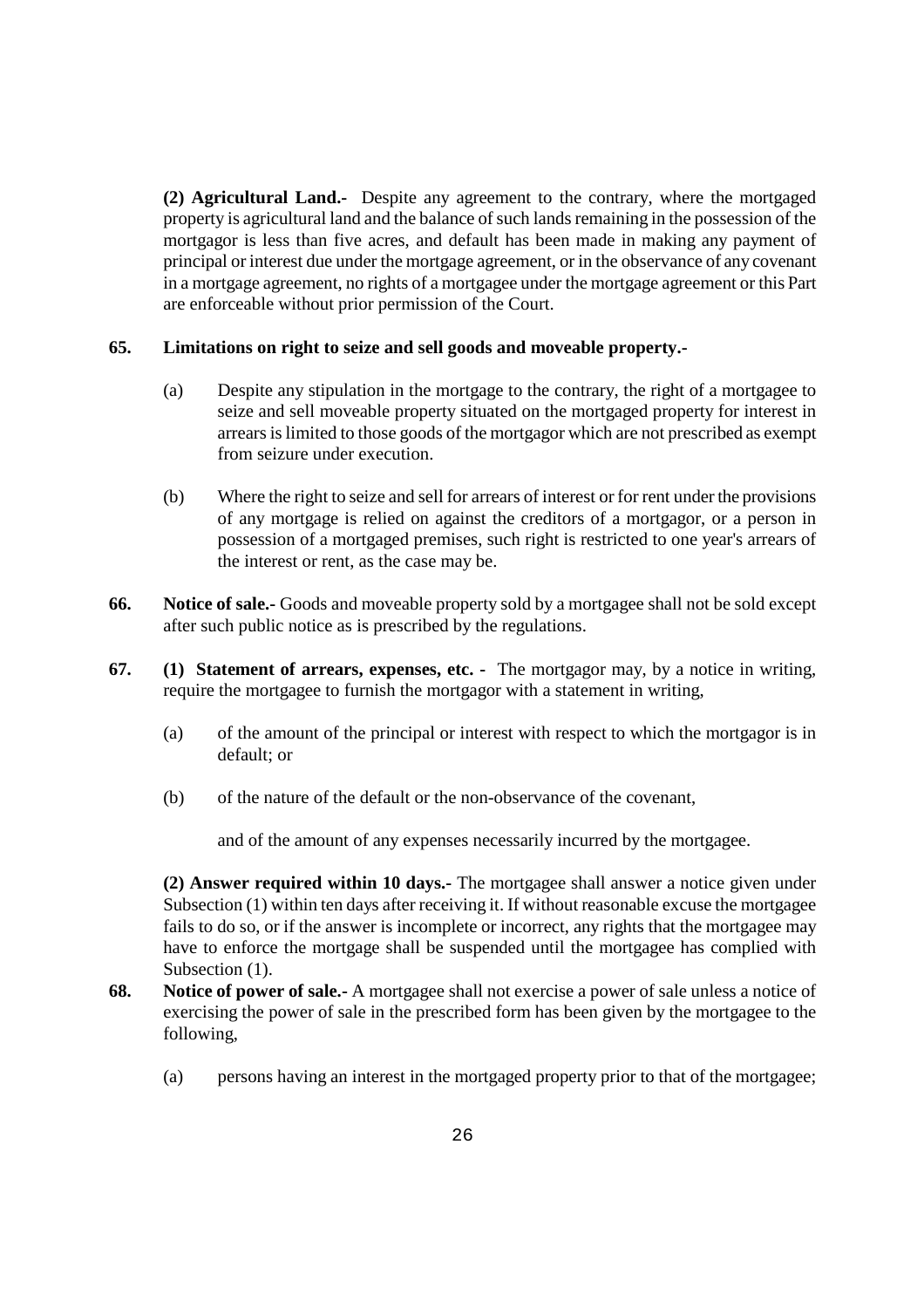- (b) any other persons subject to whose rights the mortgagee proposes to sell the mortgaged property;
- (c) every person appearing in the register of title;
- (d) where there is a lien against the mortgaged property in favour of the Royal Government or any other public authority, and the mortgagee has written notice of the lien to the agency or department of the Royal Government claiming the lien;
- (e) to any person who has provided the mortgagee with notice in writing of any other interest, provided the notice is received by the mortgagee prior to the giving of notice exercising the power of sale.
- **69. (1) When notice may be given and power exercised.-** Upon default, a person wishing to exercise the power of sale must first wait ten days after the mortgagor has defaulted according to the terms of the mortgage before giving notice of their exercising the power of sale, following which the sale shall not be made for at least an additional forty-five days after the notice has been given.

## **(2) Abridgement of time.-**

- (a) If the period of default after which notice exercising a power of sale may be given as provided by the mortgage is greater than the period of default mentioned in Subsection (1) then the period of default stated in the mortgage applies; or
- (b) If the period of time after notice has been given after which the mortgaged premises may be sold as provided by the mortgage is greater than the period of time mentioned in Subsection (1) then the period of time mentioned in the mortgage applies.
- **70. (1) Restrictions as to proceedings.-** Where, under any condition or term contained in a mortgage, a demand or notice has been made or given, either requiring payment of all or part of the money secured by the mortgage, or declaring an intention to proceed under and exercise the power of sale contained in the mortgage, no further proceeding and no action to enforce the mortgage shall be commenced or taken, until after the lapse of the time provided for in the demand or notice, unless an order permitting further action has been obtained from the Court.

**(2) Proof on which order may be granted.-** The order of the Court authorizing further action may be obtained without notice or with such notice as the Court may direct upon such proof as satisfies the Court that it is reasonable and equitable that the proposed action or proceeding should be permitted.

**(3) Exception.-** This section does not apply to proceedings to prevent damage to, or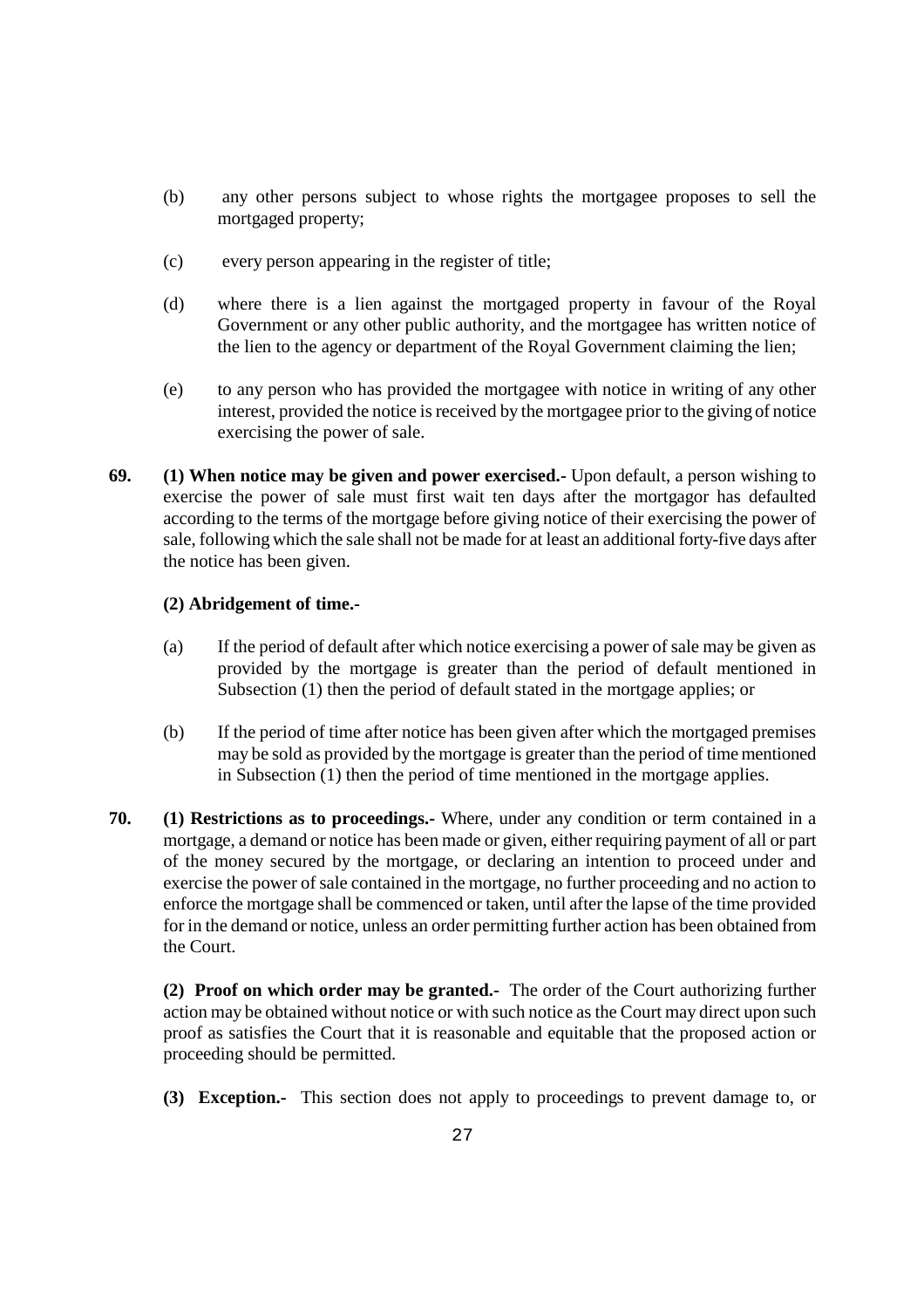diminution in the value of, the mortgaged property.

**71. (1) Where payment made on terms of notice.-** Where a demand or notice requires payment of all money secured by or under a mortgage, the person making such demand or giving such notice is bound to accept and receive payment of the money if the payment is made as required by the terms of the demand or notice.

**(2) Payment or tender of costs.-** If there is a dispute as to the costs payable by the person by or on whose behalf such payment is made or tendered, such costs shall be assessed and ascertained by the Court.

**(3) Deemed compliance with demand.-** Where the time limited by the demand or notice requiring payment expires before the assessment of the costs has been completed, the amount due apart from the costs claimed may be paid, and payment of the amount allowed for costs within ten days after the costs are determined shall be deemed a compliance with the demand or notice.

- **72. Powers incident to mortgages which do not expressly contain a power of sale.-** Where any principal money is secured by mortgage of land, the mortgagee has the following powers as if they had been expressly conferred by the terms of the mortgage:
	- (a) A power to sell, or to agree with any other person in selling, the whole or any part of the mortgaged property by public auction or private contract, subject to any reasonable conditions the mortgagee may think fit to make, and to buy at an auction and to rescind or vary contracts for sale and without being answerable for any loss occasioned by such actions.
	- (b) A power to insure and to keep insured against loss or damage by fire any building or any effects or property, whether affixed to the property or not, forming part or all of the mortgaged property, and the premiums paid for any such insurance are a charge on the mortgaged property, in addition to the mortgage money and with the same priority and with interest at the same rate as the mortgage money.
- **73. Manner of giving notice, general rules.-** A notice exercising power of sale shall be given by personal service ot by registered mail addressed to the person to whom it is to be given at the person's usual or last known place of address, or the address that is shown on the registered instrument under which the person acquired an interest in the property.
- **74. When notice by mail effective.-** A notice of exercising a power of sale shall, if given by registered mail, be mailed in Bhutan, and such a notice shall be deemed to have been given on the tenth day following the day on which it was mailed.
- **75. Impeachment of title.-** Where a notice has been given in professed compliance with this Part, the title of the purchaser is not liable to be challenged on the ground that the provisions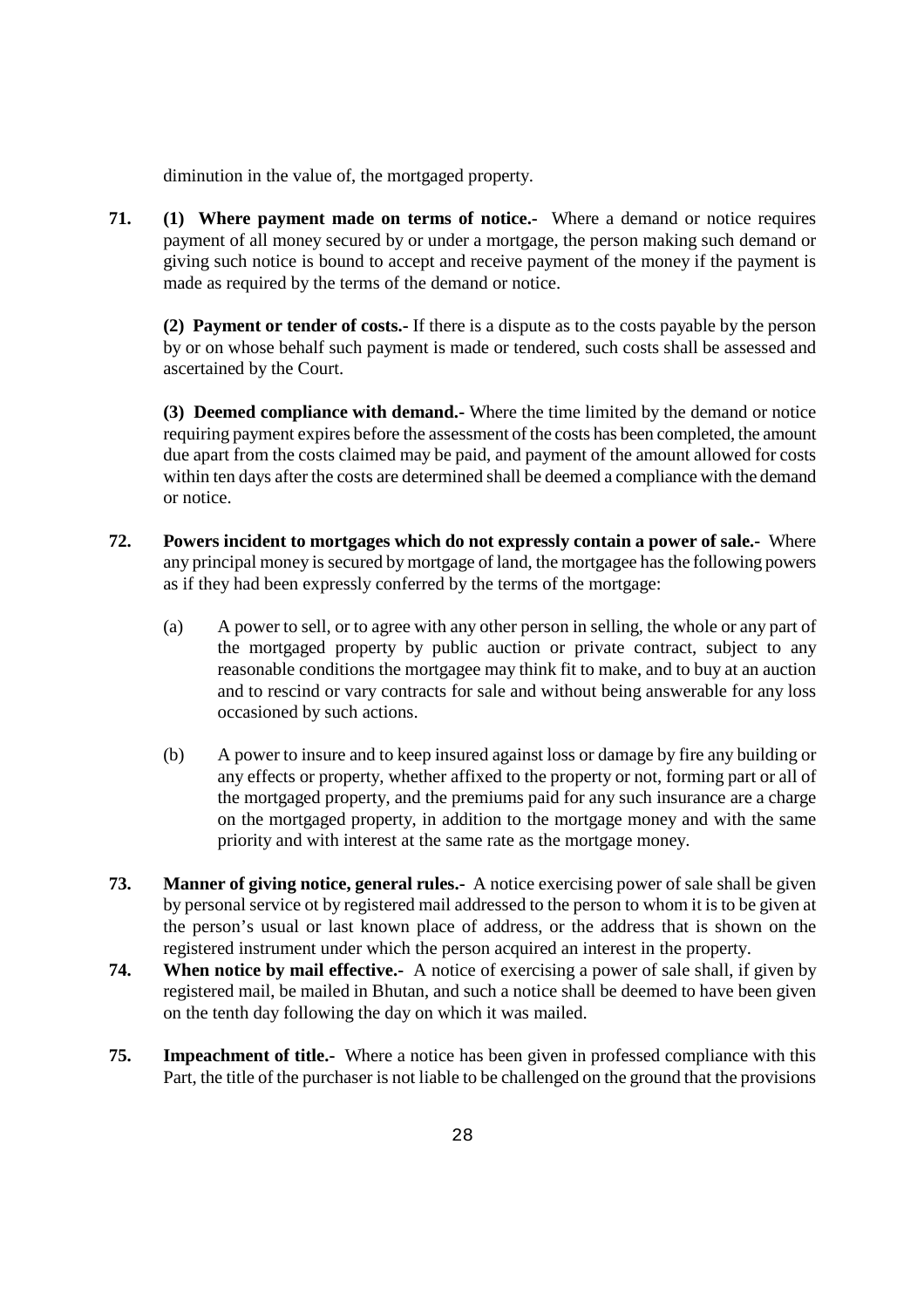of this Part respecting default, and the provisions of this Part respecting notice, have not been complied with. Any person who suffers a loss as a result has a remedy against the person exercising the power of sale.

- **76. Notice rules paramount.-** Despite any agreement to the contrary or any provision contained in any mortgage, or any provision of this or any other Act, Section 73 applies to any power of sale.
- **77. (1) Application to Court allowed for exercise of sale without notice.-** Where default under a mortgage agreement has continued for fifteen days, a mortgagee may apply without notice to a judge of the Court for leave to exercise power of sale without notice.

**(2) Court may grant directions.-** Upon an application under Subsection (1), the judge shall, having regard to the circumstances, either grant leave to exercise the power of sale without notice or with such notice to such persons, in such manner, and within such time as he or she considers proper.

- **78. Right to documents and conveyance of legal estate.-** At any time after a power of sale has become exercisable, the person entitled to exercise the power of sale is entitled to demand and recover from the mortgagor all deeds and documents in the mortgagor's possession, or power relating to the mortgaged property. If a party fails to comply with this Section, the court shall issue an order requiring compliance.
- **79. Mortgagor may rectify default prior to sale or Court action.-** Despite any agreement to the contrary, where default has occurred in making any payment of principal or interest due under a mortgage, or in the observance of any covenant in a mortgage and under the terms of the mortgage, by reason of such default, the whole principal and interest secured by the mortgage has become due and payable, then
	- (a) at any time before sale under the mortgage whether or not the mortgagee has taken possession of the property; or
	- (b) before the commencement of an action for the enforcement of the rights of the mortgagee, or of any person claiming through or under the mortgagee,

if the mortgagor performs such covenant or pays the amount then due under the mortgage, and pays any expenses necessarily incurred by the mortgagee, then the mortgagor is relieved from the consequences of the default.

**80. Conveyance to the purchaser.-** The person exercising the power of sale has the power to convey or assign to, and vest in the purchaser the property sold for all the estate and interest the mortgagor had in the property, and of which the mortgagor had power to dispose.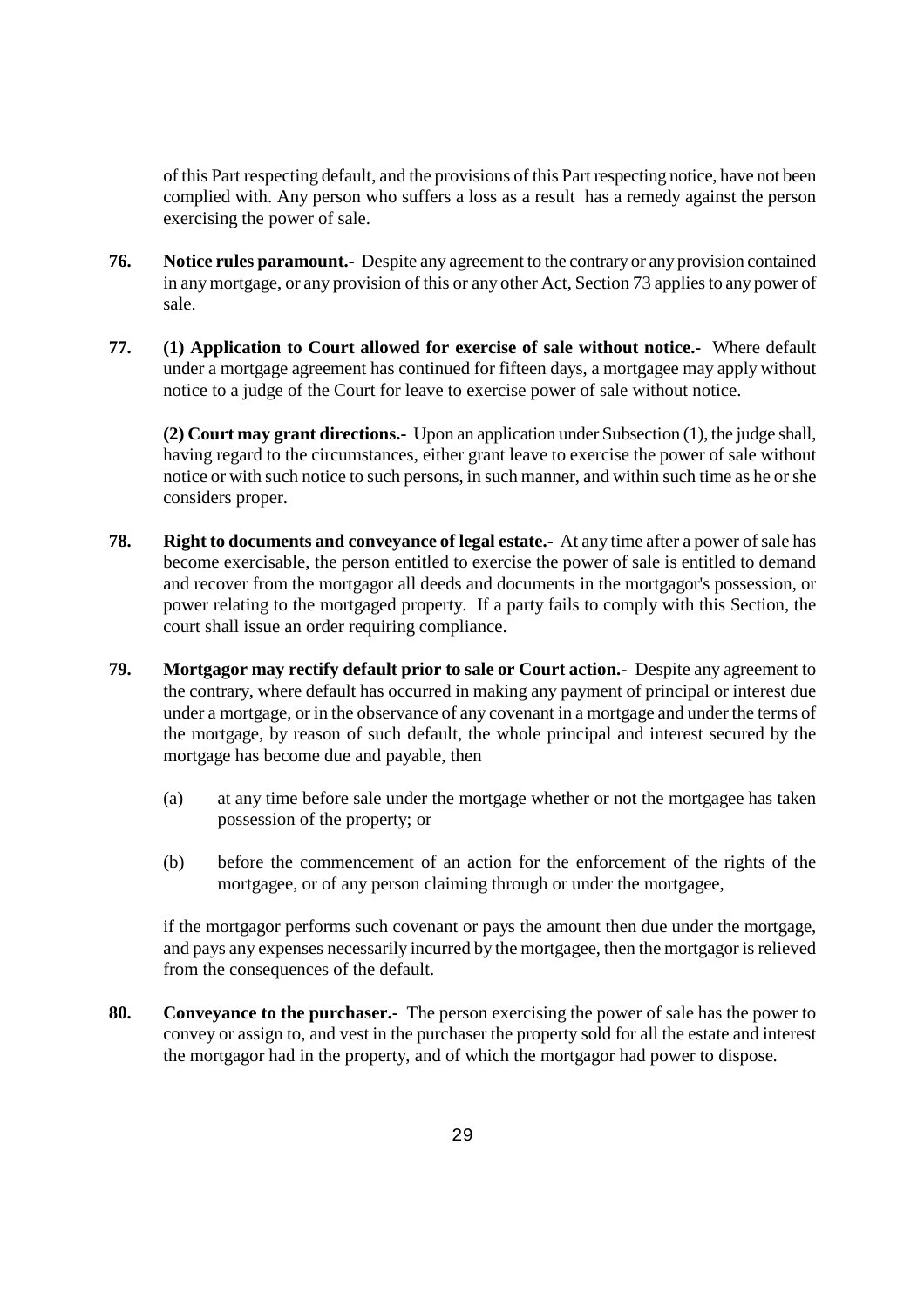**81. (1) Disposal of mortgaged property.-** Where a mortgagee chooses to enforce a power of sale the mortgagee may dispose of the mortgaged property without taking possession and in its condition either before or after any commercially reasonable repair, processing or preparation for disposition.

**(2) Methods of disposition.-** Mortgaged property may be disposed of in whole or in part, and any such disposition may be by public sale, private sale, lease or otherwise and, may be made at any time and place and on any terms so long as every aspect of the disposition is commercially reasonable and in compliance with this Act and the regulations.

**(3) Mortgagee's right to delay disposition.-** The mortgagee may delay disposition of all or part of the mortgaged property for such period of time as is commercially reasonable.

**(4) Mortgagee's right to purchase mortgaged property.-** The mortgagee may buy the mortgaged property or any part of the mortgaged property only at a public sale, unless the mortgagor agrees in writing.

**82. (1) Receipts for purchase money sufficient evidence of sale.-** A receipt for purchase money given by the person exercising the power of sale conferred by this Act is sufficient evidence of the sale to the purchaser, and the purchaser is not liable for the manner in which the seller applies the purchase money.

**(2) Purchaser entitled to registration.-** A person who purchases land from a person exercising a power of sale is entitled to the property, whether or not subject to encumbrances, and may apply to the appropriate Dzongkhag or City Corporation land records office to be registered as owner of the land and upon receipt of such application the registrar shall take such action or make such entries as is required to give effect to this section.

**83. (1) Application of purchase money.-** The money arising from the sale shall be applied by the person receiving the money as follows:

First, in payment of the reasonable expenses of the mortgagee incident to the sale or attempted sale, including the cost of insurance and payment of taxes and other charges incurred in retaking, holding, repairing, processing and preparing for disposition and disposing of the mortgaged property, and to the extent provided for in the mortgage agreement, any other reasonable expenses incurred by the mortgagee;

Second, in discharge of all interest and costs then due in respect of the mortgage under which the sale was made;

Third, in discharge of all the principal money then due in respect of the mortgage;

Fourth, if the mortgagee does not receive a written claim in the proceeds, the residue shall be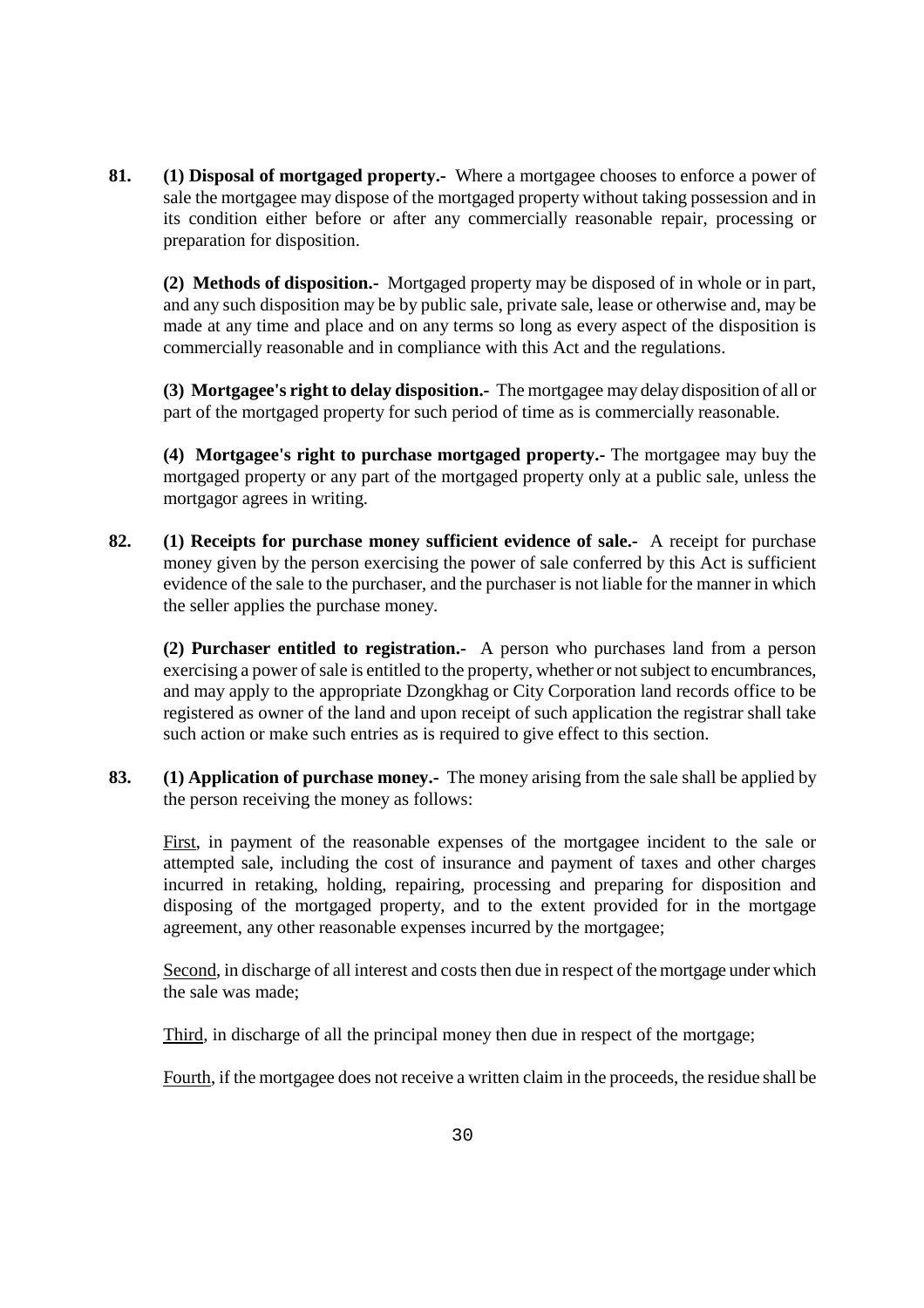paid to the mortgagor. But if the mortgagor does receive a written claim in the proceeds, the residue shall be paid into court.

**(2) Deficiency.-** Unless otherwise agreed in the mortgage agreement, or unless otherwise provided under this or any other Act, the mortgagor is liable for any deficiency

**84. (1) Foreclosure.-** A mortgagee may, after a power of sale is exercisable in accordance with this Part, propose to accept the property in satisfaction of the mortgage money secured and shall serve a notice of the proposal on the persons mentioned in Section 68.

**(2) Objection.-** If any person entitled to notification under Subsection (1), whose interest in the mortgaged property would be adversely affected by the mortgagee's proposal, delivers to the mortgagee a written objection within thirty days after service of the notice, the mortgagee shall dispose of the mortgaged property in accordance with this Part.

**(3) Proof of interest.-** The mortgagee may require any person who has made an objection to the proposal to furnish proof of that person's interest in the mortgaged property and, unless the person furnishes the proof within ten days after demand by the mortgagee, mortgagee may proceed as if no objection had been made.

**(4) Application to judge.-** Upon application to the Court by the mortgagee, and after notice to every person who has made an objection to the proposal, the Court may order that an objection to the proposal of the mortgagee is ineffective because,

- (a) the person made the objection for a purpose other than the protection of the person's interest in the mortgaged property or in the proceeds of a disposition of the mortgaged property; or
- (b) the fair market value of the mortgaged property is less than the total amount owing to the secured party and the estimated expenses recoverable under Section 83.

**(5) Where no objection made.-** If no effective objection is made, the secured party is at the expiration of the thirty day period mentioned in Subsection (2), deemed to have irrevocably elected to accept the collateral in full satisfaction of the obligation secured, and is entitled to the mortgaged property free from all rights and interests in the mortgaged property of any person entitled to notification under Subsection (1) whose interest is lower in priority to that of the mortgagee and who was served with such notice.

## **85. (1) Redemption of mortgaged property.-** At any time before

- (a) the mortgagee has disposed of the mortgaged property or contracted for such disposition, or
- (b) before the mortgagee shall be deemed to have irrevocably elected to accept the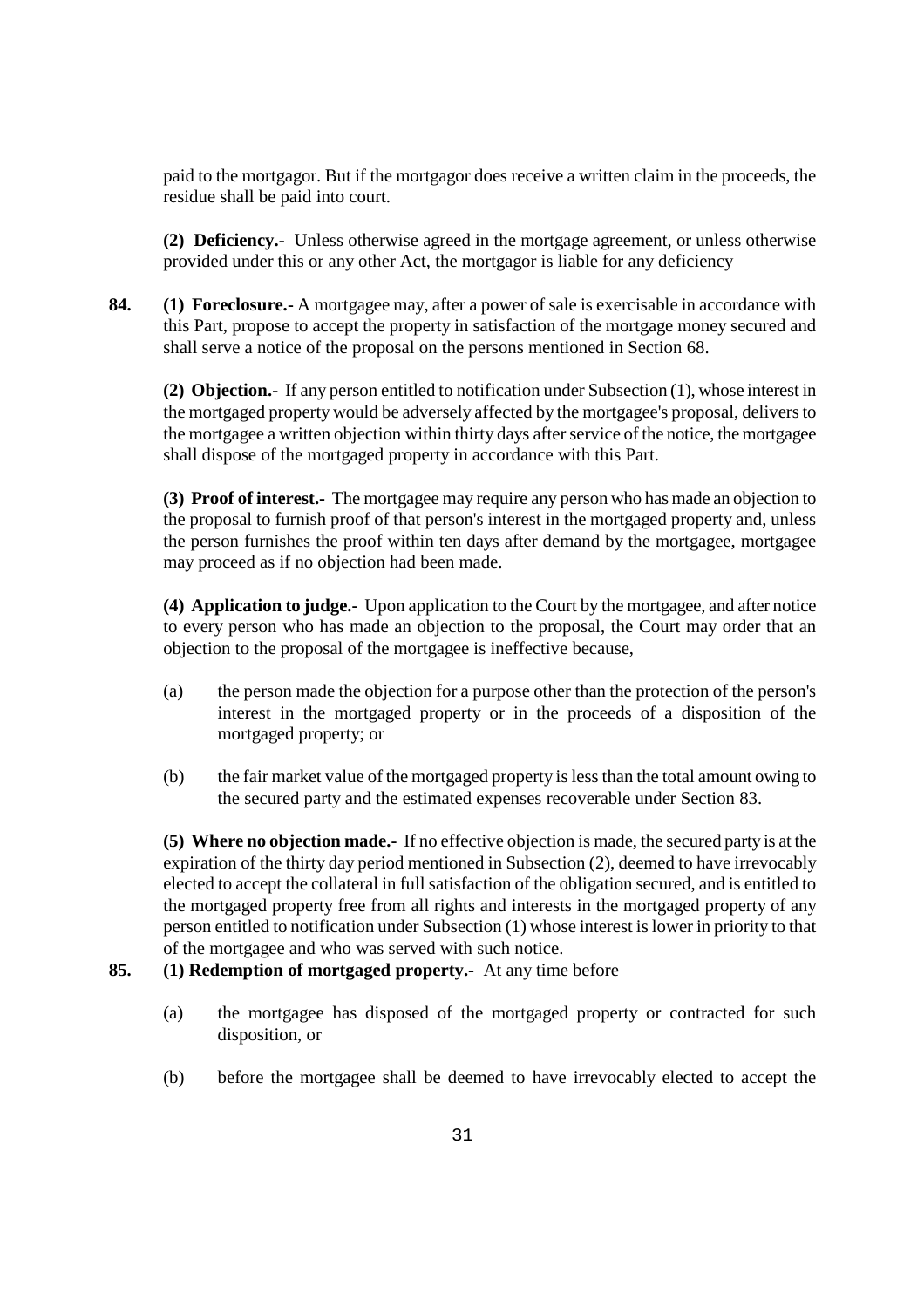collateral under Subsection 84 (5),

any person entitled to receive notice under Section 68 may, unless the person has otherwise agreed in writing after default, redeem the mortgaged property by tendering fulfillment of all obligations secured by the mortgaged property together with a sum equal to the reasonable expenses referred to in Section 83 incurred by the secured party.

**(2) Where more than one wishes to redeem.-** Where more than one person elects to redeem under Subsection (1), the priority of their rights to redeem shall be the same as the priority of their respective interests in the mortgaged property.

**86. (1) Court required to assist a party enforce its rights of possession etc. -** Where a mortgagee is unable to obtain possession, or to enforce any other rights provided in the mortgage agreement or this Part for any reason whatsoever, then upon application of the mortgagee to the Court, and upon the mortgagee establishing that there has been a default under the mortgage, which default entitles the mortgagee to the rights and remedies provided in the agreement or this Part, the Court shall issue an order enabling the mortgagee to proceed with respect to the mortgaged property in accordance with the mortgagee's rights, remedies and duties.

**(2) Discretionary Court orders.-** Upon application to the Court by a mortgagor, a mortgagee, a person who may owe payment or performance of the obligation secured by the mortgage, or any person who has an interest in the mortgaged land which may be affected by an order under this section, the Court may,

- (a) make any order, including binding declarations of rights and injunctive relief, that is necessary to ensure compliance;
- (b) give directions to any party regarding the exercise of the party's rights or the discharge of the party's obligations;
- (c) make any order necessary to determine questions of priority or entitlement in, or to the mortgaged land or its proceeds; and
- (d) make any order necessary to ensure protection of the interests of any person in the mortgaged land, but only on terms that are just for all parties concerned.
- **87. (1) Care of mortgaged property.-** Where a mortgagee has obtained possession of the mortgaged property prior to sale or foreclosure, the mortgagee shall use reasonable care in the custody and preservation of the mortgaged property.

**(2) Rights and duties of mortgagee.-** Unless otherwise agreed, where mortgaged property is in the mortgagee's possession,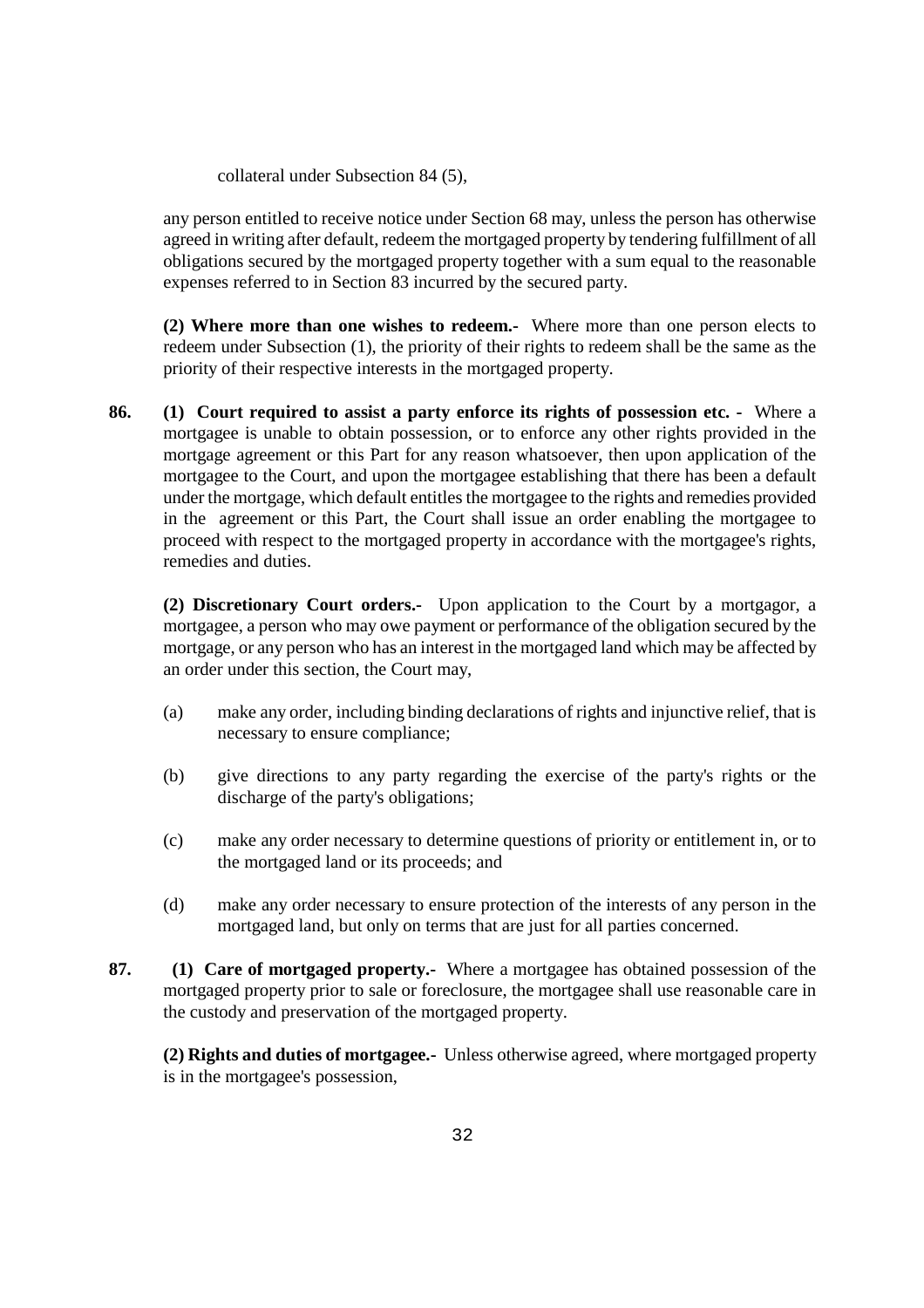- (a) reasonable expenses, including the cost of insurance and payment of taxes and other charges incurred in obtaining and maintaining possession of the mortgaged property and in its preservation, are chargeable to the mortgagor and are secured by the mortgaged property. Costs associated with improving the property, other than reasonable repairs and modifications performed to prepare the property for sale are the responsibility of the mortgagee;
- (b) the risk of loss or damage, except where caused by the negligence of the mortgagee, is on the mortgagor to the extent of any deficiency in any insurance coverage;
- (c) the mortgagee may hold as additional security any increase or profits, except money, received from the mortgaged property. Money so received, unless remitted to the mortgagor, shall be applied forthwith upon its receipt in reduction of the obligation secured.

**(3) Liability for loss.-** A mortgagee is liable for any loss or damage caused by the mortgagee's failure to meet any obligations imposed by Subsection (1) or (2), but does not lose the security interest in the mortgaged property.

- **(4) Use of mortgaged property.-** A mortgagee may use the mortgaged property,
- (a) in the manner and to the extent provided in the mortgage agreement;
- (b) for the purpose of preserving the mortgaged property or its value; or
- (c) pursuant to an order of the Court upon application by the mortgagee.
- **88. (1) Person deemed to be landlord.-** A mortgagee who obtains possession of mortgaged residential premises which are the subject of a tenancy agreement between the mortgagor and a tenant or who obtains title to the residential premises by foreclosure or power of sale shall be deemed to be the landlord under the tenancy agreement.

**(2) Previous landlord ceases to be landlord.-** A person who is the landlord under a tenancy agreement ceases to be the landlord while another person is deemed to be the landlord under Subsection  $(1)$ .

**(3) Obligations of new landlord.-** A person who is deemed to be a landlord under Subsection (1) is subject to the tenancy agreement and is liable for the obligations of a landlord.

**(4) Notice to tenants.-** A person who is deemed to be landlord shall serve written notice in prescribed form to all tenants of the change in the landlord.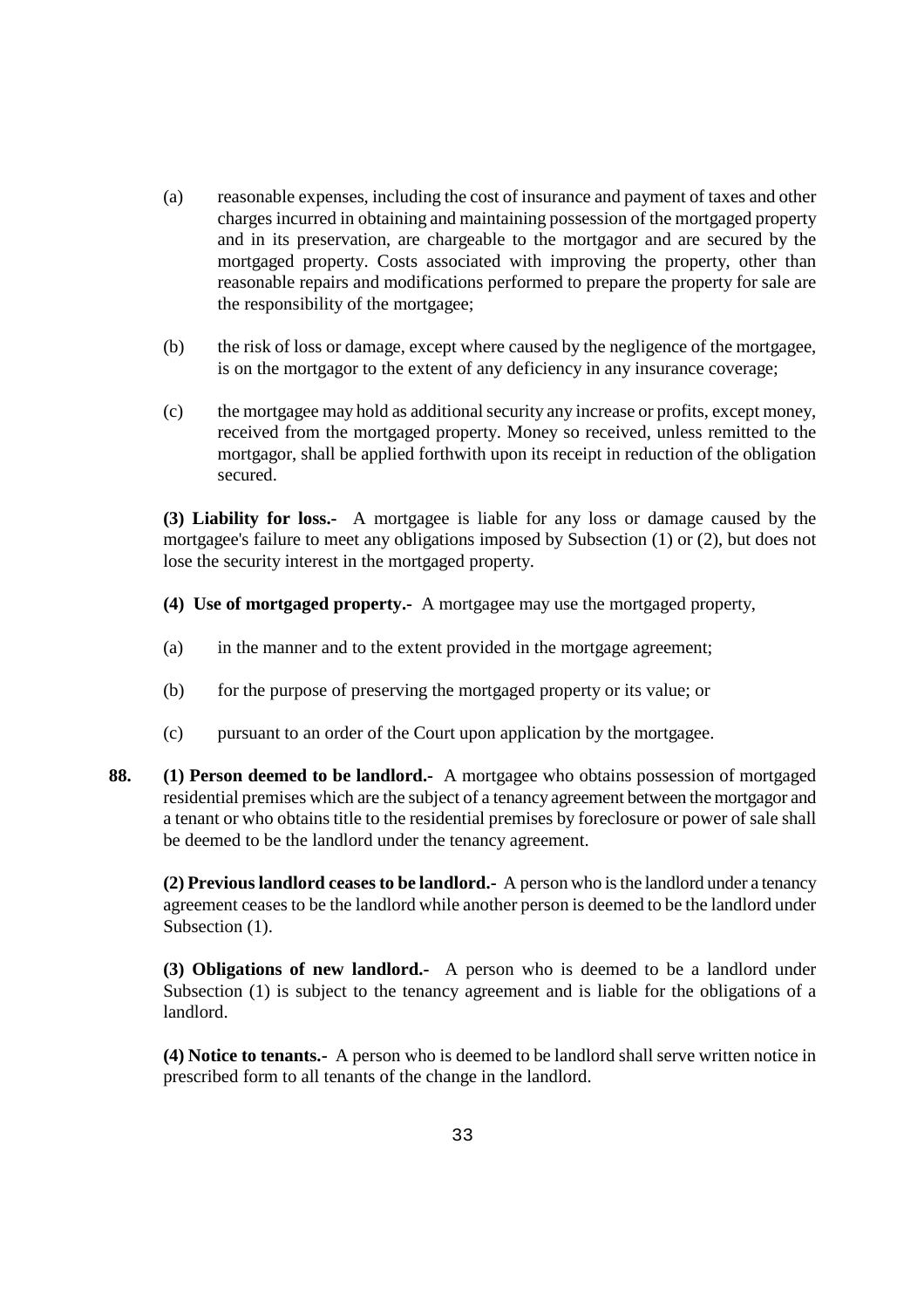- **89. Collection rights of mortgagee.-** Where so agreed and in any event upon default under a mortgage agreement, a mortgagee is entitled,
	- (a) to notify any person obligated to the mortgagor under a lease or rental agreement in respect of the mortgaged property to make payment to the mortgagee whether or not the assignor was previously making collections on the agreements prior to such notice; and
	- (b) to take control of any proceeds to which the mortgagee is entitled.
- **90. Priorities of mortgages.-** Where more than one mortgage exists on a particular piece of property, the priority of the claims under such mortgages shall be determined by the order in which the mortgages were registered, unless otherwise agreed.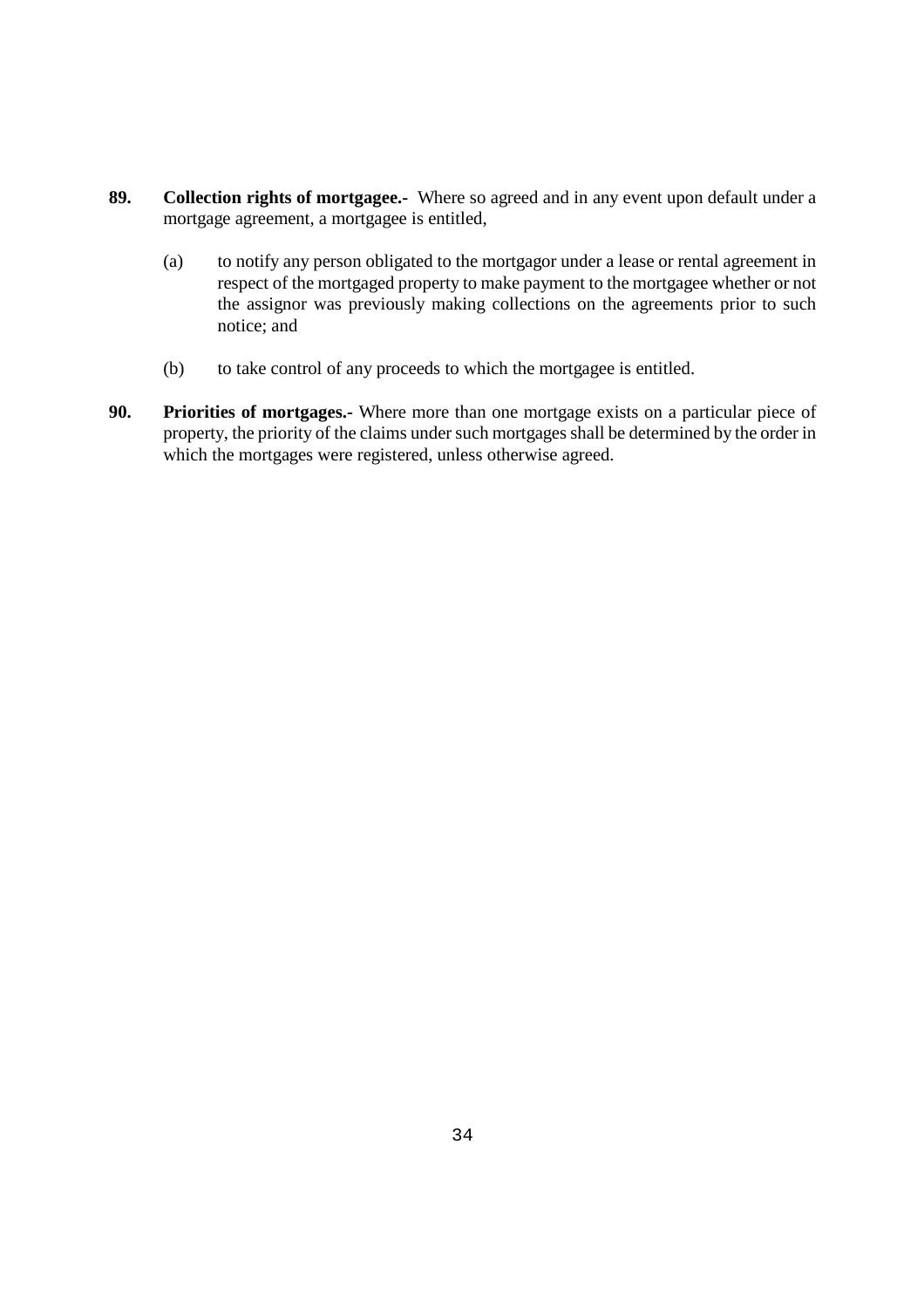# **PART VI**

# **REGISTRATION**

**91. (1) Registration system.-** One or more registration systems in respect of immovable and moveable property, including a central office and branch offices, shall be maintained for the purposes of this Act.

**(2) Branch offices.-** Branch offices of the registration system shall be established at such places as are designated by the regulations.

**92. (1) Registrar, branch registrars.-** There shall be registrars of moveable property security and mortgages, and a branch registrar for each branch office.

**(2) Idem.-** The registrar shall be a public servant designated as registrar by the Royal Government.

**(3) Idem.-** The branch registrars shall be those public servants designated by name or position as branch registrars by the registrar.

**(4) Seal of office.-** The registrar shall have a seal or stamp of office in such form as the Royal Government may approve.

**(5) Delegation.-** The registrar, and each branch registrar may designate one or more public servants to act on his or her behalf.

**93. (1) Registration of mortgage.-** A notice of a mortgage interest may be registered in the appropriate Dzongkhag or City Corporation, as the case may be, in the prescribed form.

**(2) Registration of security interest.-** A security interest may be registered in the appropriate registry office, in the prescribed form.

**(3) Notice of security interest in moveable property may be registered in land registry office.-** A notice of security interest, in the prescribed form, may be registered in the proper land registry office, where,

- (a) the collateral is or includes fixtures or goods that may become fixtures or crops, or minerals or hydrocarbons to be extracted, or timber to be cut; or
- (b) the security interest is a security interest in a right to payment under a lease, mortgage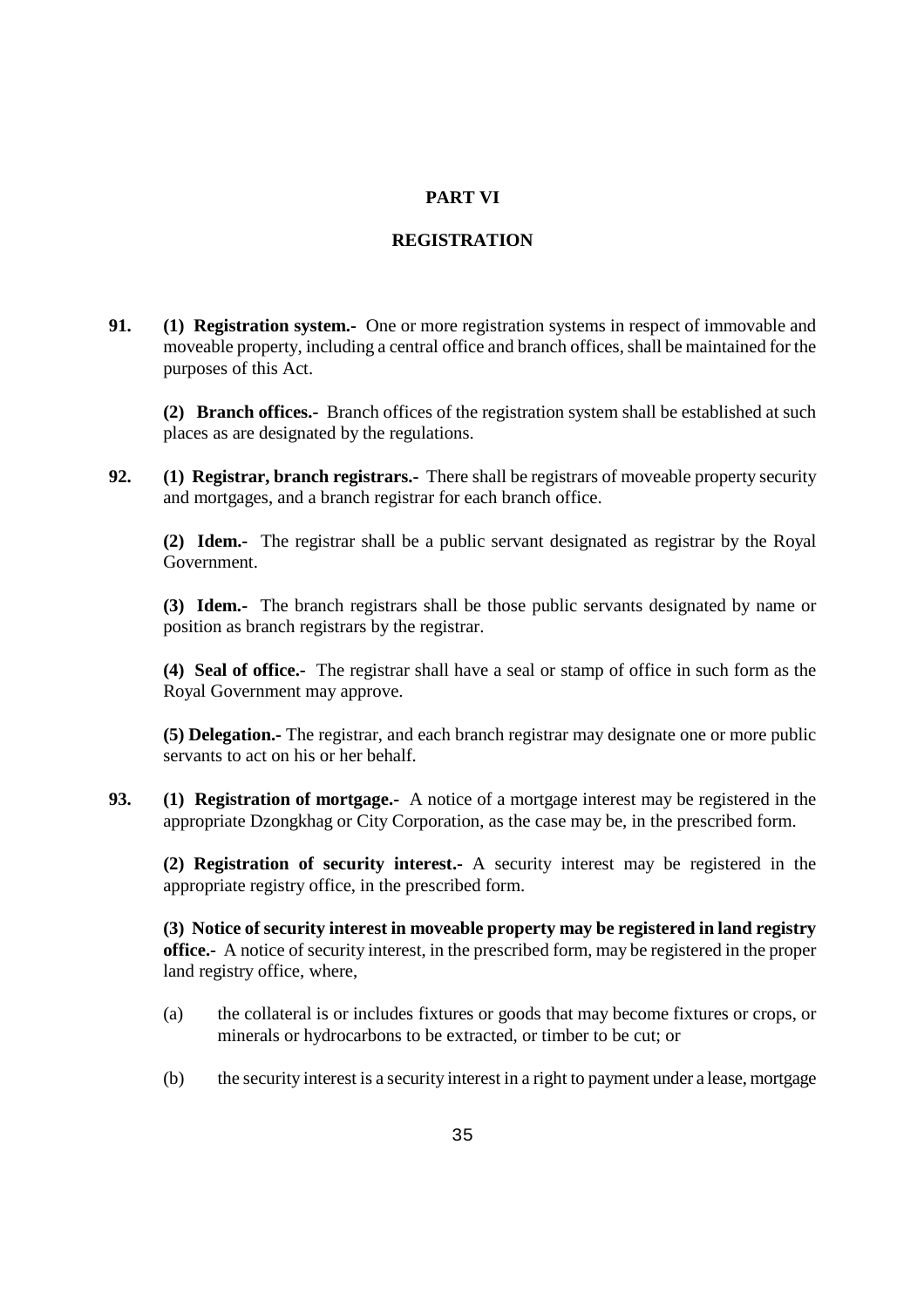or charge of immovable property to which this Act applies.

**94. (1) Effect of registration.-** Where a notice has been registered under this Part, every person dealing with the collateral shall be deemed to have knowledge of the security interest.

**(2) No transfer of mortgaged property.-** Where a mortgage has been registered under this Part, no conveyance of the mortgaged property may be registered by the Land Records Office without the prior written permission of the mortgagee.

**(3) No transfer of vehicles where security interest is registered.-** Where a security interest has been registered under this Act, no conveyance of a motor vehicle may be registered by the Surface Transport Authority without the prior written permission of the sceured party.

#### **95. Registering agency liable for registration without permission.-** Where

- (a) the Dzongkhag or City Corporation Land Records Office registers a conveyance of mortgaged property in violation of Subsection 94(2) without obtaining a certificate of the registrar issued immediately prior to the conveyance, and indicating that no mortgage is registered, it shall be liable for the mortgage secured by such property; and
- (b) the Surface Transport Authority registers a conveyance of a motor vehicle in violation of Subsection 94 (3) without first obtaining a certificate of the registrar issued immediately prior to the conveyance, and indicating that no security interest is registered, it shall be liable for the debt secured by the vehicle pledged as collateral

and the mortgagee or secured party is entitled to a court order enforcing payment.

**96. (1) Certificate of registrar.-** Upon the request of any person for a search of the land records index, individual debtor name index, business debtor name index, or motor vehicle identification number index, the registrar shall issue a certificate stating, whether the property, name or number with respect to which the inquiry is made is registered in the system as being subject to a mortgage, a debtor, or as a motor vehicle identification number, as the case may be. If a registration exists, the certificate shall provide the registration number of the registered interest and any other recorded information.

**(2) Certificate proof of contents.-** A certificate issued under Subsection (1) shall be issued upon payment of the prescribed fee and is proof, in the absence of evidence to the contrary, of the particulars stated in the certificate at the time the certificate was issued.

**(3) Similar names.-** A certificate issued under Subsection (1) may include information relating to a registration which sets out a property, debtor name or vehicle identification number which is similar, in the opinion of the registrar, to the name or number with respect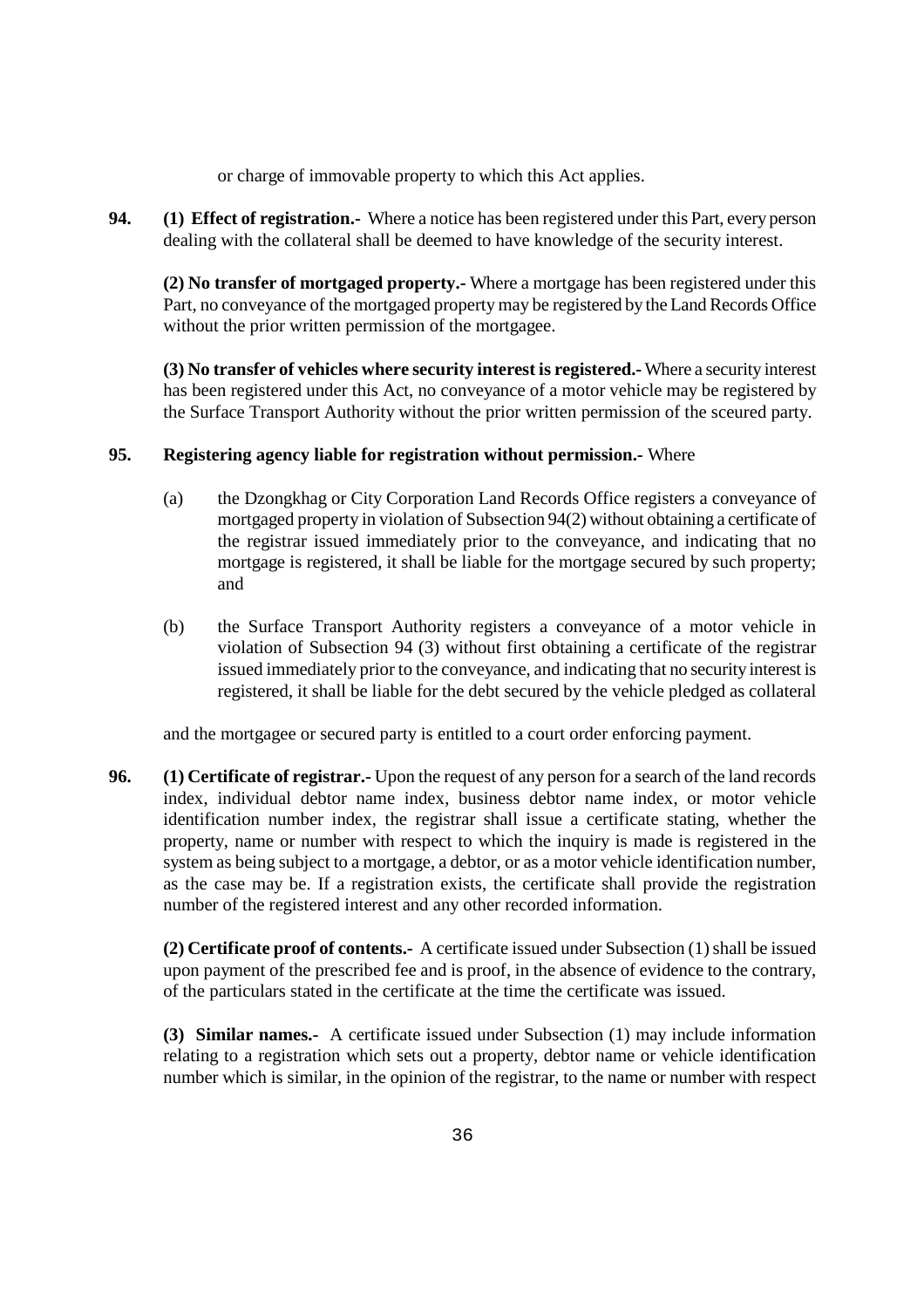to which the inquiry is made.

**(4) Certified copies.-** If the registration statement, or registration change statement is registered as a document in the prescribed form, a person may require that the registrar furnish a certified copy of the registered statement and, upon payment of the prescribed fee, the registrar shall furnish it to the person.

**(5) Status of certified copy.-** A certified copy furnished under Subsection (4) is proof, in the absence of evidence to the contrary, of the contents of the documents so certified.

**97. (1) Registration by delivery of registration statement.-** A registration statement or registration change statement that is a document in the prescribed form may be tendered for registration by delivery to the appropriate branch office.

**(2) Errors do not invalidate the whole registration.-** A registration statement or registration change statement is not invalidated, nor its effect impaired by reason only of the fact that it contains an error or omission, or in its execution, or registration unless a reasonable person is likely to be misled materially by the error or omission.

**98.** (1) Transfer of collateral with consent.- Where a security interest in moveable property is perfected by registration and the debtor, with the prior consent of the secured party, transfers the debtor's interest in all or part of the collateral, the security interest in the collateral transferred becomes unperfected fifteen days after the transfer is made unless the secured party registers a registration change statement within such fifteen days.

**(2) Transfers without consent.-** Where a security interest is perfected by registration and the debtor, without the prior consent of the secured party, transfers the debtor's interest in all or part of the collateral, the security interest in the collateral transferred remains perfected.

- **99. Discharge or partial discharge of registration.-** A registration may be discharged or partially discharged by the registration of a registration change statement discharging, or partially discharging the registration.
- **100. Demand for discharge.-** Where a registration statement, or notice of security interest, or mortgage is registered under this Act, and,
	- (a) all the obligations under a security or mortgage agreement, as the case may be, to which it relates have been performed; or
	- (b) the agreement provides that part of the collateral covered by a security agreement, or mortgaged property covered by a mortgage agreement to which it relates, as the case may be, is to be released upon payment or performance of certain of the obligations, then upon payment or performance of such obligations,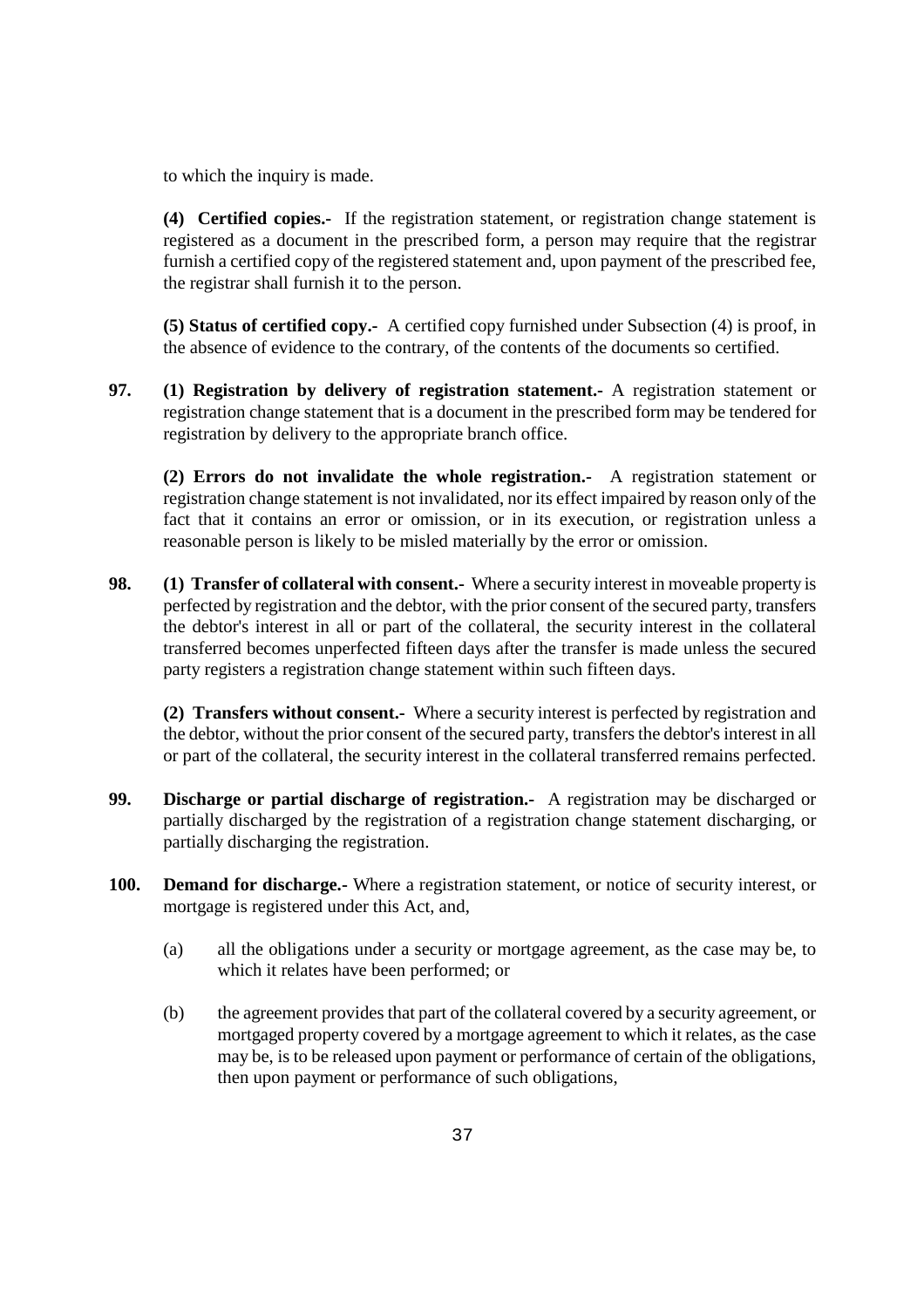any person having an interest in the collateral covered by the security agreement, or mortgaged property covered by the mortgage agreement, may deliver a written notice to the secured party or mortgagee demanding a registration change statement or a certificate of discharge or partial discharge.

Within 15 days of receipt of such demand, the secured party or mortgagee, as the case may be, shall give to the person demanding it, the registration change statement, or the certificate of discharge or partial discharge, or both, as the case may be.

- **101. (1) Removal of information from registration system by registrar without notice.** The registrar may remove from the registration system, information related to a registration statement, or registration change statement,
	- (a) if the registration statement is no longer effective;
	- (b) upon the receipt of a registration change statement discharging the registration;
	- (c) upon receipt of a Court order requiring the registrar to amend the information recorded in the registration system.

**(2) Where notice is required for removal.-**The registrar, upon notice to the secured party, may remove from the registration system information related to a registration change statement if,

- (a) it does not set out the correct registration or file number of the registration statement, or registration change statement to which it relates; or
- (b) it does not set out the name of the debtor as that name is set out in the registration

statement or registration change statement to which it relates.

**102. Transitional provisions.-** The provisions of this Part shall not take effect until such time as the Royal Government so declares and until such time the systems and procedures of registration which are in place at the time this Act comes into force shall remain in full force and effect and compliance with such systems and procedures shall be compliance with all registration requirements required under this Act.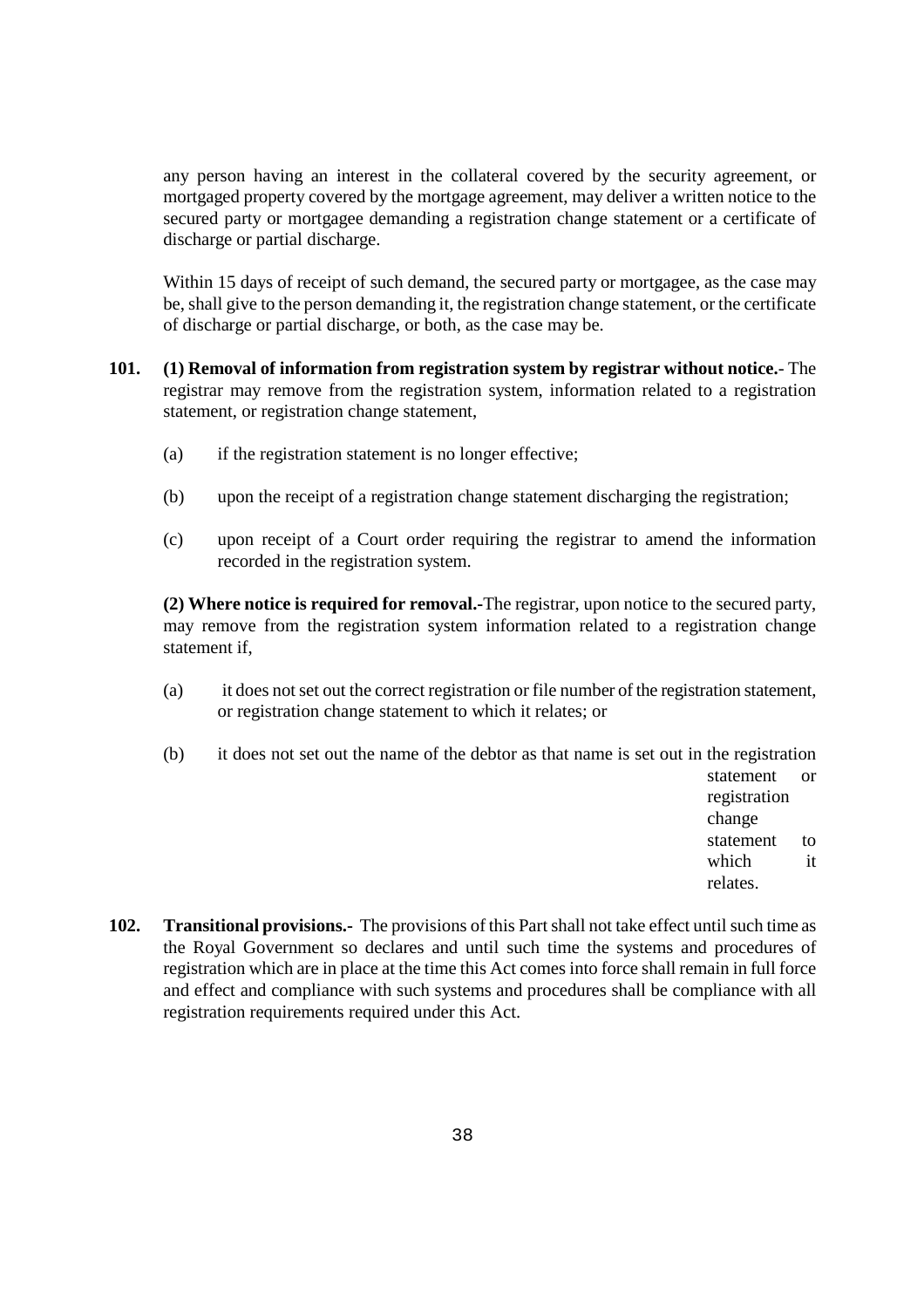## **PART VII**

#### **MISCELLANEOUS PROVISIONS**

- **103. No restriction on level of loan amount.-** The value of a loan may exceed the value of the collateral pledged, or immovable property mortgaged in respect of the loan.
- **104. No restriction on value of the collateral which can be pledged.-** There is no limit on the value of collateral or mortgaged property which a secured party or mortgagee may keep in its possession as collateral for a security interest or a mortgage.
- **105. Return of collateral.-** Where property has been pledged as collateral or mortgaged and the property is in the possession of the secured party or mortgagee, as the case may be, then in the absence of an agreement providing otherwise, upon repayment of the loan and satisfaction of all other covenants, the property must be returned to the debtor or mortgagor, as the case may be.
- **106. (1) Additional responsibilities of a mortgagee in possession.-** Where a mortgagee is in possession of the immovable property which is the subject of the mortgage, then in the absence of default, and unless the mortgagee has exercised its power of sale or foreclosure under this Act, the mortgagee is not allowed to sell, donate, convey by way of gift, construct buildings, transform wet lands into dry lands, and in the case of reserved forests, harvest or burn timber, or otherwise engage in waste of the property.

**(2) Penalties for failure to fulfill obligations.-** Where a mortgagee breaches the obligations imposed by this Section, the mortgagor is entitled to regain possession of the mortgaged property and the mortgagee shall be subject to a fine equal to the value of the damage caused by such breach.

**(3) Liability not effected.-** Notwithstanding Subsection (2), the mortgagor remains liable for all obligations under the mortgage agreement.

- **107. Payment of tax.-** The registered holder of mortgaged property is responsible for all taxes on such property.
- **108. Where owner of land not found.-** If the rightful owner, or his successors and assigns of land which is subject of a mortgage cannot be located, then upon payment by the Government of all outstanding obligations under the mortgage, the land will be forfeit to the Government. If the owner, or his rightful successors or assigns subsequently make a claim on the land, the Government shall return the land to the claimant upon payment of all amounts disbursed by the Government in satisfaction of the motgage.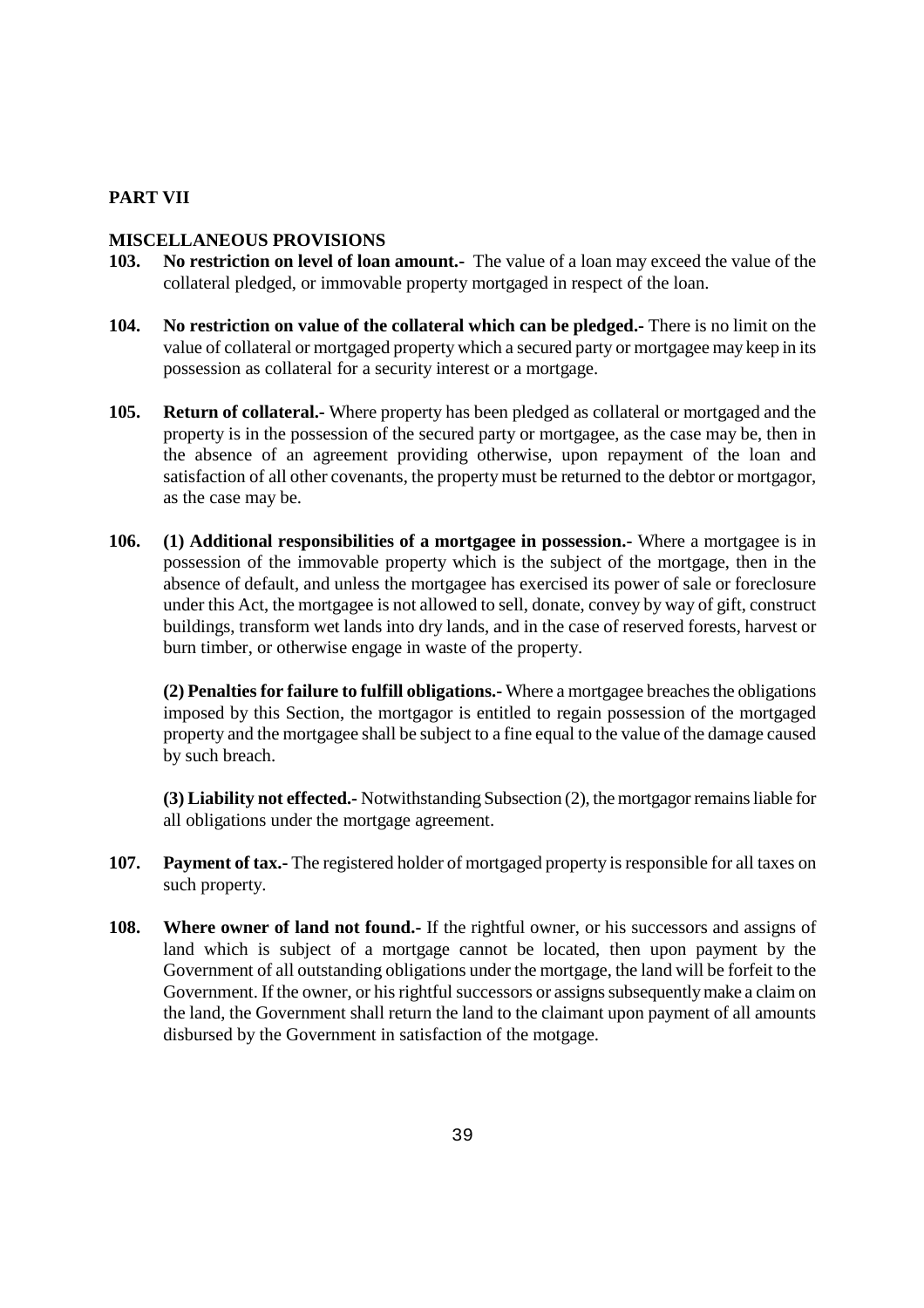- **109. Where mortgaged property is lost to natural calamity.-** In the event that immovable property which is subject to a mortage agreement is damaged by fire, flood or other natural disaster then
	- (a) the owner of the property cannot claim the value of the lost property from the mortgagee,
	- (b) the mortgage liability shall be reduced by the amount of the loss, but only where the property was not insured, and
	- (c) if the house which is the subject of the mortgage is the only immovable property owned by the mortgagor, then interest will cease to accrue on the obligations under the mortgage agreement from the date of the disaster.
- **110. Where debtor has absconded.-** Where a debtor has absconded and has been declared an absconder by a Court of competent jurisdication in Bhutan, then any property of the absconder which was the subject of a security agreement or mortgage, as the case may be, shall be forfeit to the Government upon payment by the Government to the secured party or mortgagee, of all amounts secured by the security agreement or mortgage agreement. In the event that the Government so agrees, the secured party or mortgagee may exercise all rights provided for in the agreement and under this Act.
- **111. Responsibility of guarantor when debtor absconds.-** Where a debtor has absconded and been declared an absconder by a Court in Bhutan, and the obligations under the loan or mortgage agreement are guaranteed, then unless otherwise provided in the agreement guarantor shall be liable for all amounts outstanding under the loan or mortgage agreement, as the case may be.
- **112. Absconders responsible for principal and interest.-**Where a person has amounts outstanding under a loan or mortgage agreement and that person has absconded and been declared an obsconder by a court in Bhutan, then the person remains liable for all amounts outstanding under the loan or mortgage agreement.

In the event that the obligations of the absconder have been satisfied by the Government or by a guarantor under Sections 110 or 111, then by subrogation, the Government or guarantor assumes all rights and obligations under the agreements which gave rise to such obligations.

The above is without prejudice to the rights and obligations of a secured party under a security agreement or a mortgagee under a mortgage agreement.

**113. Interest permitted where payment is by instalment.-**Where property, moveable or immovable, is sold and under the terms of the purchase agreement, the purchase price is to be paid in installments then interest on such installments will be chargeable as per the terms of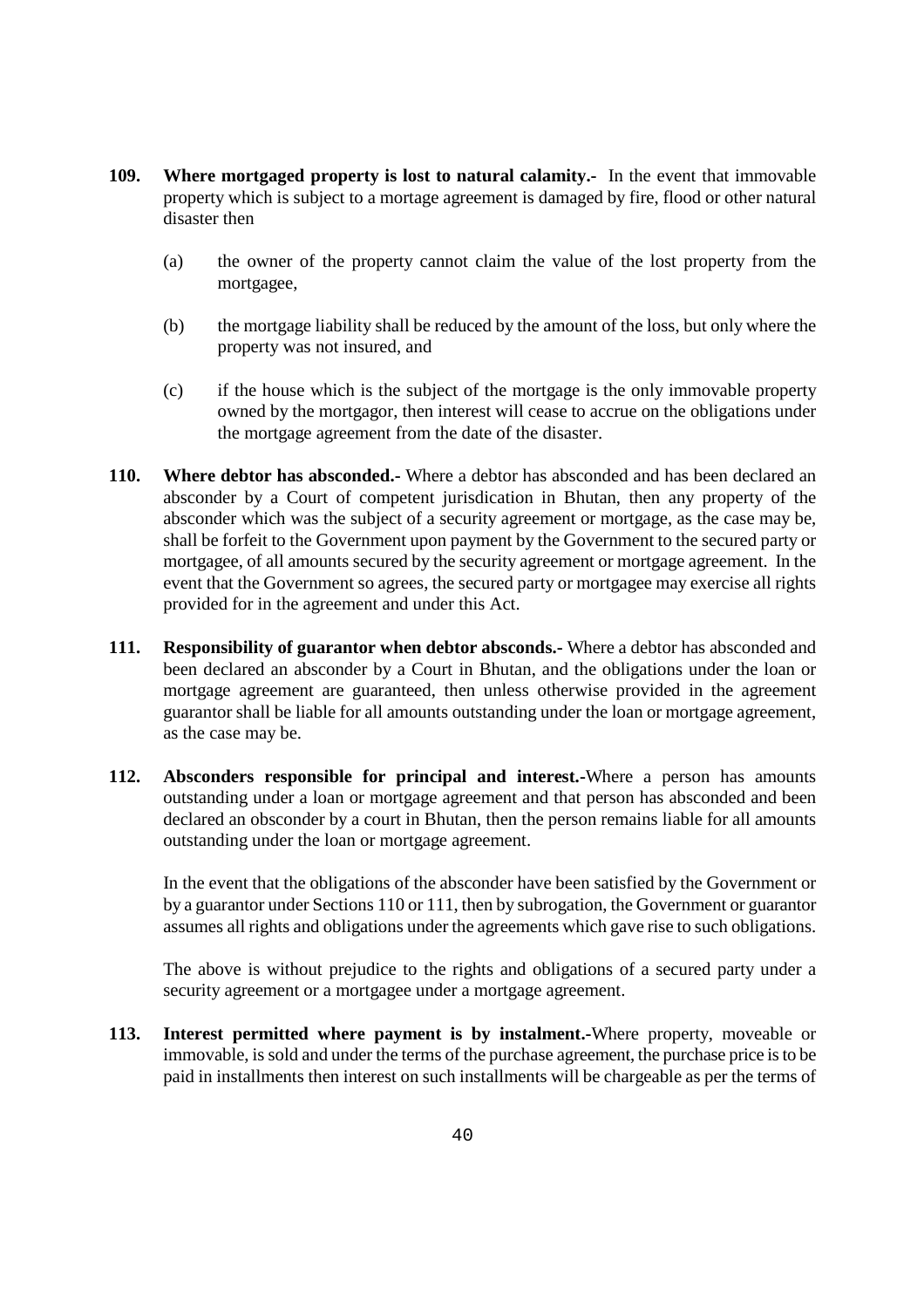the agreement.

- **114. Agreements which require debtor to work for secured party or mortgagee void.-** Provisions of a loan or mortgage agreement which require the debtor or mortgagor to work for the secured party or mortgagee, as the case may be, are null and void. Where a person has been forced to work for a secured party or mortgagee in contravention of this Section, the value of the labour performed will be assessed according to the maximum wage rate for such work as paid by the Government, and an amount equal to such value will be deducted from the amounts outstanding under the loan or mortgage agreement, as the case may be.
- **115. Extortion of property in satisfaction of debt not allowed.-** Where a secured party or mortgagee extorts property from a debtor, then such property will be returned to the debtor and the amounts outstanding under the loan or mortgage agreement will be deducted and reduced by the value of the extorted property as determined by the Court, and the secured party or mortgagee shall be subject to punishment in accordance with the laws of the land.
- **116. Interest during imprisonment.-** Where a person is a debtor under a loan or mortgage agreement and that person has been convicted of a crime and sentenced to prison, from the date on which the person is sentenced to the date of his release from prison, no interest shall be payable or chargeable on the obligations outstanding at the time the debtor is sentenced; provided however, that it is established to the Court's satsifaction that the mortgagor's imprisonment has adversely affected the fulfillment of the obligations under the loan or mortgage agreement as the case may be. The prohibition on interest in this section is without prejudice to the remaining rights and obligations of the secured party or mortgagee as the case may be, under the terms of the security agreement or mortgage agreement.
- **117. Liability following death of a debtor.-** Where a debtor has died and there remains outstanding obligations under a loan, security or mortgage agreement to which the deceased was a party, then the estate of the deceased is responsible for the obligations.
- **118. Divorce.-** Where property is the subject of a security or mortgage agreement, as the case may be, and such property is, or becomes subject to competing claims under a stay order of the Court in a divorce proceeding, then such property shall be dealt with in accordance with the order of the Court.
- **119. Return of loan where loan was granted in kind.-** Where a loan is granted in kind, then unless the loan agreement provides that the value of the goods when returned must be of a certain value, then the obligation to repay the loan shall be satisfied if the goods are returned in the same condition as they were in at the time the loan was granted, subject to reasonable wear and tear.
- **120. Family members not liable.-** Notwithstanding that a debtor has been sentenced to prison,